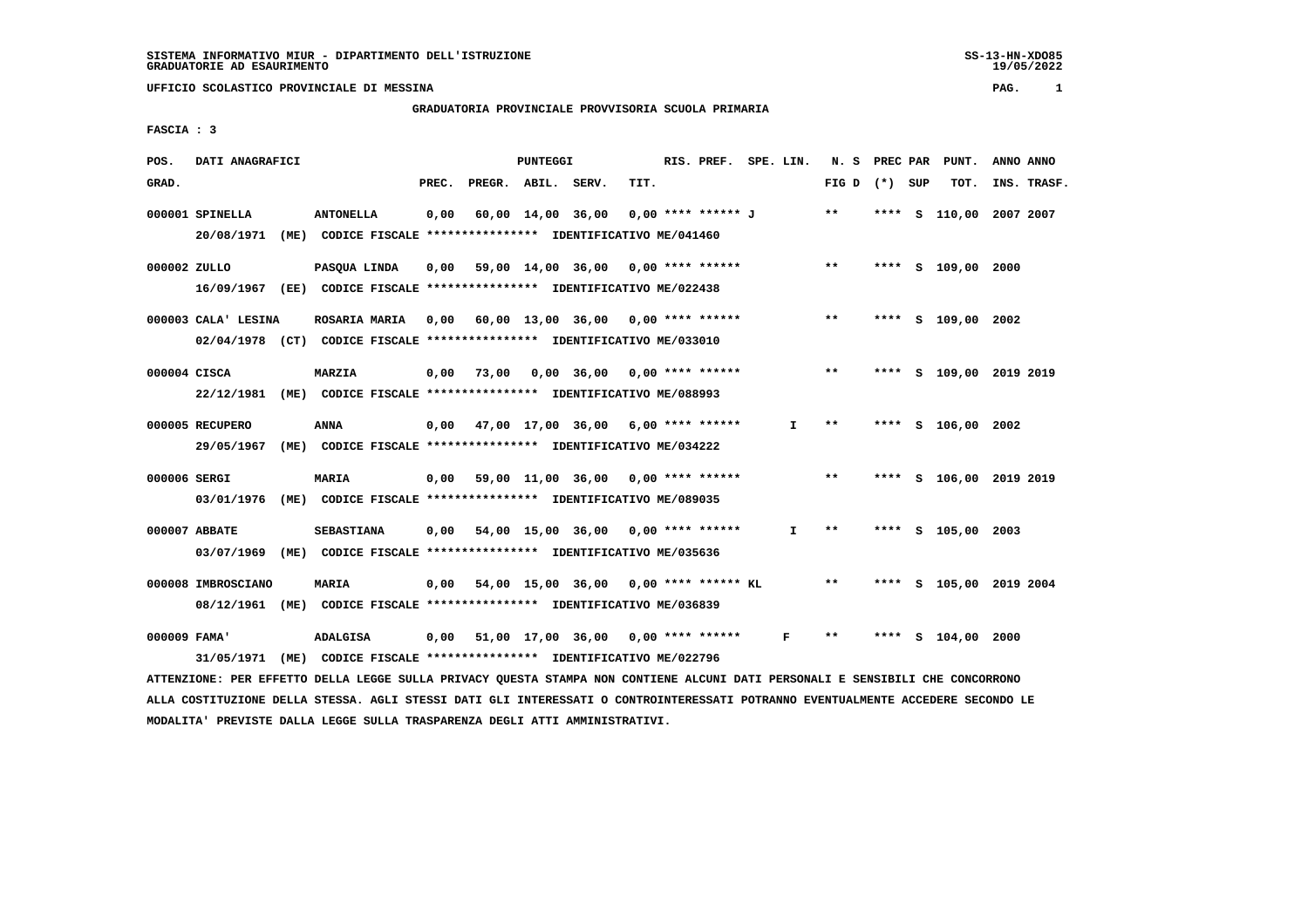**GRADUATORIA PROVINCIALE PROVVISORIA SCUOLA PRIMARIA**

 **FASCIA : 3**

| POS.  | DATI ANAGRAFICI                                                                             |                                                                                  |       |                    | PUNTEGGI |                                                                     |      | RIS. PREF. SPE. LIN. |              |       | N. S PREC PAR   |   | PUNT.                   | ANNO ANNO               |
|-------|---------------------------------------------------------------------------------------------|----------------------------------------------------------------------------------|-------|--------------------|----------|---------------------------------------------------------------------|------|----------------------|--------------|-------|-----------------|---|-------------------------|-------------------------|
| GRAD. |                                                                                             |                                                                                  | PREC. | PREGR. ABIL. SERV. |          |                                                                     | TIT. |                      |              |       | FIG D $(*)$ SUP |   | TOT.                    | INS. TRASF.             |
|       | 000010 ALFIERI<br>22/04/1968 (EE) CODICE FISCALE *************** IDENTIFICATIVO ME/035808   | <b>MARIA</b>                                                                     | 0,00  |                    |          | 51,00 14,00 36,00                                                   |      | $3,00$ **** ******   | $\mathbf{I}$ |       |                 |   | ** X **** S 104,00 2007 |                         |
| т     | 000011 MORVILLO<br>03/12/1983                                                               | <b>CONCETTA</b><br>(ME) CODICE FISCALE **************** IDENTIFICATIVO ME/082370 |       |                    |          | $0,00$ 54,00 14,00 36,00 0,00 **** ****** **** ***                  |      |                      |              |       |                 |   | **** S 104,00 2014      |                         |
|       | 000012 ARICO'<br>23/09/1978 (ME) CODICE FISCALE *************** IDENTIFICATIVO ME/032871    | <b>ANNA</b>                                                                      |       |                    |          | 0,00 51,00 13,00 36,00 3,00 **** ****** J I ** X **** S 103,00 2002 |      |                      |              |       |                 |   |                         |                         |
|       | 000013 CACCAMISI<br>17/07/1977 (ME) CODICE FISCALE *************** IDENTIFICATIVO ME/037008 | <b>IRENE</b>                                                                     |       |                    |          | $0,00$ 53,00 15,00 30,00 3,00 **** ******                           |      |                      | $\mathbf{I}$ | $***$ |                 |   |                         | **** S 101,00 2007 2004 |
| т     | 000014 PUGLISI<br>03/08/1976 (ME) CODICE FISCALE *************** IDENTIFICATIVO ME/080233   | VITTORIA                                                                         |       |                    |          | 0,00 51,00 11,00 36,00 3,00 **** ****** J                           |      |                      |              |       |                 |   | ** x **** s 101,00 2014 |                         |
|       | 000015 SERRANO'<br>20/05/1975                                                               | LETIZIA<br>(ME) CODICE FISCALE **************** IDENTIFICATIVO ME/089042         |       |                    |          | $0,00$ 52,00 12,00 36,00 0,00 **** ******                           |      |                      |              | $**$  |                 |   |                         | **** S 100,00 2019 2019 |
|       | 000016 GIORDANO<br>30/05/1971 (ME) CODICE FISCALE *************** IDENTIFICATIVO ME/285682  | <b>ROSA</b>                                                                      |       |                    |          | $0.00$ 46.00 15.00 36.00 3.00 **** ******                           |      |                      | $\mathbf{I}$ | $* *$ |                 |   |                         | **** S 100,00 2022 2022 |
|       | 000017 PAOLIC<br>30/04/1974 (GE) CODICE FISCALE *************** IDENTIFICATIVO ME/079504    | TIZIANA                                                                          |       |                    |          | $0,00$ 48,00 12,00 36,00 3,00 **** ******                           |      |                      |              | **    | **** S          |   | 99,00 2014              |                         |
| т     | 000018 MOLLISI<br>08/07/1980 (ME) CODICE FISCALE *************** IDENTIFICATIVO ME/080676   | ANGELA                                                                           |       |                    |          | 0,00 51,00 11,00 36,00                                              |      | 0,00 **** ******     |              | $* *$ | ****            | s | 98,00 2014              |                         |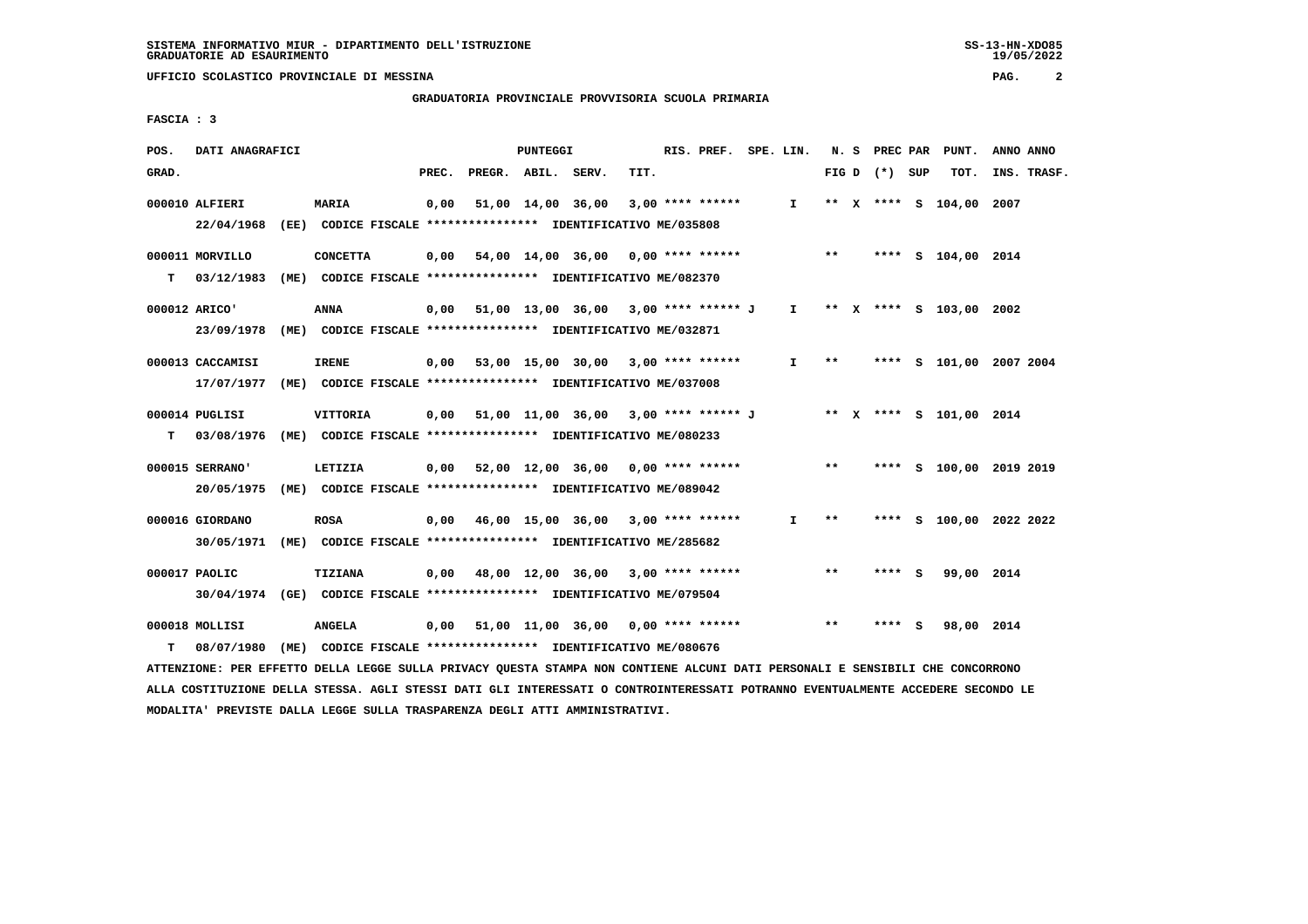## **GRADUATORIA PROVINCIALE PROVVISORIA SCUOLA PRIMARIA**

 **FASCIA : 3**

| POS.         | DATI ANAGRAFICI                         |      |                                                                                            |       |              | PUNTEGGI |                                           |      | RIS. PREF. SPE. LIN. |    | N. S  | PREC PAR |     | PUNT.      | ANNO ANNO       |
|--------------|-----------------------------------------|------|--------------------------------------------------------------------------------------------|-------|--------------|----------|-------------------------------------------|------|----------------------|----|-------|----------|-----|------------|-----------------|
| GRAD.        |                                         |      |                                                                                            | PREC. | PREGR. ABIL. |          | SERV.                                     | TIT. |                      |    | FIG D | (*) SUP  |     | TOT.       | INS. TRASF.     |
|              | 000019 PANISSIDI<br>15/10/1972          |      | <b>CARMELA</b><br>(ME) CODICE FISCALE **************** IDENTIFICATIVO ME/080443            | 0,00  |              |          | 46,00 14,00 38,00                         |      | $0.00$ **** ******   |    | $***$ | **** S   |     | 98,00 2014 |                 |
|              | 000020 CAPUTO<br>11/11/1975             | (ME) | <b>CLORINDA</b><br>CODICE FISCALE **************** IDENTIFICATIVO ME/032989                | 0,00  |              |          | 45,00 16,00 36,00                         |      | $0.00$ **** ******   |    | $***$ | **** S   |     | 97,00 2002 |                 |
| 000021 MARRA |                                         |      | <b>MARCELLA</b><br>18/04/1974 (TS) CODICE FISCALE *************** IDENTIFICATIVO ME/082441 |       |              |          | $0,00$ 42,00 13,00 36,00 6,00 **** ****** |      |                      |    | $***$ | **** S   |     | 97,00 2014 |                 |
| т            | 000022 MAZZEO<br>13/05/1977             |      | LUCIA<br>(ME) CODICE FISCALE **************** IDENTIFICATIVO ME/285696                     | 0,00  |              |          | 48,00 13,00 36,00 0,00 **** ******        |      |                      |    | $***$ | ****     | - S |            | 97,00 2022 2022 |
|              | 000023 MINUTOLI                         |      | <b>CONCETTA</b><br>02/01/1975 (ME) CODICE FISCALE *************** IDENTIFICATIVO ME/034532 |       |              |          | $0.00$ 46.00 14.00 36.00 0.00 **** ****** |      |                      |    | $* *$ | ****     | - S | 96,00 2002 |                 |
| 000024 TOMEO | 01/08/1976                              |      | CARMELINA<br>(ME) CODICE FISCALE **************** IDENTIFICATIVO ME/037191                 |       |              |          | $0,00$ 46,00 14,00 36,00 0,00 **** ****** |      |                      |    | $**$  | **** S   |     |            | 96,00 2004 2004 |
|              | 000025 AGNELLO                          |      | MARISA<br>26/12/1979 (ME) CODICE FISCALE *************** IDENTIFICATIVO ME/076095          |       |              |          | $0,00$ $48,00$ $11,00$ $36,00$            |      | $0.00$ **** ******   |    | $* *$ | ****     | - S | 95,00 2019 |                 |
|              | 000026 DI PASOUALE                      |      | <b>ROSETTA</b><br>08/11/1965 (ME) CODICE FISCALE *************** IDENTIFICATIVO ME/033942  | 0.00  |              |          | 42,00 16,00 36,00 0,00 **** ******        |      |                      | T. | $* *$ | ****     |     | 94,00 2002 |                 |
|              | 000027 CAMBRIA ZURRO<br>23/06/1975 (EE) |      | <b>BARBARA</b><br>CODICE FISCALE **************** IDENTIFICATIVO ME/033152                 | 0,00  |              |          | 44,00 13,00 36,00 0,00 **** ******        |      |                      |    | $***$ | ****     | s   | 93,00 2002 |                 |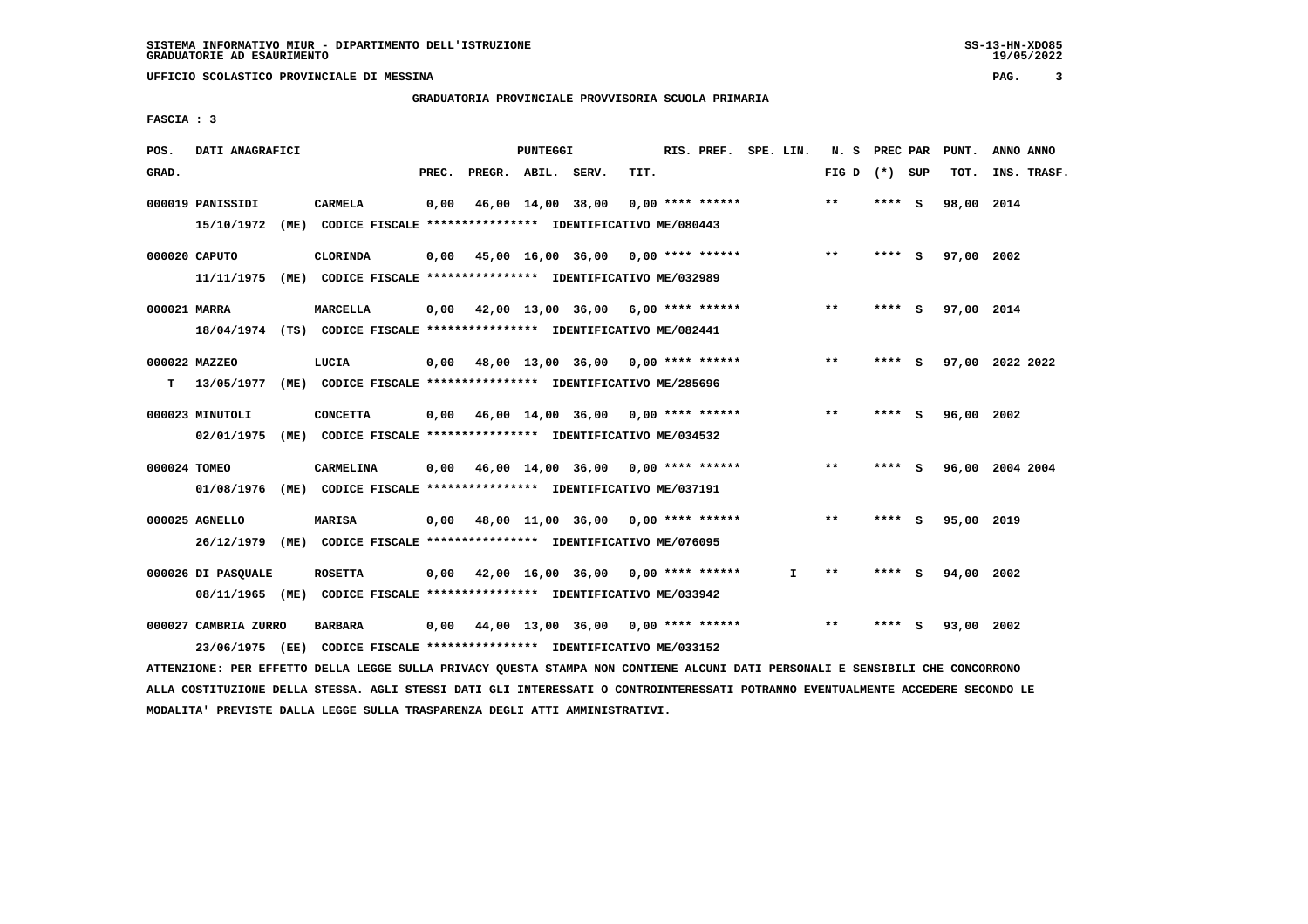## **GRADUATORIA PROVINCIALE PROVVISORIA SCUOLA PRIMARIA**

 **FASCIA : 3**

| POS.        | DATI ANAGRAFICI                 |                                                                                             |       |                    | PUNTEGGI |                                                 |      | RIS. PREF. SPE. LIN.           |  | N.S   | PREC PAR |          | PUNT.           | ANNO ANNO |             |
|-------------|---------------------------------|---------------------------------------------------------------------------------------------|-------|--------------------|----------|-------------------------------------------------|------|--------------------------------|--|-------|----------|----------|-----------------|-----------|-------------|
| GRAD.       |                                 |                                                                                             | PREC. | PREGR. ABIL. SERV. |          |                                                 | TIT. |                                |  | FIG D | (*) SUP  |          | TOT.            |           | INS. TRASF. |
|             | 000028 MILICI<br>05/01/1977     | <b>ANGELA</b><br>(ME) CODICE FISCALE **************** IDENTIFICATIVO ME/039277              | 0,00  |                    |          | 43,00 14,00 36,00                               |      | 0,00 **** ****** J             |  | $***$ | $***$ S  |          | 93,00           | 2005 2005 |             |
| 000029 MELE | 27/07/1975                      | <b>MARIA GRAZIA</b><br>(CA) CODICE FISCALE *************** IDENTIFICATIVO ME/036957         | 0,00  |                    |          | $41,00$ $15,00$ $36,00$ $0,00$ $***$ **** ***** |      |                                |  | $* *$ | ****     | - S      | 92,00 2007      |           |             |
| т           | 000030 DI PIETRO<br>07/02/1979  | <b>LAURA</b><br>(ME) CODICE FISCALE **************** IDENTIFICATIVO ME/079179               | 0,00  |                    |          | 41,00 15,00 36,00 0,00 **** ****** G            |      |                                |  | $***$ | **** S   |          | 92,00 2014      |           |             |
| т           | 000031 IANNELLO<br>27/06/1981   | LUIGIA<br>(ME) CODICE FISCALE *************** IDENTIFICATIVO ME/089048                      | 0,00  |                    |          | 36,00 12,00 36,00 6,00 **** ****** J L          |      |                                |  | ** X  | **** S   |          | 90,00 2019 2019 |           |             |
|             | 000032 PORTALE<br>28/11/1966    | RITA<br>(ME) CODICE FISCALE **************** IDENTIFICATIVO ME/033686                       | 0,00  |                    |          | 75,00 14,00 0,00 0,00 **** ******               |      |                                |  | $**$  | ****     |          | 89,00 2002      |           |             |
|             | 000033 PISANI<br>14/05/1961     | MARIA ORNELLA<br>(VV) CODICE FISCALE **************** IDENTIFICATIVO ME/022277              | 0,00  |                    |          | 42,00 11,00 36,00 0,00 **** ******              |      |                                |  | $**$  | ****     | <b>S</b> | 89,00 2019      |           |             |
|             | 000034 SANTANGELO<br>03/07/1972 | GIUSEPPINA<br>(ME) CODICE FISCALE **************** IDENTIFICATIVO ME/078952                 | 0.00  |                    |          | 31,00 18,00 36,00 3,00 **** ******              |      |                                |  | $* *$ | **** S   |          | 88,00 2000      |           |             |
|             | 000035 POLLICINO<br>16/09/1971  | <b>FRANCESCA</b><br>(ME) CODICE FISCALE *************** IDENTIFICATIVO ME/037038            | 0,00  |                    |          | 39,00 13,00 36,00 0,00 **** ******              |      |                                |  | $* *$ |          | - 5      | 88,00 2004 2004 |           |             |
|             | 000036 SINDONI                  | <b>FRANCESCA</b><br>05/07/1963 (CL) CODICE FISCALE *************** IDENTIFICATIVO ME/285694 | 0.00  | 76,00 12,00        |          |                                                 |      | $0.00$ $0.00$ $***$ **** ***** |  | $* *$ | **** S   |          | 88,00 2022 2022 |           |             |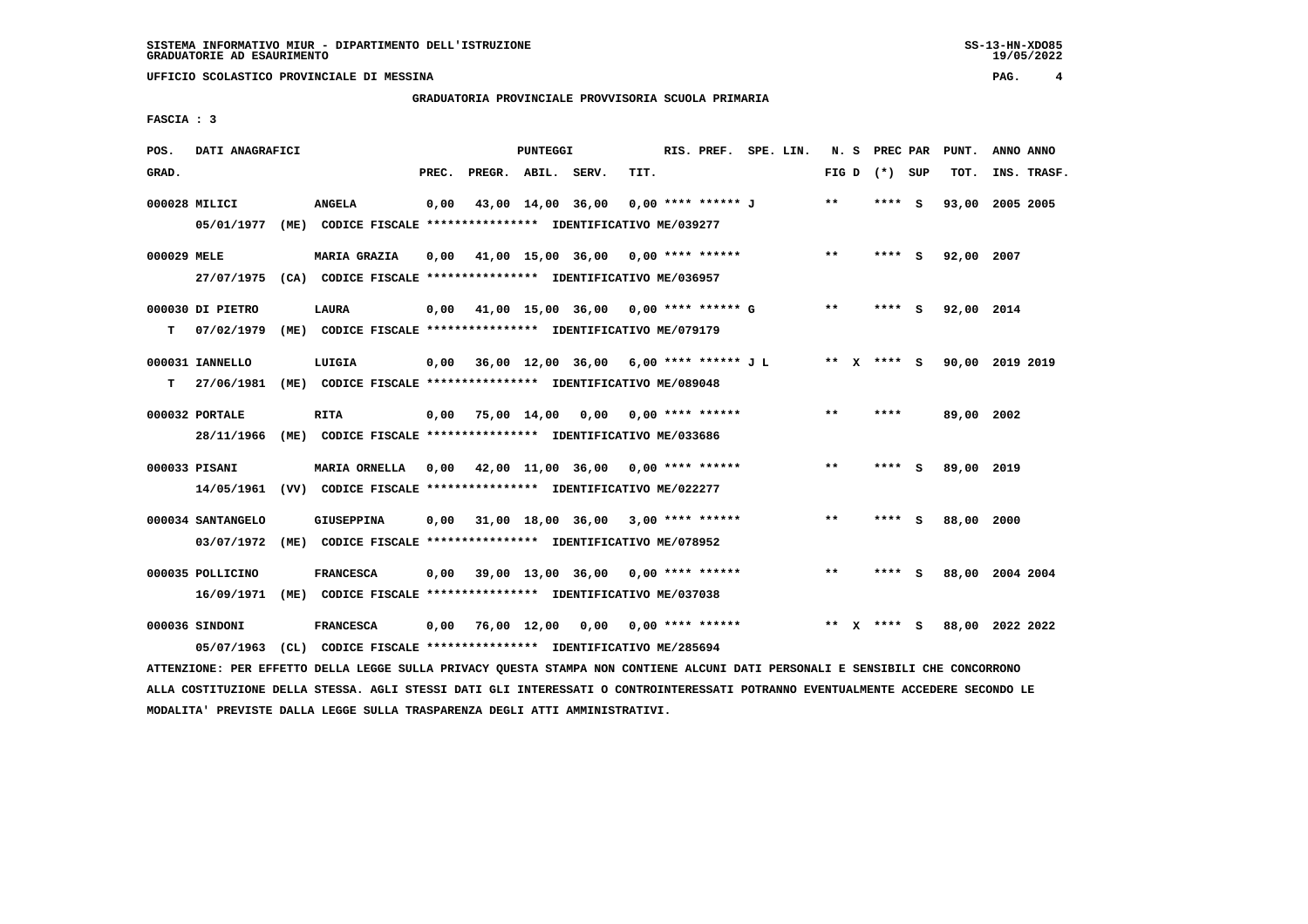## **GRADUATORIA PROVINCIALE PROVVISORIA SCUOLA PRIMARIA**

 **FASCIA : 3**

| POS.              | DATI ANAGRAFICI                                                                                |      |                   |       |                    | PUNTEGGI |                                                                                                            |      | RIS. PREF. SPE. LIN. |              |       | N. S PREC PAR |     | PUNT.           | ANNO ANNO |             |
|-------------------|------------------------------------------------------------------------------------------------|------|-------------------|-------|--------------------|----------|------------------------------------------------------------------------------------------------------------|------|----------------------|--------------|-------|---------------|-----|-----------------|-----------|-------------|
| GRAD.             |                                                                                                |      |                   | PREC. | PREGR. ABIL. SERV. |          |                                                                                                            | TIT. |                      |              | FIG D | (*) SUP       |     | TOT.            |           | INS. TRASF. |
|                   | 000037 CHILLEMI<br>21/05/1978 (ME) CODICE FISCALE *************** IDENTIFICATIVO ME/088989     |      | <b>FORTUNATA</b>  | 0,00  |                    |          | 47,00 14,00 26,00                                                                                          |      | $0.00$ **** ******   |              | $**$  | **** S        |     | 87,00 2019 2019 |           |             |
|                   | 000038 CASTELLANO<br>24/03/1980                                                                | (ME) | MARILENA          | 0,00  | 72,00 15,00 0,00   |          | CODICE FISCALE **************** IDENTIFICATIVO ME/078623                                                   |      | $0.00$ **** ******   |              | **    | **** S        |     | 87,00 2022 2014 |           |             |
| 000039 ABATE      | 27/01/1968                                                                                     |      | <b>GIUSEPPINA</b> | 0,00  |                    |          | 29,00 11,00 46,00 0,00 **** ******<br>(ME) CODICE FISCALE *************** IDENTIFICATIVO ME/022680         |      |                      |              | $***$ | **** S        |     | 86,00 2000      |           |             |
|                   | 000040 SCARPACI<br>29/05/1972                                                                  |      | <b>ROSARIA</b>    | 0,00  |                    |          | $9,00$ 14,00 60,00 3,00 **** ******<br>(ME) CODICE FISCALE **************** IDENTIFICATIVO ME/022375       |      |                      | I.           | $* *$ | ****          | - 5 | 86,00 2000      |           |             |
|                   | 000041 ITALIANO<br>19/08/1983                                                                  |      | <b>LAURA</b>      |       |                    |          | $0.00$ 35.00 15.00 36.00 0.00 **** ******<br>(ME) CODICE FISCALE **************** IDENTIFICATIVO ME/079509 |      |                      |              | **    | **** S        |     | 86,00 2014      |           |             |
| т                 | 000042 CECCIO<br>23/07/1968 (ME) CODICE FISCALE **************** IDENTIFICATIVO ME/078784      |      | <b>ROSARIA</b>    |       |                    |          | 0,00 35,00 15,00 36,00                                                                                     |      | $0.00$ **** ******   |              | $* *$ | ****          |     | 86,00 2014      |           |             |
| 000043 VIENI<br>т | 06/02/1983 (ME) CODICE FISCALE *************** IDENTIFICATIVO ME/078750                        |      | <b>MARIANNA</b>   | 0,00  |                    |          | 18,00 18,00 48,00 0,00 **** ******                                                                         |      |                      | $\mathbf{I}$ |       | ** x **** s   |     | 84,00 2014      |           |             |
|                   | 000044 CALA' LESINA<br>23/04/1976 (ME) CODICE FISCALE *************** IDENTIFICATIVO ME/033016 |      | <b>SEBASTIANA</b> | 0,00  |                    |          | 3,00 13,00 64,00 3,00 **** ****** J                                                                        |      |                      |              | $**$  | **** S        |     | 83,00 2002      |           |             |
|                   | 000045 GIORDANO<br>26/06/1967                                                                  | (ME) | GRAZIELLA         | 0.00  |                    |          | 34,00 12,00 36,00 0,00 **** ******<br>CODICE FISCALE **************** IDENTIFICATIVO ME/039057             |      |                      |              | $* *$ |               |     | 82,00           | 2005 2005 |             |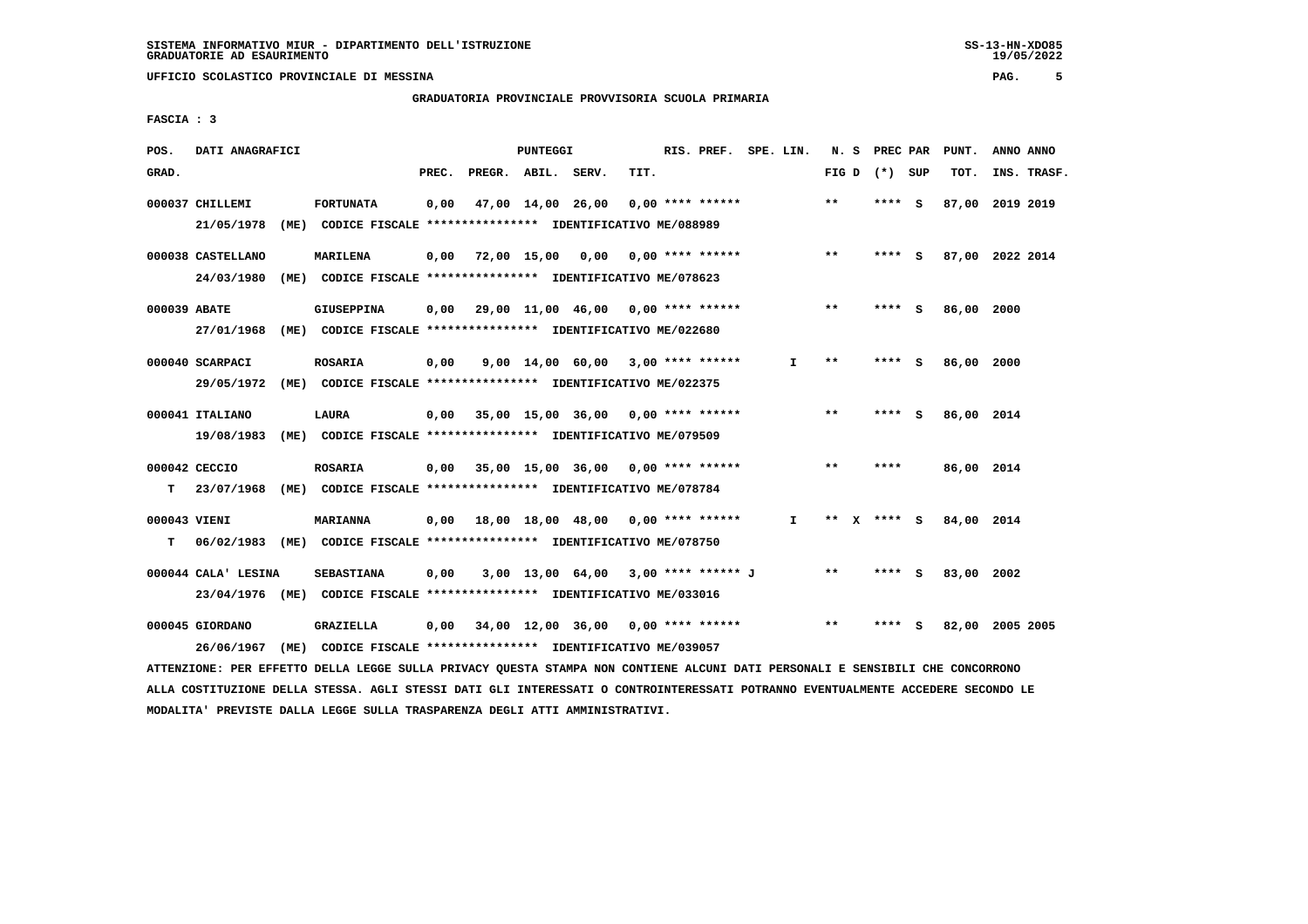## **GRADUATORIA PROVINCIALE PROVVISORIA SCUOLA PRIMARIA**

 **FASCIA : 3**

| POS.         | DATI ANAGRAFICI      |                                                                         |       |                    | <b>PUNTEGGI</b> |                                           |      | RIS. PREF. SPE. LIN. |              | N. S PREC PAR   |        |     | PUNT.      | ANNO ANNO       |
|--------------|----------------------|-------------------------------------------------------------------------|-------|--------------------|-----------------|-------------------------------------------|------|----------------------|--------------|-----------------|--------|-----|------------|-----------------|
| GRAD.        |                      |                                                                         | PREC. | PREGR. ABIL. SERV. |                 |                                           | TIT. |                      |              | FIG D $(*)$ SUP |        |     | TOT.       | INS. TRASF.     |
| 000046 IRATO |                      | CARMELA                                                                 | 0,00  |                    |                 | 31,00 15,00 36,00                         |      | 0,00 **** ****** J   |              | $* *$           | ****   |     | 82,00 2007 |                 |
|              | 04/01/1966           | (ME) CODICE FISCALE **************** IDENTIFICATIVO ME/023955           |       |                    |                 |                                           |      |                      |              |                 |        |     |            |                 |
|              | 000047 TRUGLIO       | <b>FERNANDA</b>                                                         | 0,00  |                    |                 | 35,00 11,00 36,00 0,00 **** ******        |      |                      |              | $***$           | **** S |     | 82,00 2014 |                 |
|              | 07/10/1971           | (EE) CODICE FISCALE *************** IDENTIFICATIVO ME/078869            |       |                    |                 |                                           |      |                      |              |                 |        |     |            |                 |
|              | 000048 DI NATALE     | GIUSEPPINA DO                                                           | 0,00  |                    |                 | 34,00 12,00 36,00 0,00 **** ******        |      |                      |              | $***$           | ****   | - 5 | 82,00 2014 |                 |
|              | 27/06/1976           | (ME) CODICE FISCALE **************** IDENTIFICATIVO ME/022037           |       |                    |                 |                                           |      |                      |              |                 |        |     |            |                 |
|              | 000049 FERLA PASSARI | LUCIA                                                                   | 0,00  |                    |                 | 39,00 15,00 28,00 0,00 **** ******        |      |                      | $\mathbf{I}$ | $* *$           | **** S |     |            | 82,00 2019 2019 |
|              |                      | 26/10/1972 (SR) CODICE FISCALE *************** IDENTIFICATIVO ME/089116 |       |                    |                 |                                           |      |                      |              |                 |        |     |            |                 |
|              | 000050 MIDIRI        | <b>DOMIZIA</b>                                                          |       |                    |                 | $0,00$ 33,00 12,00 36,00 0,00 **** ****** |      |                      |              | $***$           | **** S |     | 81,00 2014 |                 |
| т            | 12/09/1978           | (ME) CODICE FISCALE **************** IDENTIFICATIVO ME/080971           |       |                    |                 |                                           |      |                      |              |                 |        |     |            |                 |
|              | 000051 TOMARCHIO     | <b>ANNALISA</b>                                                         |       |                    |                 | $0.00$ 27.00 18.00 36.00 0.00 **** ****** |      |                      |              | $* *$           | **** S |     | 81,00 2014 |                 |
| т            | 23/02/1981           | (ME) CODICE FISCALE **************** IDENTIFICATIVO ME/082662           |       |                    |                 |                                           |      |                      |              |                 |        |     |            |                 |
|              | 000052 CAVALLAZZO    | BETTINA LUCIA 0,00 30,00 14,00 36,00 0,00 **** ******                   |       |                    |                 |                                           |      |                      | F            | **              | ****   | - 5 | 80,00 2000 |                 |
|              | 18/04/1964           | (ME) CODICE FISCALE *************** IDENTIFICATIVO ME/023719            |       |                    |                 |                                           |      |                      |              |                 |        |     |            |                 |
|              | 000053 IANNELLO      | <b>TANIA</b>                                                            |       |                    |                 | $0,00$ 28,00 14,00 38,00 0,00 **** ****** |      |                      |              | $***$           | **** S |     |            | 80,00 2011 2011 |
|              |                      | 01/05/1974 (ME) CODICE FISCALE *************** IDENTIFICATIVO ME/075967 |       |                    |                 |                                           |      |                      |              |                 |        |     |            |                 |
|              | 000054 BARRESI       | CRISTIANA                                                               | 0,00  |                    |                 | 30,00 14,00 36,00 0,00 **** ******        |      |                      |              | $\star\star$    | **** S |     |            | 80,00 2019 2019 |
|              | 26/05/1979           | (ME) CODICE FISCALE **************** IDENTIFICATIVO ME/089115           |       |                    |                 |                                           |      |                      |              |                 |        |     |            |                 |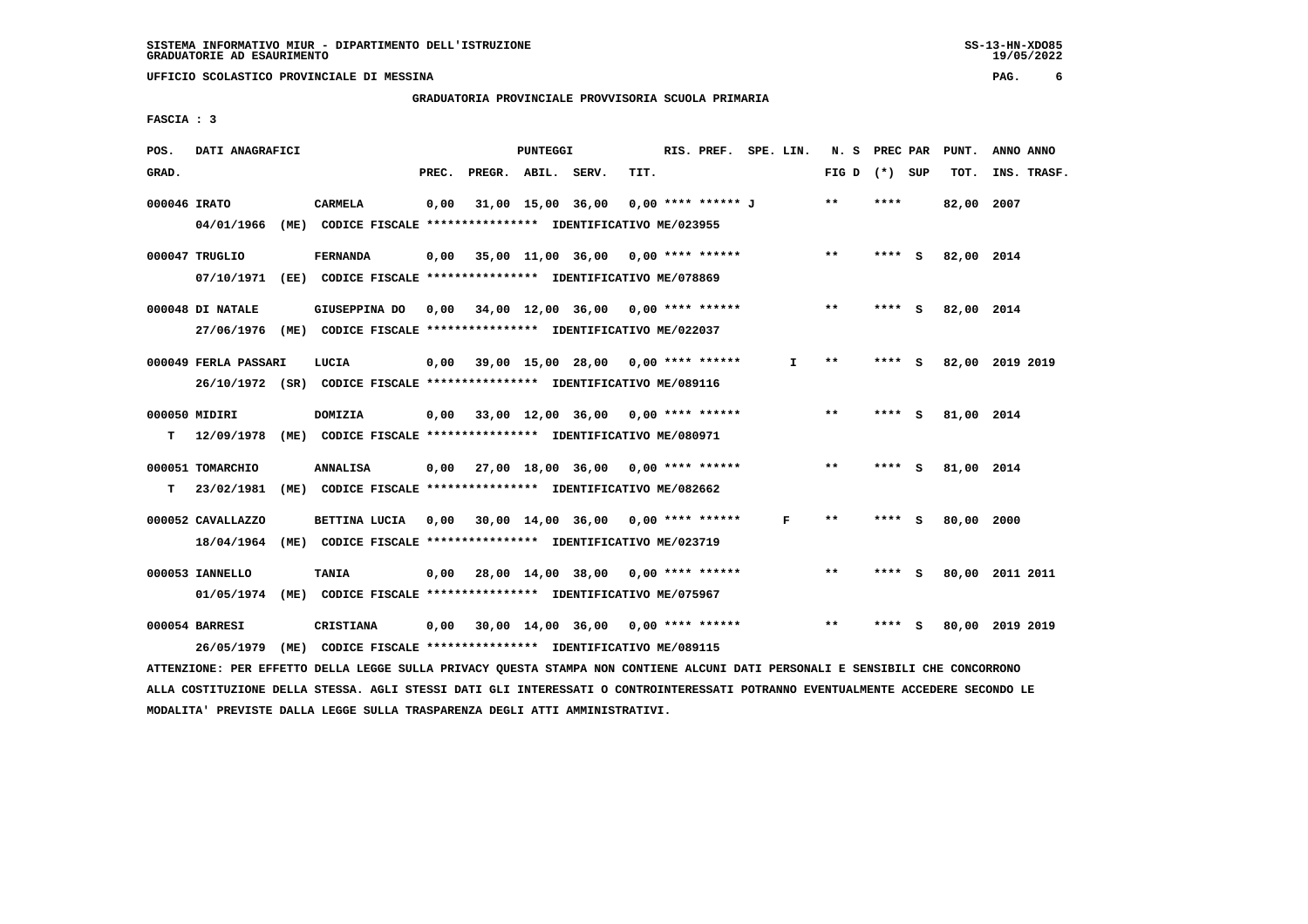**GRADUATORIA PROVINCIALE PROVVISORIA SCUOLA PRIMARIA**

 **FASCIA : 3**

| POS.         | DATI ANAGRAFICI        |      |                                                                         |       |                    | <b>PUNTEGGI</b> |                                      |      | RIS. PREF.         | SPE. LIN. |       | N. S PREC PAR   |          | PUNT.      | ANNO ANNO       |
|--------------|------------------------|------|-------------------------------------------------------------------------|-------|--------------------|-----------------|--------------------------------------|------|--------------------|-----------|-------|-----------------|----------|------------|-----------------|
| GRAD.        |                        |      |                                                                         | PREC. | PREGR. ABIL. SERV. |                 |                                      | TIT. |                    |           |       | FIG D $(*)$ SUP |          | TOT.       | INS. TRASF.     |
|              | 000055 CARIANNI        |      | <b>MONALISA</b>                                                         | 0.00  |                    |                 | 29,00 11,00 36,00                    |      | $3,00$ **** ****** | I.        |       | ** X **** S     |          | 79,00 2014 |                 |
| T.           | 12/07/1983             |      | (ME) CODICE FISCALE **************** IDENTIFICATIVO ME/082448           |       |                    |                 |                                      |      |                    |           |       |                 |          |            |                 |
|              | 000056 DE FRANCESCO    |      | <b>DANIELA</b>                                                          | 0,00  |                    |                 | 27,00 16,00 36,00                    |      | $0.00$ **** ****** |           | **    | **** S          |          |            | 79,00 2019 2007 |
|              | 19/01/1973 (ME)        |      | CODICE FISCALE **************** IDENTIFICATIVO ME/041689                |       |                    |                 |                                      |      |                    |           |       |                 |          |            |                 |
|              | 000057 MONICI          |      | LOREDANA MARI                                                           | 0,00  |                    |                 | 29,00 14,00 36,00 0,00 **** ******   |      |                    |           | $***$ | **** S          |          |            | 79,00 2019 2019 |
|              |                        |      | 20/05/1975 (ME) CODICE FISCALE *************** IDENTIFICATIVO ME/089085 |       |                    |                 |                                      |      |                    |           |       |                 |          |            |                 |
|              | 000058 NOTO MILLEFIORI |      | <b>GIOVANNA</b>                                                         | 0.00  |                    |                 | $30,00$ 13,00 36,00 0,00 **** ****** |      |                    |           | $***$ | ****            | <b>S</b> | 79,00 2019 |                 |
|              |                        |      | 13/05/1972 (ME) CODICE FISCALE *************** IDENTIFICATIVO ME/081264 |       |                    |                 |                                      |      |                    |           |       |                 |          |            |                 |
|              | 000059 LICCESE         |      | <b>MARIA BRUNA</b>                                                      | 0.00  |                    |                 | 32,00 10,00 36,00 0,00 **** ******   |      |                    |           | $* *$ |                 | - 5      | 78,00 2000 |                 |
|              | 21/10/1970             |      | (MT) CODICE FISCALE *************** IDENTIFICATIVO ME/023588            |       |                    |                 |                                      |      |                    |           |       |                 |          |            |                 |
| 000060 ZIZZO |                        |      | <b>MARIELLA</b>                                                         | 0,00  |                    |                 | 30,00 12,00 36,00 0,00 **** ****** J |      |                    |           | $**$  | **** S          |          |            | 78,00 2003 2003 |
|              | 01/12/1973             |      | (ME) CODICE FISCALE **************** IDENTIFICATIVO ME/035987           |       |                    |                 |                                      |      |                    |           |       |                 |          |            |                 |
|              |                        |      |                                                                         |       |                    |                 |                                      |      |                    |           |       |                 |          |            |                 |
|              | 000061 MAIORANA        |      | MARIA                                                                   |       |                    |                 | $0,00$ 28,00 14,00 36,00             |      | $0.00$ **** ****** |           | $**$  | ****            | - S      | 78,00 2014 |                 |
|              | 09/05/1967             |      | (ME) CODICE FISCALE **************** IDENTIFICATIVO ME/033974           |       |                    |                 |                                      |      |                    |           |       |                 |          |            |                 |
| 000062 MAZZA |                        |      | MARIA                                                                   | 0.00  |                    |                 | 31,00 11,00 36,00 0,00 **** ******   |      |                    |           | $* *$ | ****            | <b>S</b> | 78,00 2014 |                 |
|              | 20/07/1979             |      | (ME) CODICE FISCALE **************** IDENTIFICATIVO ME/082520           |       |                    |                 |                                      |      |                    |           |       |                 |          |            |                 |
|              | 000063 BARBERA         |      | <b>CARMELA</b>                                                          | 0,00  |                    |                 | 27,00 12,00 36,00 3,00 **** ******   |      |                    |           | $**$  | ****            | s        | 78,00 2019 |                 |
|              | 26/04/1974             | (ME) | CODICE FISCALE **************** IDENTIFICATIVO ME/032807                |       |                    |                 |                                      |      |                    |           |       |                 |          |            |                 |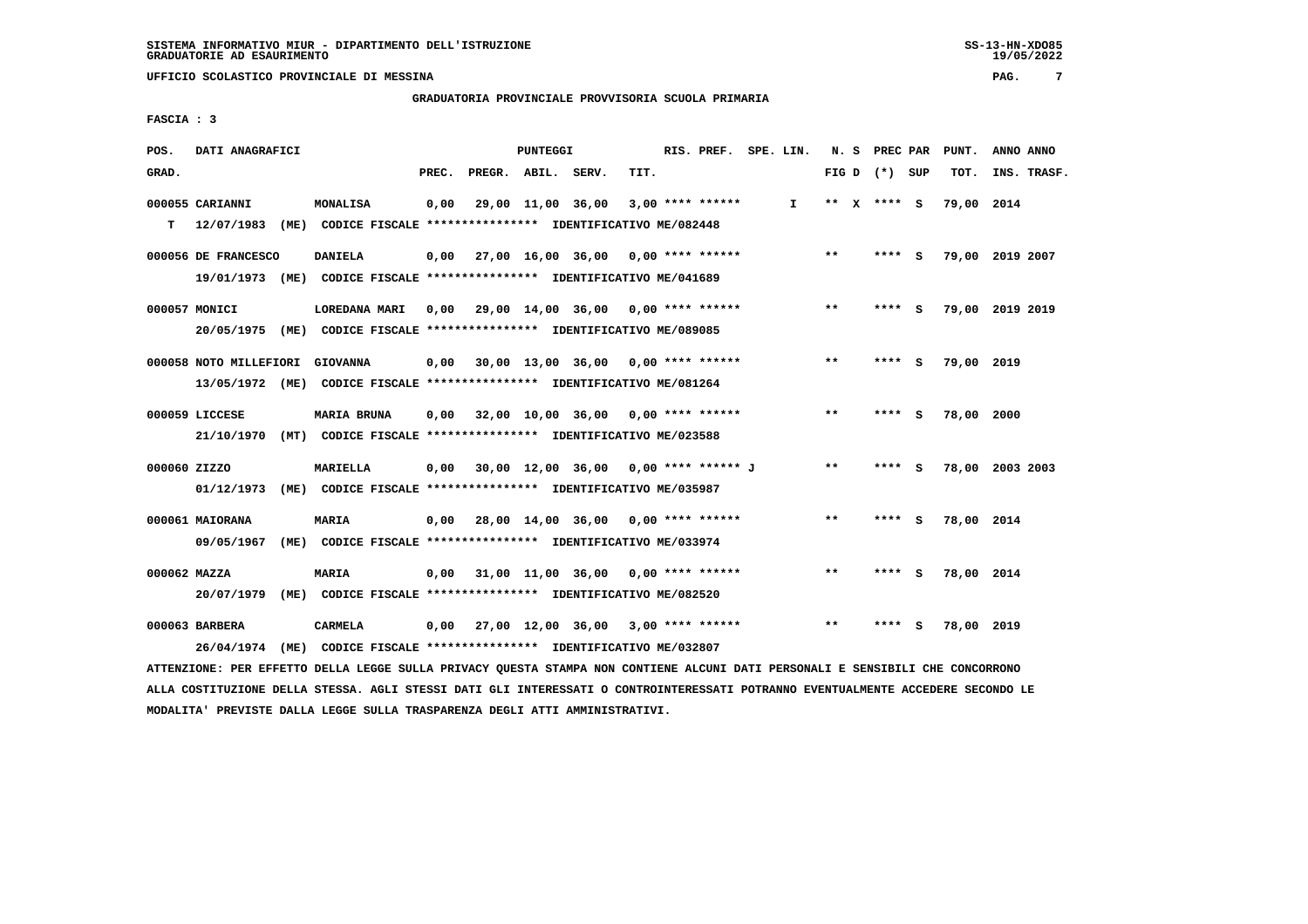## **GRADUATORIA PROVINCIALE PROVVISORIA SCUOLA PRIMARIA**

 **FASCIA : 3**

| POS.         | DATI ANAGRAFICI    |                                                                                                                               |       |                    | PUNTEGGI |                                             |      | RIS. PREF. SPE. LIN. |  |       | N. S PREC PAR   | PUNT.           | ANNO ANNO   |
|--------------|--------------------|-------------------------------------------------------------------------------------------------------------------------------|-------|--------------------|----------|---------------------------------------------|------|----------------------|--|-------|-----------------|-----------------|-------------|
| GRAD.        |                    |                                                                                                                               | PREC. | PREGR. ABIL. SERV. |          |                                             | TIT. |                      |  |       | FIG D $(*)$ SUP | TOT.            | INS. TRASF. |
|              | 000064 GENOVESE    | MARIA RITA                                                                                                                    | 0,00  |                    |          | 28,00 14,00 36,00                           |      | $0.00$ **** ******   |  | $***$ | **** S          | 78,00 2022 2022 |             |
| т            | 01/01/1973         | (VE) CODICE FISCALE **************** IDENTIFICATIVO ME/285710                                                                 |       |                    |          |                                             |      |                      |  |       |                 |                 |             |
|              | 000065 FRAVVENTURA | <b>GIUSEPPA</b>                                                                                                               | 0,00  |                    |          | 27,00 14,00 36,00 0,00 **** ****** J        |      |                      |  | $***$ | **** S          | 77,00 2002      |             |
|              | 30/06/1970         | (ME) CODICE FISCALE **************** IDENTIFICATIVO ME/032762                                                                 |       |                    |          |                                             |      |                      |  |       |                 |                 |             |
|              | 000066 GUGLIOTTA   | MELCHIORRA                                                                                                                    | 0,00  |                    |          | 29,00 12,00 36,00 0,00 **** ******          |      |                      |  |       | ** x **** S     | 77,00 2019 2019 |             |
|              |                    | 04/10/1957 (ME) CODICE FISCALE *************** IDENTIFICATIVO ME/089046                                                       |       |                    |          |                                             |      |                      |  |       |                 |                 |             |
|              | 000067 MICALE      | GRAZIELLA                                                                                                                     |       |                    |          | $0,00$ 26,00 13,00 38,00 0,00 **** ******   |      |                      |  | $***$ | **** S          | 77,00 2019 2019 |             |
|              |                    | 15/05/1972 (VA) CODICE FISCALE **************** IDENTIFICATIVO ME/089077                                                      |       |                    |          |                                             |      |                      |  |       |                 |                 |             |
| 000068 MIANO |                    | SANTA ROSA                                                                                                                    | 0.00  |                    |          | 24,00 16,00 36,00 0,00 **** ******          |      |                      |  | **    | **** S          | 76,00 2019 2019 |             |
|              |                    | 28/11/1970 (ME) CODICE FISCALE *************** IDENTIFICATIVO ME/089076                                                       |       |                    |          |                                             |      |                      |  |       |                 |                 |             |
|              | 000069 LONGHITANO  | <b>MARIA</b>                                                                                                                  |       |                    |          | $0,00$ 26,00 12,00 38,00 0,00 **** ****** L |      |                      |  | $* *$ | **** S          | 76,00 2019      |             |
|              | 23/01/1965         | (ME) CODICE FISCALE **************** IDENTIFICATIVO ME/023581                                                                 |       |                    |          |                                             |      |                      |  |       |                 |                 |             |
|              | 000070 BARRESI     | <b>ANTONINA</b>                                                                                                               |       |                    |          | $0,00$ 27,00 12,00 36,00 0,00 **** ******   |      |                      |  | $***$ | **** S          | 75,00 2019 2019 |             |
|              | 09/12/1969         | (ME) CODICE FISCALE **************** IDENTIFICATIVO ME/088968                                                                 |       |                    |          |                                             |      |                      |  |       |                 |                 |             |
|              | 000071 CUSUMANO    | LIDIA                                                                                                                         | 0,00  |                    |          | 24,00 15,00 36,00 0,00 **** ******          |      |                      |  | $***$ | **** S          | 75,00 2019      |             |
|              | 14/12/1963         | (ME) CODICE FISCALE **************** IDENTIFICATIVO ME/033591                                                                 |       |                    |          |                                             |      |                      |  |       |                 |                 |             |
| 000072 ROMEO |                    | MARIA CLELIA                                                                                                                  | 0,00  |                    |          | 24,00 14,00 36,00 0,00 **** ******          |      |                      |  | $* *$ | **** S          | 74,00 2007 2007 |             |
|              | 03/09/1964         | (RC) CODICE FISCALE **************** IDENTIFICATIVO ME/041670                                                                 |       |                    |          |                                             |      |                      |  |       |                 |                 |             |
|              |                    | ATTENZIONE: PER EFFETTO DELLA LEGGE SULLA PRIVACY QUESTA STAMPA NON CONTIENE ALCUNI DATI PERSONALI E SENSIBILI CHE CONCORRONO |       |                    |          |                                             |      |                      |  |       |                 |                 |             |

 **ALLA COSTITUZIONE DELLA STESSA. AGLI STESSI DATI GLI INTERESSATI O CONTROINTERESSATI POTRANNO EVENTUALMENTE ACCEDERE SECONDO LE MODALITA' PREVISTE DALLA LEGGE SULLA TRASPARENZA DEGLI ATTI AMMINISTRATIVI.**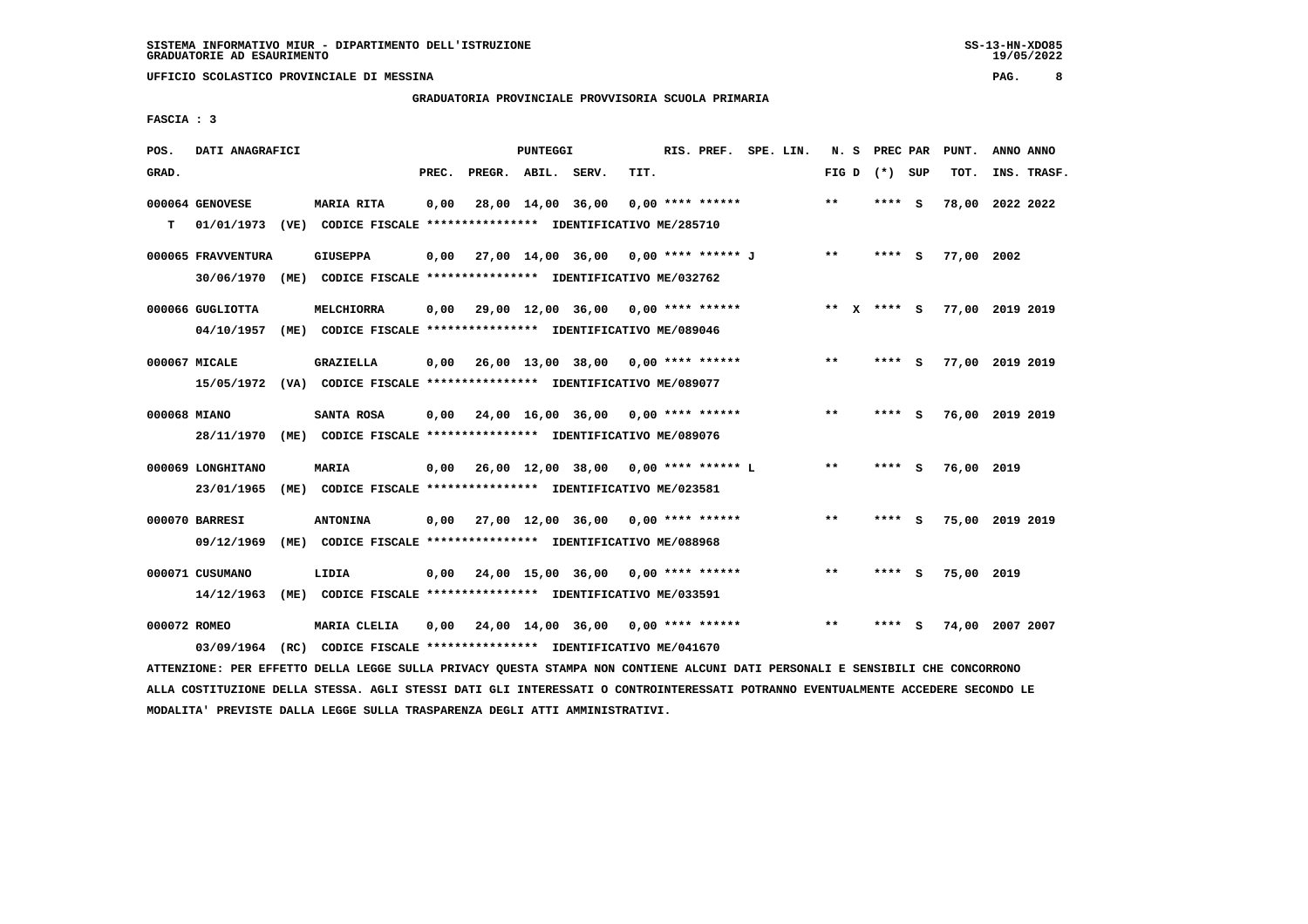**GRADUATORIA PROVINCIALE PROVVISORIA SCUOLA PRIMARIA**

 **FASCIA : 3**

| POS.  | DATI ANAGRAFICI |                                                                           |       |                                           | PUNTEGGI          |      | RIS. PREF. SPE. LIN. |              |       | N. S PREC PAR   |     | PUNT.                  | ANNO ANNO       |
|-------|-----------------|---------------------------------------------------------------------------|-------|-------------------------------------------|-------------------|------|----------------------|--------------|-------|-----------------|-----|------------------------|-----------------|
| GRAD. |                 |                                                                           | PREC. | PREGR. ABIL. SERV.                        |                   | TIT. |                      |              |       | FIG D $(*)$ SUP |     | TOT.                   | INS. TRASF.     |
|       | 000073 SCAFFIDI | ANNA MARIA                                                                | 0,00  |                                           | 23,00 15,00 36,00 |      | $0.00$ **** ******   | $\mathbf{I}$ | $* *$ | **** S          |     | 74,00 2014             |                 |
|       |                 | 06/07/1972 (ME) CODICE FISCALE *************** IDENTIFICATIVO ME/022046   |       |                                           |                   |      |                      |              |       |                 |     |                        |                 |
|       | 000074 MIANO    | <b>SANDRA</b>                                                             | 0,00  | 22,00 14,00 38,00 0,00 **** ****** J      |                   |      |                      |              | $* *$ | **** S          |     |                        | 74,00 2019 2019 |
|       |                 | T 14/05/1978 (ME) CODICE FISCALE *************** IDENTIFICATIVO ME/089075 |       |                                           |                   |      |                      |              |       |                 |     |                        |                 |
|       | 000075 ARASI    | <b>ROSARIA</b>                                                            |       | $0,00$ 26,00 11,00 36,00 0,00 **** ****** |                   |      |                      |              | $***$ | **** S          |     |                        | 73,00 2007 2007 |
|       |                 | 20/08/1967 (ME) CODICE FISCALE *************** IDENTIFICATIVO ME/040948   |       |                                           |                   |      |                      |              |       |                 |     |                        |                 |
|       | 000076 GENTILE  | <b>ANTONINA</b>                                                           |       | $0,00$ 33,00 16,00 24,00 0,00 **** ****** |                   |      |                      |              |       |                 |     | ** X **** S 73,00 2014 |                 |
| T.    |                 | 28/08/1978 (ME) CODICE FISCALE *************** IDENTIFICATIVO ME/082877   |       |                                           |                   |      |                      |              |       |                 |     |                        |                 |
|       | 000077 GAIZZA   | MONIA                                                                     |       | $0,00$ 21,00 16,00 36,00 0,00 **** ****** |                   |      |                      |              |       | ** $X$ **** S   |     | 73,00 2014             |                 |
| т     |                 | 28/09/1978 (ME) CODICE FISCALE *************** IDENTIFICATIVO ME/079314   |       |                                           |                   |      |                      |              |       |                 |     |                        |                 |
|       | 000078 ITALIANO | <b>CONCETTINA</b>                                                         |       | 0,00 24,00 13,00 36,00 0,00 **** ****** J |                   |      |                      |              | $***$ | $***$ S         |     | 73,00 2014             |                 |
| т     | 07/12/1982      | (ME) CODICE FISCALE **************** IDENTIFICATIVO ME/082555             |       |                                           |                   |      |                      |              |       |                 |     |                        |                 |
|       |                 |                                                                           |       |                                           |                   |      |                      |              |       |                 |     |                        |                 |
|       | 000079 CAPILLI  | <b>ELENA</b>                                                              |       | $0,00$ 22,00 13,00 38,00 0,00 **** ****** |                   |      |                      | I.           | **    | **** S          |     |                        | 73,00 2019 2007 |
|       |                 | 16/07/1968 (ME) CODICE FISCALE *************** IDENTIFICATIVO ME/041543   |       |                                           |                   |      |                      |              |       |                 |     |                        |                 |
|       | 000080 SUTERA   | CAROLINA ANGE                                                             |       | $0.00$ 22.00 14.00 36.00 0.00 **** ****** |                   |      |                      |              | $***$ | **** S          |     |                        | 72,00 2019 2019 |
| T.    | 02/07/1975      | (ME) CODICE FISCALE **************** IDENTIFICATIVO ME/089037             |       |                                           |                   |      |                      |              |       |                 |     |                        |                 |
|       | 000081 DE MENTO | <b>ANTONELLA</b>                                                          |       | 0,00 20,00 13,00 36,00                    |                   |      | $3,00$ **** ******   | $\mathbf{I}$ | $* *$ | ****            | - S | 72,00 2019             |                 |
|       | 20/07/1968      | (ME) CODICE FISCALE **************** IDENTIFICATIVO ME/037069             |       |                                           |                   |      |                      |              |       |                 |     |                        |                 |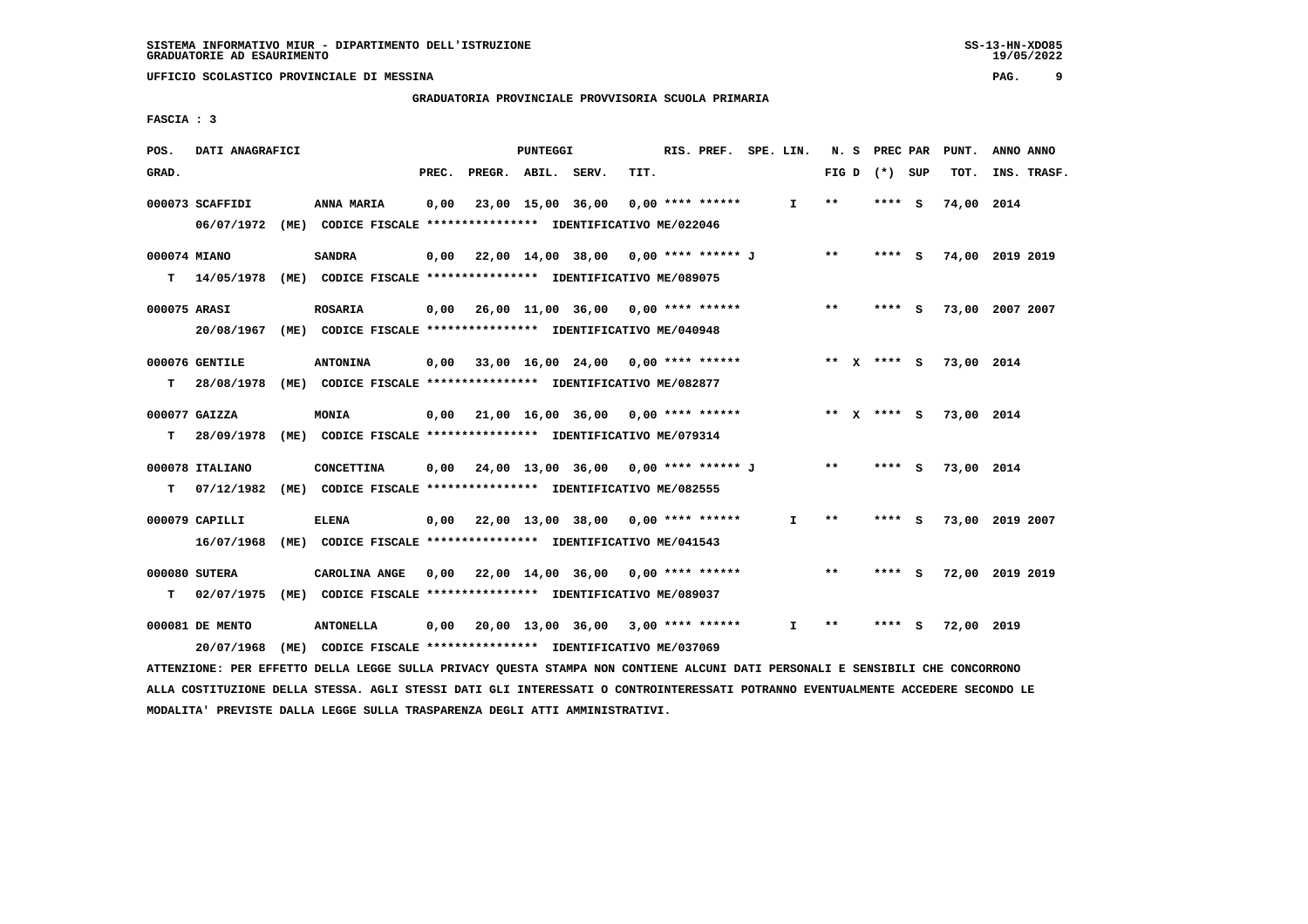## **GRADUATORIA PROVINCIALE PROVVISORIA SCUOLA PRIMARIA**

 **FASCIA : 3**

| POS.  | DATI ANAGRAFICI    |      |                                                                                                                               |       |                                             | PUNTEGGI |                   |      | RIS. PREF. SPE. LIN. |    |                 | N. S PREC PAR |     | PUNT.      | ANNO ANNO       |  |
|-------|--------------------|------|-------------------------------------------------------------------------------------------------------------------------------|-------|---------------------------------------------|----------|-------------------|------|----------------------|----|-----------------|---------------|-----|------------|-----------------|--|
| GRAD. |                    |      |                                                                                                                               | PREC. | PREGR. ABIL. SERV.                          |          |                   | TIT. |                      |    | FIG D $(*)$ SUP |               |     | TOT.       | INS. TRASF.     |  |
|       | 000082 SCARPIGNATO |      | <b>MARIA</b>                                                                                                                  | 0,00  |                                             |          | 33,00 13,00 24,00 |      | $0.00$ **** ******   |    | ** $X$ **** S   |               |     |            | 70,00 2002 2002 |  |
|       |                    |      | 25/11/1963 (ME) CODICE FISCALE *************** IDENTIFICATIVO ME/034559                                                       |       |                                             |          |                   |      |                      |    |                 |               |     |            |                 |  |
|       | 000083 BUNETTA     |      | <b>LORENA</b>                                                                                                                 |       | $0,00$ 23,00 11,00 36,00 0,00 **** ******   |          |                   |      |                      |    | $* *$           | **** S        |     | 70,00 2014 |                 |  |
| т     |                    |      | 28/01/1981 (CL) CODICE FISCALE *************** IDENTIFICATIVO ME/079742                                                       |       |                                             |          |                   |      |                      |    |                 |               |     |            |                 |  |
|       | 000084 CAMINITI    |      | PATRIZIA                                                                                                                      |       | $0,00$ 19,00 15,00 36,00 0,00 **** ******   |          |                   |      |                      |    | $**$            | **** S        |     |            | 70,00 2019 2007 |  |
|       |                    |      | 09/12/1970 (ME) CODICE FISCALE *************** IDENTIFICATIVO ME/041509                                                       |       |                                             |          |                   |      |                      |    |                 |               |     |            |                 |  |
|       | $000085$ LIOTTA    |      | <b>SABRINA</b>                                                                                                                |       | $0,00$ 20,00 14,00 36,00 0,00 **** ******   |          |                   |      |                      |    | $* *$           | **** S        |     | 70,00 2019 |                 |  |
|       |                    |      | 07/02/1974 (ME) CODICE FISCALE *************** IDENTIFICATIVO ME/035568                                                       |       |                                             |          |                   |      |                      |    |                 |               |     |            |                 |  |
|       | 000086 COLUCCIA    |      | PAOLA MARIA                                                                                                                   | 0.00  | 19,00 12,00 38,00 0,00 **** ****** L        |          |                   |      |                      | I. | $* *$           | ****          | - S | 69,00 2019 |                 |  |
|       |                    |      | 01/02/1964 (ME) CODICE FISCALE *************** IDENTIFICATIVO ME/022466                                                       |       |                                             |          |                   |      |                      |    |                 |               |     |            |                 |  |
|       | 000087 OCCHINO     |      | <b>NATALINA</b>                                                                                                               |       | $0,00$ 14,00 18,00 36,00 0,00 **** ******   |          |                   |      |                      |    | $* *$           | **** S        |     | 68,00 2014 |                 |  |
| т     | 16/03/1981         |      | (ME) CODICE FISCALE **************** IDENTIFICATIVO ME/079904                                                                 |       |                                             |          |                   |      |                      |    |                 |               |     |            |                 |  |
|       | 000088 LA SPADA    |      | MARIA DOMENIC                                                                                                                 | 0,00  | 30,00 14,00 24,00 0,00 **** ****** K        |          |                   |      |                      |    | $***$           | **** S        |     |            | 68,00 2019 2019 |  |
|       |                    |      | 10/06/1965 (ME) CODICE FISCALE *************** IDENTIFICATIVO ME/089105                                                       |       |                                             |          |                   |      |                      |    |                 |               |     |            |                 |  |
|       | 000089 MESSINA     |      | <b>GIUSEPPA</b>                                                                                                               |       | $0,00$ 13,00 16,00 36,00 3,00 **** ****** J |          |                   |      |                      | I. | $* *$           | **** S        |     | 68,00 2019 |                 |  |
|       |                    |      | 26/10/1969 (ME) CODICE FISCALE *************** IDENTIFICATIVO ME/039265                                                       |       |                                             |          |                   |      |                      |    |                 |               |     |            |                 |  |
|       | 000090 VILLARI     |      | <b>GIANNA</b>                                                                                                                 | 0,00  | 17,00 17,00 34,00 0,00 **** ******          |          |                   |      |                      | F  | $* *$           | **** S        |     |            | 68,00 2022 2022 |  |
|       | 25/08/1975         | (ME) | CODICE FISCALE **************** IDENTIFICATIVO ME/285671                                                                      |       |                                             |          |                   |      |                      |    |                 |               |     |            |                 |  |
|       |                    |      | ATTENZIONE: PER EFFETTO DELLA LEGGE SULLA PRIVACY QUESTA STAMPA NON CONTIENE ALCUNI DATI PERSONALI E SENSIBILI CHE CONCORRONO |       |                                             |          |                   |      |                      |    |                 |               |     |            |                 |  |

 **ALLA COSTITUZIONE DELLA STESSA. AGLI STESSI DATI GLI INTERESSATI O CONTROINTERESSATI POTRANNO EVENTUALMENTE ACCEDERE SECONDO LE MODALITA' PREVISTE DALLA LEGGE SULLA TRASPARENZA DEGLI ATTI AMMINISTRATIVI.**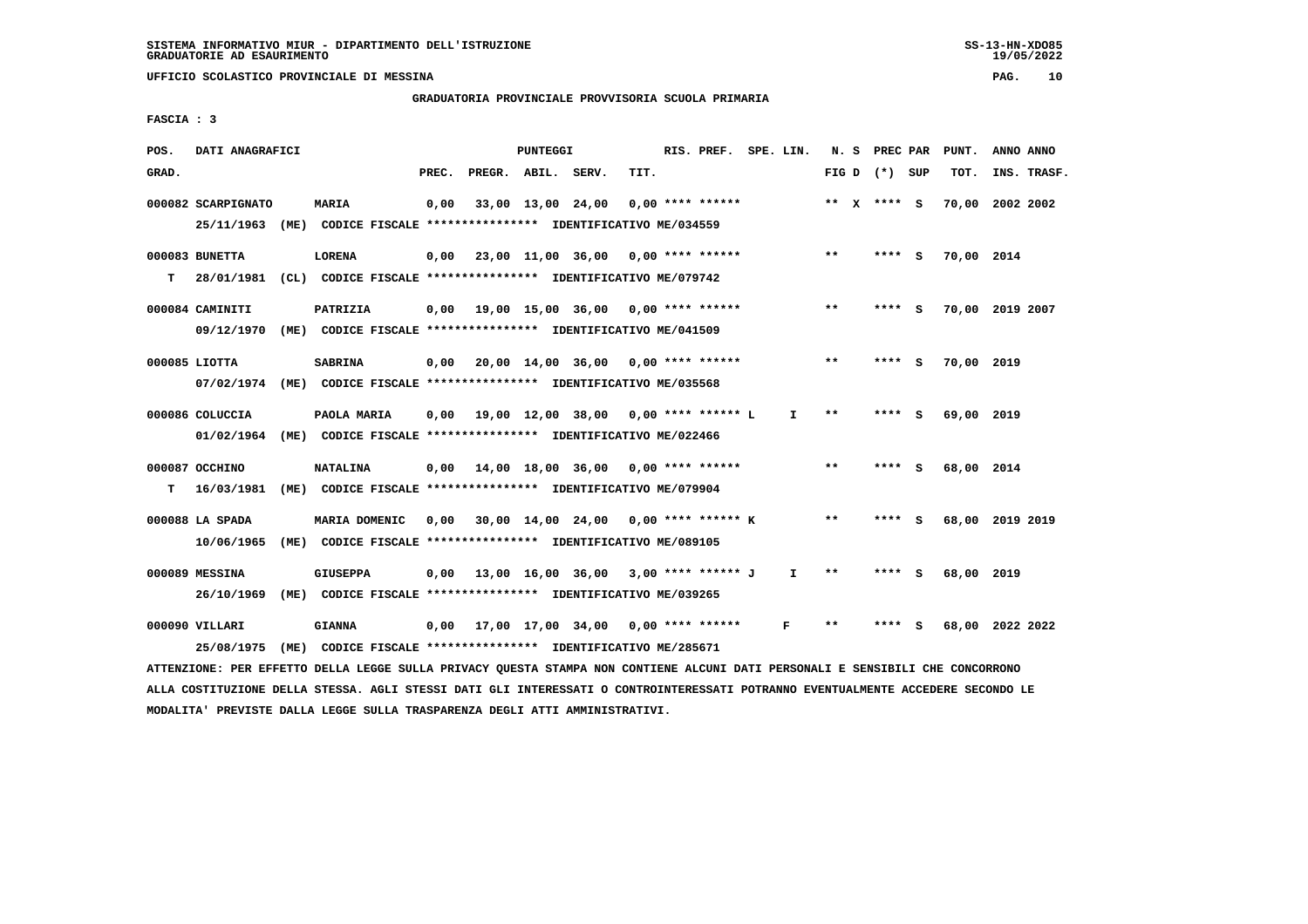## **GRADUATORIA PROVINCIALE PROVVISORIA SCUOLA PRIMARIA**

 **FASCIA : 3**

| POS.         | DATI ANAGRAFICI                                                          |      |                                                               |       |              | PUNTEGGI |                                                          |      | RIS. PREF. SPE. LIN.  |    |       | N. S PREC PAR   |     | PUNT.           | ANNO ANNO |             |
|--------------|--------------------------------------------------------------------------|------|---------------------------------------------------------------|-------|--------------|----------|----------------------------------------------------------|------|-----------------------|----|-------|-----------------|-----|-----------------|-----------|-------------|
| GRAD.        |                                                                          |      |                                                               | PREC. | PREGR. ABIL. |          | SERV.                                                    | TIT. |                       |    |       | FIG D $(*)$ SUP |     | TOT.            |           | INS. TRASF. |
|              |                                                                          |      |                                                               |       |              |          |                                                          |      |                       |    |       |                 |     |                 |           |             |
| 000091 RIZZO |                                                                          |      | ISABELLA MARI                                                 | 0.00  | 54,00 13,00  |          | 0.00                                                     |      | $0.00$ **** ****** KL |    | $* *$ | ****            |     | 67,00 2002 2002 |           |             |
|              | 06/04/1966 (ME) CODICE FISCALE *************** IDENTIFICATIVO ME/034633  |      |                                                               |       |              |          |                                                          |      |                       |    |       |                 |     |                 |           |             |
|              |                                                                          |      |                                                               |       |              |          |                                                          |      |                       |    |       |                 |     |                 |           |             |
|              | 000092 ORLANDO                                                           |      | <b>SANTA</b>                                                  |       |              |          | 0,00 20,00 11,00 36,00 0,00 **** ****** J                |      |                       |    | $**$  | $***$ S         |     | 67,00 2014      |           |             |
| т            | 10/09/1975 (ME) CODICE FISCALE *************** IDENTIFICATIVO ME/079704  |      |                                                               |       |              |          |                                                          |      |                       |    |       |                 |     |                 |           |             |
|              |                                                                          |      |                                                               |       |              |          |                                                          |      |                       |    | $***$ |                 |     |                 |           |             |
| 000093 CONTI |                                                                          |      | MARIELLA                                                      |       |              |          | $0,00$ 24,00 17,00 26,00 0,00 **** ******                |      |                       |    |       | **** S          |     | 67,00 2014      |           |             |
| т            | 22/11/1981 (ME) CODICE FISCALE **************** IDENTIFICATIVO ME/082640 |      |                                                               |       |              |          |                                                          |      |                       |    |       |                 |     |                 |           |             |
|              | 000094 TRANCHITA                                                         |      | LUISA                                                         |       |              |          | $0,00$ 20,00 12,00 34,00 0,00 **** ******                |      |                       |    | $***$ | **** S          |     | 66,00 2002      |           |             |
|              |                                                                          |      |                                                               |       |              |          |                                                          |      |                       |    |       |                 |     |                 |           |             |
|              | 04/11/1966                                                               |      | (ME) CODICE FISCALE **************** IDENTIFICATIVO ME/034106 |       |              |          |                                                          |      |                       |    |       |                 |     |                 |           |             |
|              | 000095 LO SURDO                                                          |      | <b>CARMELA</b>                                                |       |              |          | $0,00$ 13,00 14,00 36,00 3,00 **** ******                |      |                       |    | **    | **** S          |     | 66,00 2014      |           |             |
|              | 27/01/1968                                                               |      |                                                               |       |              |          |                                                          |      |                       |    |       |                 |     |                 |           |             |
|              |                                                                          |      | (ME) CODICE FISCALE **************** IDENTIFICATIVO ME/034233 |       |              |          |                                                          |      |                       |    |       |                 |     |                 |           |             |
|              | 000096 BIANCUCCI                                                         |      | LUANA                                                         |       |              |          | $0,00$ 30,00 0,00 36,00 0,00 **** ******                 |      |                       | I. |       | ** $X$ **** S   |     | 66,00 2014      |           |             |
| т            | 08/04/1976 (ME) CODICE FISCALE **************** IDENTIFICATIVO ME/081430 |      |                                                               |       |              |          |                                                          |      |                       |    |       |                 |     |                 |           |             |
|              |                                                                          |      |                                                               |       |              |          |                                                          |      |                       |    |       |                 |     |                 |           |             |
|              | 000097 CAPRINOMICELI                                                     |      | <b>MARIAROSA</b>                                              |       |              |          | 0,00 22,00 12,00 32,00                                   |      | $0.00$ **** ******    |    | **    | $***$ S         |     | 66,00 2014      |           |             |
| т            | 17/03/1980 (ME) CODICE FISCALE *************** IDENTIFICATIVO ME/078856  |      |                                                               |       |              |          |                                                          |      |                       |    |       |                 |     |                 |           |             |
|              |                                                                          |      |                                                               |       |              |          |                                                          |      |                       |    |       |                 |     |                 |           |             |
|              | 000098 CRISTELLI                                                         |      | <b>FRANCESCO</b>                                              |       |              |          | $0.00$ 18.50 11.00 36.00 0.00 **** ******                |      |                       |    | $***$ | **** S          |     | 65,50 2014      |           |             |
|              | 21/01/1982                                                               |      | (ME) CODICE FISCALE **************** IDENTIFICATIVO ME/079514 |       |              |          |                                                          |      |                       |    |       |                 |     |                 |           |             |
|              |                                                                          |      |                                                               |       |              |          |                                                          |      |                       |    |       |                 |     |                 |           |             |
|              | 000099 BERTINO                                                           |      | LORELLA                                                       |       |              |          | $0,00$ 18,00 11,00 36,00 0,00 **** ****** J              |      |                       |    | $* *$ | ****            | - S | 65,00 2014      |           |             |
| т            | 04/01/1982                                                               | (ME) |                                                               |       |              |          | CODICE FISCALE **************** IDENTIFICATIVO ME/081424 |      |                       |    |       |                 |     |                 |           |             |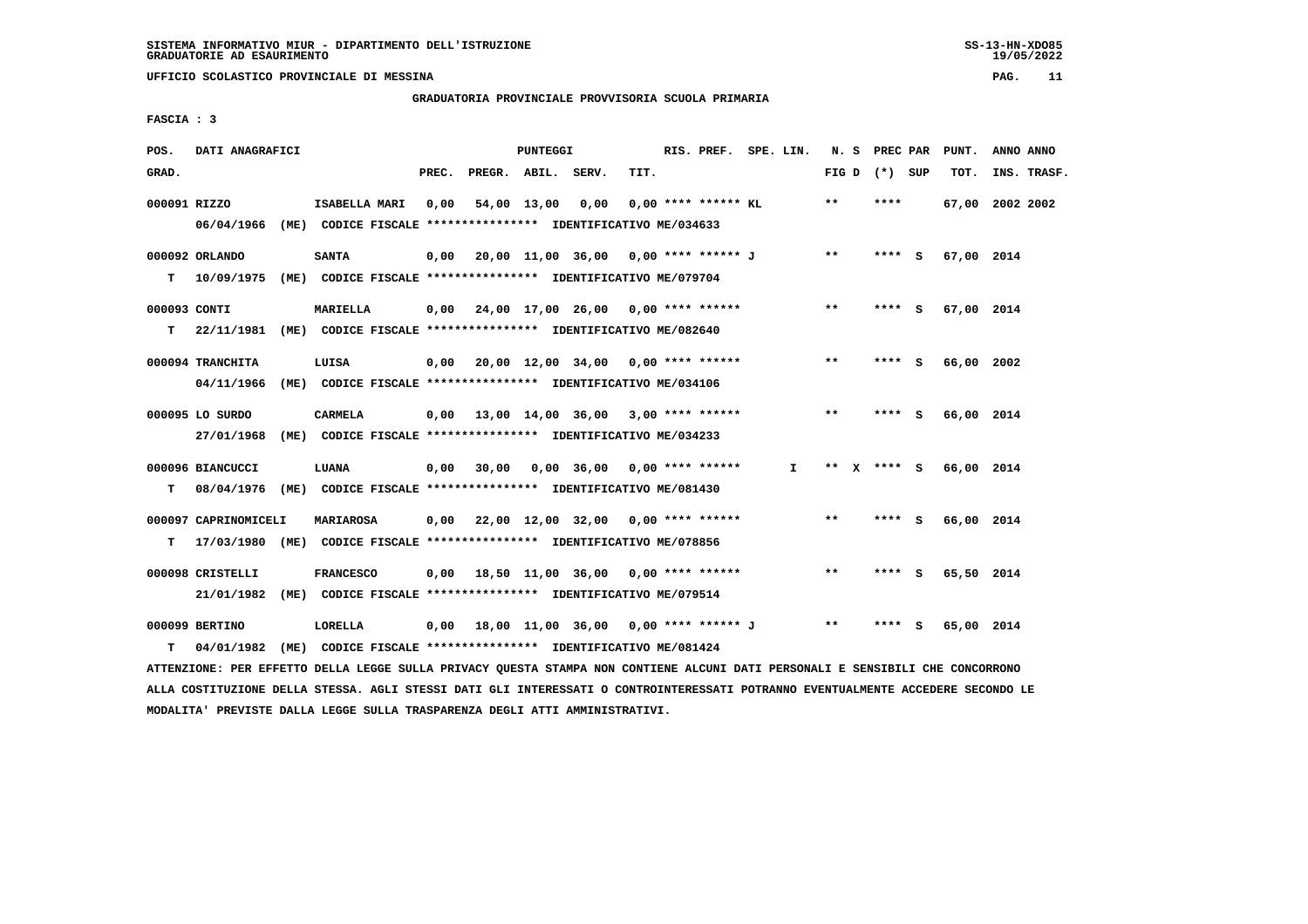**GRADUATORIA PROVINCIALE PROVVISORIA SCUOLA PRIMARIA**

 **FASCIA : 3**

| POS.         | DATI ANAGRAFICI                                                          |                                                                             |       |                    | PUNTEGGI |                                           |      | RIS. PREF. SPE. LIN. |              | N. S PREC PAR   |         |     | PUNT.           | ANNO ANNO |             |
|--------------|--------------------------------------------------------------------------|-----------------------------------------------------------------------------|-------|--------------------|----------|-------------------------------------------|------|----------------------|--------------|-----------------|---------|-----|-----------------|-----------|-------------|
| GRAD.        |                                                                          |                                                                             | PREC. | PREGR. ABIL. SERV. |          |                                           | TIT. |                      |              | FIG D $(*)$ SUP |         |     | TOT.            |           | INS. TRASF. |
|              | 000100 PICCIOLO<br>05/01/1975                                            | LUISA<br>(ME) CODICE FISCALE *************** IDENTIFICATIVO ME/039133       | 0,00  |                    |          | 15,00 14,00 36,00                         |      | $0.00$ **** ******   | $\mathbf{I}$ | $* *$           | **** S  |     | 65,00           | 2019 2005 |             |
|              |                                                                          |                                                                             |       |                    |          |                                           |      |                      |              |                 |         |     |                 |           |             |
|              | 000101 MODICA                                                            | ROSALIA MARIA                                                               | 0,00  |                    |          | 17,00 11,00 36,00 0,00 **** ******        |      |                      |              | $***$           | $***$ S |     | 64,00 2014      |           |             |
| T.           | 19/02/1968 (RG) CODICE FISCALE *************** IDENTIFICATIVO ME/078979  |                                                                             |       |                    |          |                                           |      |                      |              |                 |         |     |                 |           |             |
| 000102 SALVO |                                                                          | VALENTINA                                                                   | 0,00  | 39,00              |          | 0,00 24,00 0,00 **** ****** J             |      |                      |              | $***$           | **** S  |     | 63,00 2014      |           |             |
| т            | 02/08/1983 (ME) CODICE FISCALE *************** IDENTIFICATIVO ME/080577  |                                                                             |       |                    |          |                                           |      |                      |              |                 |         |     |                 |           |             |
|              | 000103 BALENA                                                            | <b>CATERINA</b>                                                             | 0,00  |                    |          | 8,00 13,00 38,00 4,00 **** ******         |      |                      |              | $***$           | **** S  |     | 63,00 2014      |           |             |
| T.           | 08/05/1981 (ME) CODICE FISCALE *************** IDENTIFICATIVO ME/082652  |                                                                             |       |                    |          |                                           |      |                      |              |                 |         |     |                 |           |             |
|              |                                                                          |                                                                             |       |                    |          |                                           |      |                      |              |                 |         |     |                 |           |             |
| 000104 MIANO |                                                                          | MARIA LUISA                                                                 |       |                    |          | $0,00$ 16,00 11,00 36,00 0,00 **** ****** |      |                      |              | $***$           | **** S  |     | 63,00 2019 2019 |           |             |
| T.           | 10/07/1981 (ME) CODICE FISCALE **************** IDENTIFICATIVO ME/089074 |                                                                             |       |                    |          |                                           |      |                      |              |                 |         |     |                 |           |             |
|              | 000105 GENOVESE                                                          | <b>MARIA</b>                                                                | 0,00  |                    |          | $9,00$ 11,00 36,00 6,00 **** ******       |      |                      |              | $* *$           | **** S  |     | 62,00 2011      |           |             |
|              | 19/10/1968                                                               | (ME) CODICE FISCALE **************** IDENTIFICATIVO ME/076184               |       |                    |          |                                           |      |                      |              |                 |         |     |                 |           |             |
|              | 000106 DI NUNZIO                                                         | <b>GRAZIA</b>                                                               |       |                    |          | $0,00$ 12,00 12,00 38,00 0,00 **** ****** |      |                      |              | $***$           | **** S  |     | 62,00 2014      |           |             |
| T.           | 21/05/1982                                                               | (ME) CODICE FISCALE **************** IDENTIFICATIVO ME/082647               |       |                    |          |                                           |      |                      |              |                 |         |     |                 |           |             |
|              |                                                                          |                                                                             |       |                    |          |                                           |      |                      |              | $* *$           | ****    |     |                 |           |             |
|              | 000107 MAGAZZU'<br>07/11/1966                                            | ROSA LUCIA<br>(ME) CODICE FISCALE **************** IDENTIFICATIVO ME/041470 |       |                    |          | $0.00$ 12.00 14.00 36.00 0.00 **** ****** |      |                      |              |                 |         | - S | 62,00 2014      |           |             |
|              |                                                                          |                                                                             |       |                    |          |                                           |      |                      |              |                 |         |     |                 |           |             |
|              | <b>000108 D'AGATI</b>                                                    | ANTONINA TIND                                                               |       |                    |          | 0,00 18,00 16,00 28,00                    |      | $0.00$ **** ******   | F            | $* *$           |         | s   | 62,00 2019 2014 |           |             |
|              | 17/06/1979 (ME) CODICE FISCALE *************** IDENTIFICATIVO ME/078611  |                                                                             |       |                    |          |                                           |      |                      |              |                 |         |     |                 |           |             |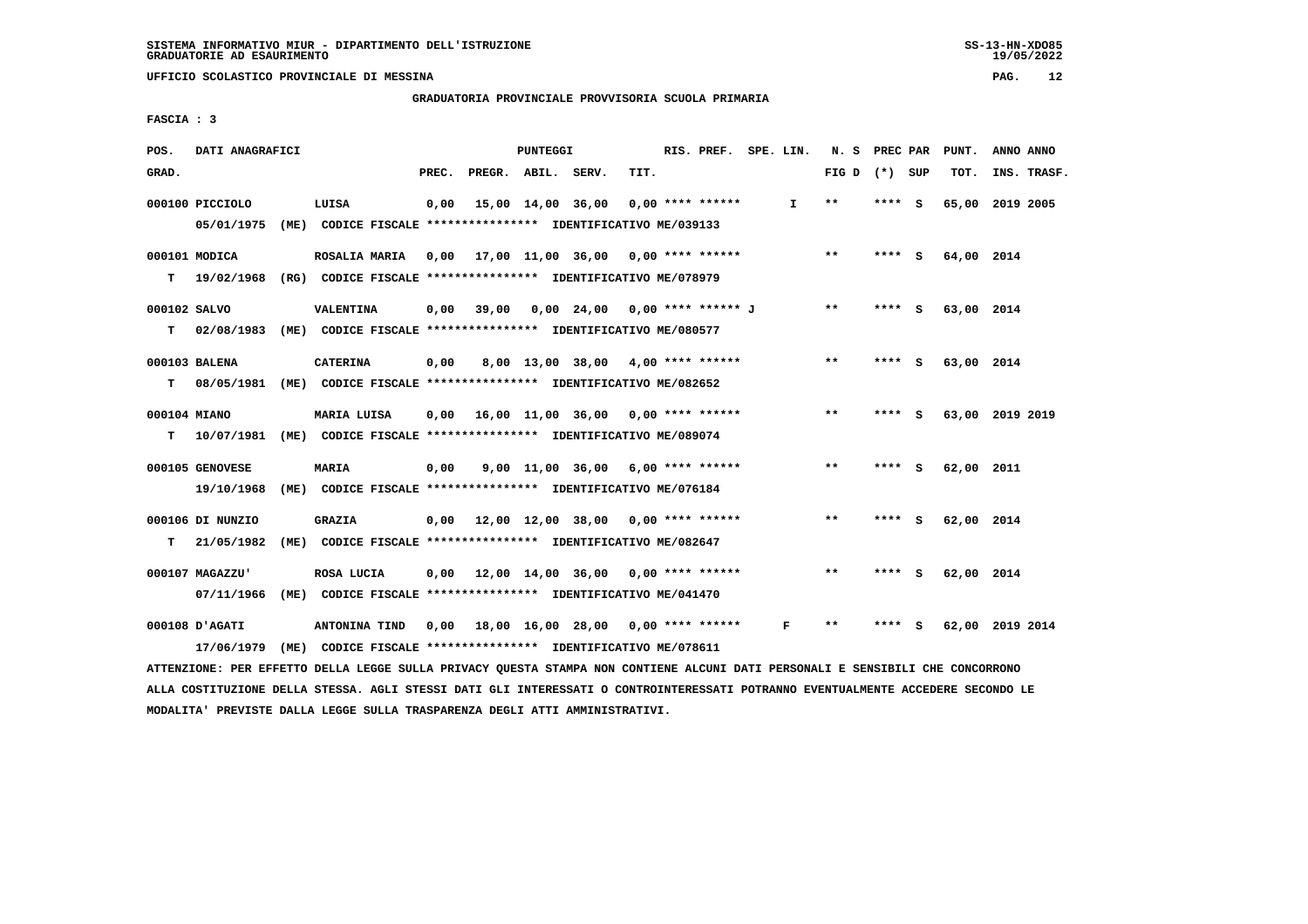**GRADUATORIA PROVINCIALE PROVVISORIA SCUOLA PRIMARIA**

 **FASCIA : 3**

| POS.         | DATI ANAGRAFICI                   |                                                                         |       |                    | PUNTEGGI |                                                 |      | RIS. PREF. SPE. LIN. |    | N. S            | PREC PAR |     | PUNT.      | ANNO ANNO       |
|--------------|-----------------------------------|-------------------------------------------------------------------------|-------|--------------------|----------|-------------------------------------------------|------|----------------------|----|-----------------|----------|-----|------------|-----------------|
| GRAD.        |                                   |                                                                         | PREC. | PREGR. ABIL. SERV. |          |                                                 | TIT. |                      |    | FIG D $(*)$ SUP |          |     | TOT.       | INS. TRASF.     |
| 000109 CELSA |                                   | <b>MARIA CARMELA</b>                                                    | 0,00  |                    |          | $6,00$ 13,00 34,00                              |      | $9,00$ **** ******   |    | $***$           | **** S   |     | 62,00 2019 |                 |
|              |                                   | 22/06/1974 (ME) CODICE FISCALE *************** IDENTIFICATIVO ME/033323 |       |                    |          |                                                 |      |                      |    |                 |          |     |            |                 |
|              | 000110 GALATI                     | <b>ANGELINA</b>                                                         | 0,00  |                    |          | 48,00 13,00 0,00 0,00 **** ******               |      |                      |    | $***$           | **** S   |     | 61,00 2000 |                 |
|              |                                   | 27/01/1972 (ME) CODICE FISCALE *************** IDENTIFICATIVO ME/023048 |       |                    |          |                                                 |      |                      |    |                 |          |     |            |                 |
|              | 000111 BELLIGNO                   | TERESA                                                                  | 0,00  |                    |          | $6,00$ 16,00 36,00 3,00 **** ******             |      |                      | I. | $***$           | ****     | - 5 | 61,00 2000 |                 |
|              |                                   | 11/08/1971 (ME) CODICE FISCALE *************** IDENTIFICATIVO ME/021768 |       |                    |          |                                                 |      |                      |    |                 |          |     |            |                 |
|              | 000112 PATERNITI VARATA ANTONELLA |                                                                         |       |                    |          | $0.00$ 15.00 14.00 32.00 0.00 **** ******       |      |                      |    | $**$            | **** S   |     | 61,00 2002 |                 |
|              |                                   | 19/07/1976 (ME) CODICE FISCALE *************** IDENTIFICATIVO ME/033871 |       |                    |          |                                                 |      |                      |    |                 |          |     |            |                 |
|              | 000113 RECUPERO                   | ANGELA MONICA                                                           |       |                    |          | $0.00 \quad 49.00 \quad 12.00 \quad 0.00$       |      | $0.00$ **** ******   |    | $**$            | ****     | - S | 61,00 2002 |                 |
|              | 13/04/1975                        | (ME) CODICE FISCALE **************** IDENTIFICATIVO ME/034221           |       |                    |          |                                                 |      |                      |    |                 |          |     |            |                 |
| 000114 SOFIA |                                   | ALBA LETIZIA                                                            | 0.00  |                    |          | 18,00 17,00 26,00 0,00 **** ******              |      |                      |    | $**$            | **** S   |     | 61,00 2014 |                 |
| T.           | 30/09/1977                        | (ME) CODICE FISCALE *************** IDENTIFICATIVO ME/079363            |       |                    |          |                                                 |      |                      |    |                 |          |     |            |                 |
|              | 000115 GIUNTA                     | MELINA                                                                  | 0,00  |                    |          | $11,00$ $13,00$ $36,00$ $0,00$ $***$ **** ***** |      |                      |    | $* *$           | ****     | - S | 60,00 2002 |                 |
|              | 20/08/1975                        | (ME) CODICE FISCALE **************** IDENTIFICATIVO ME/033185           |       |                    |          |                                                 |      |                      |    |                 |          |     |            |                 |
|              | 000116 PALELLA                    | <b>STEFANIA</b>                                                         | 0,00  |                    |          | 18,00 12,00 24,00 6,00 **** ******              |      |                      |    | $* *$           | ****     | - 5 | 60,00 2014 |                 |
| т            | 17/08/1983                        | (ME) CODICE FISCALE **************** IDENTIFICATIVO ME/082400           |       |                    |          |                                                 |      |                      |    |                 |          |     |            |                 |
|              | 000117 VANELLA                    | <b>ANTONINA</b>                                                         | 0,00  |                    |          | 6,00 15,00 36,00                                |      | $3,00$ **** ******   |    | $* *$           | ****     | S   |            | 60,00 2019 2019 |
|              | 02/09/1962                        | (ME) CODICE FISCALE **************** IDENTIFICATIVO ME/089100           |       |                    |          |                                                 |      |                      |    |                 |          |     |            |                 |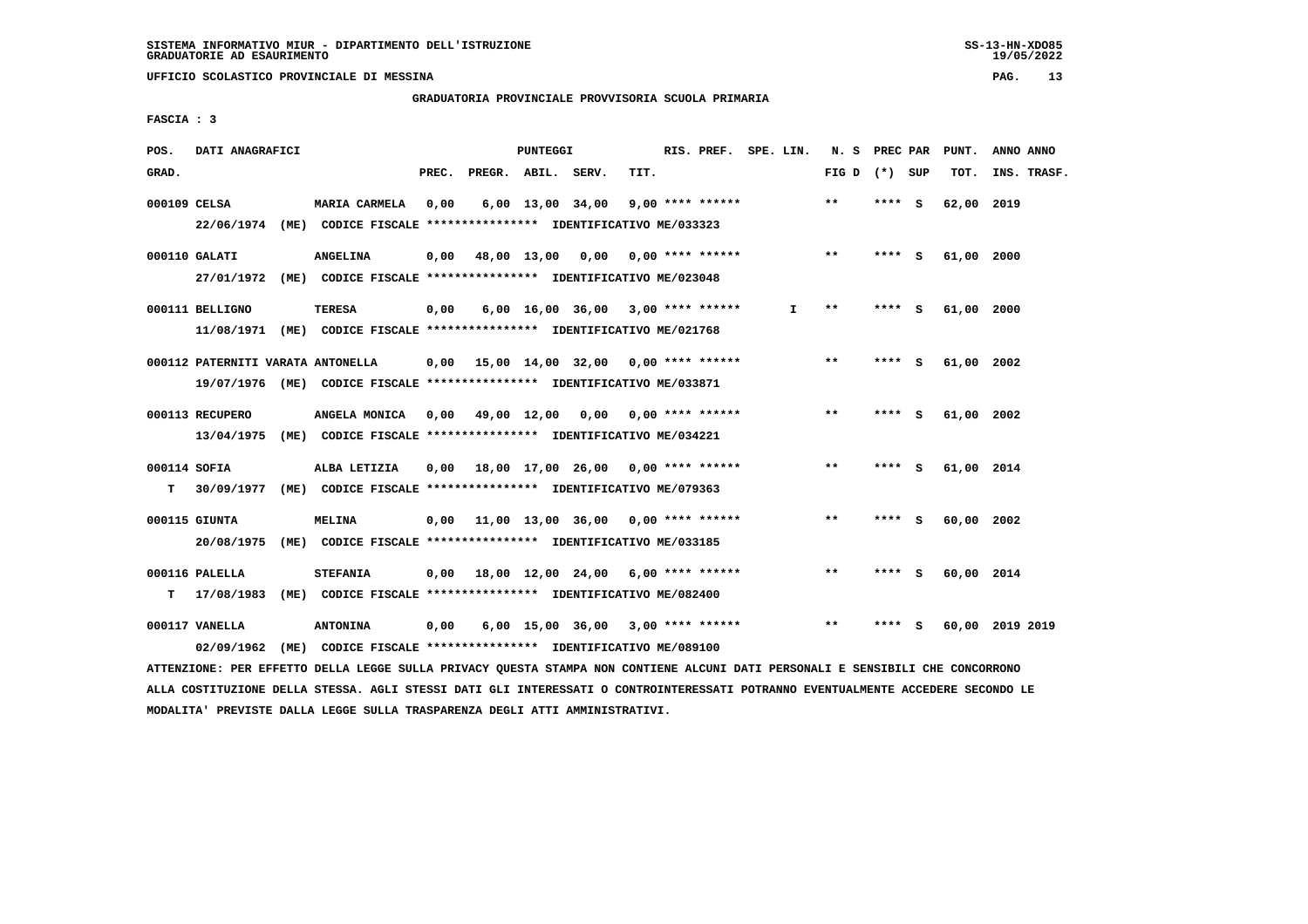**UFFICIO SCOLASTICO PROVINCIALE DI MESSINA PAG. 14**

 **GRADUATORIA PROVINCIALE PROVVISORIA SCUOLA PRIMARIA**

 **FASCIA : 3**

| POS.         | DATI ANAGRAFICI                                                                                                                    |                                                               |       |                    | PUNTEGGI |                                           |      | RIS. PREF. SPE. LIN. |    |       | N. S PREC PAR   |     | PUNT.           |      | ANNO ANNO   |
|--------------|------------------------------------------------------------------------------------------------------------------------------------|---------------------------------------------------------------|-------|--------------------|----------|-------------------------------------------|------|----------------------|----|-------|-----------------|-----|-----------------|------|-------------|
| GRAD.        |                                                                                                                                    |                                                               | PREC. | PREGR. ABIL. SERV. |          |                                           | TIT. |                      |    |       | FIG D $(*)$ SUP |     | TOT.            |      | INS. TRASF. |
| 000118 FAMA' |                                                                                                                                    | FLAVIA                                                        | 0,00  |                    |          | 13,00 10,00 36,00                         |      | $0.00$ **** ******   |    | $* *$ | **** S          |     | 59,00           | 2000 |             |
|              | 02/08/1968                                                                                                                         | (ME) CODICE FISCALE **************** IDENTIFICATIVO ME/023239 |       |                    |          |                                           |      |                      |    |       |                 |     |                 |      |             |
|              | 000119 CATALFAMO                                                                                                                   | <b>CRISTINA</b>                                               | 0,00  |                    |          | 12,00 13,00 34,00 0,00 **** ******        |      |                      |    | $***$ | **** S          |     | 59,00 2007 2007 |      |             |
|              | 02/10/1978                                                                                                                         | (ME) CODICE FISCALE **************** IDENTIFICATIVO ME/041732 |       |                    |          |                                           |      |                      |    |       |                 |     |                 |      |             |
|              | 000120 BARRILA                                                                                                                     | LUISA                                                         | 0,00  |                    |          | 6,00 15,00 38,00 0,00 **** ******         |      |                      |    | $***$ | ****            | - 5 | 59,00 2014      |      |             |
| т            | 09/08/1982                                                                                                                         | (ME) CODICE FISCALE **************** IDENTIFICATIVO ME/082653 |       |                    |          |                                           |      |                      |    |       |                 |     |                 |      |             |
|              | 000121 ZANGLA                                                                                                                      | <b>CETTINA</b>                                                | 0,00  | 35,00              |          | $0,00$ 24,00 0,00 **** ******             |      |                      |    |       | ** $X$ **** S   |     | 59,00 2019 2019 |      |             |
| т            | 23/12/1981 (ME) CODICE FISCALE *************** IDENTIFICATIVO ME/089097                                                            |                                                               |       |                    |          |                                           |      |                      |    |       |                 |     |                 |      |             |
|              | 000122 TRICOMI                                                                                                                     | <b>ROSARIA</b>                                                |       |                    |          | $0,00$ 15,00 14,00 30,00 0,00 **** ****** |      |                      |    | $**$  | ****            |     | 59,00 2019      |      |             |
|              | 25/04/1979 (ME) CODICE FISCALE *************** IDENTIFICATIVO ME/034112                                                            |                                                               |       |                    |          |                                           |      |                      |    |       |                 |     |                 |      |             |
|              |                                                                                                                                    |                                                               |       |                    |          |                                           |      |                      |    |       |                 |     |                 |      |             |
| 000123 RAO   |                                                                                                                                    | <b>MATTIA</b>                                                 |       |                    |          | $0.00$ 11.00 11.00 36.00 0.00 **** ****** |      |                      |    | $* *$ | **** S          |     | 58,00 2014      |      |             |
|              | 17/08/1979 (ME) CODICE FISCALE *************** IDENTIFICATIVO ME/082515                                                            |                                                               |       |                    |          |                                           |      |                      |    |       |                 |     |                 |      |             |
|              | 000124 IARRERA                                                                                                                     | <b>ANTONINA</b>                                               | 0,00  |                    |          | $7,00$ 15,00 36,00 0,00 **** ******       |      |                      | I. | **    | **** S          |     | 58,00 2019 2019 |      |             |
|              | 01/03/1969                                                                                                                         | (ME) CODICE FISCALE **************** IDENTIFICATIVO ME/089113 |       |                    |          |                                           |      |                      |    |       |                 |     |                 |      |             |
| 000125 FOTI  |                                                                                                                                    | <b>CECILIA</b>                                                | 0,00  |                    |          | 3,00 15,00 40,00 0,00 **** ******         |      |                      |    | $***$ | **** S          |     | 58,00 2022 2007 |      |             |
|              | 27/01/1965 (ME) CODICE FISCALE *************** IDENTIFICATIVO ME/041575                                                            |                                                               |       |                    |          |                                           |      |                      |    |       |                 |     |                 |      |             |
|              | 000126 CAMBRIA                                                                                                                     | CLAUDIA                                                       | 0,00  |                    |          | 14,00 15,00 28,00 0,00 **** ******        |      |                      |    | $* *$ | **** S          |     | 57,00 2014      |      |             |
| т            | 26/06/1983                                                                                                                         | (ME) CODICE FISCALE **************** IDENTIFICATIVO ME/079701 |       |                    |          |                                           |      |                      |    |       |                 |     |                 |      |             |
|              | MARINEZAIR DED PERSANA DRIIS IRAAR 411115 DRIILAU AUGARI 481161 JAIL 40187010 JIANIE DJAF DROAAILII A 4014-0017 4110 4014-00000014 |                                                               |       |                    |          |                                           |      |                      |    |       |                 |     |                 |      |             |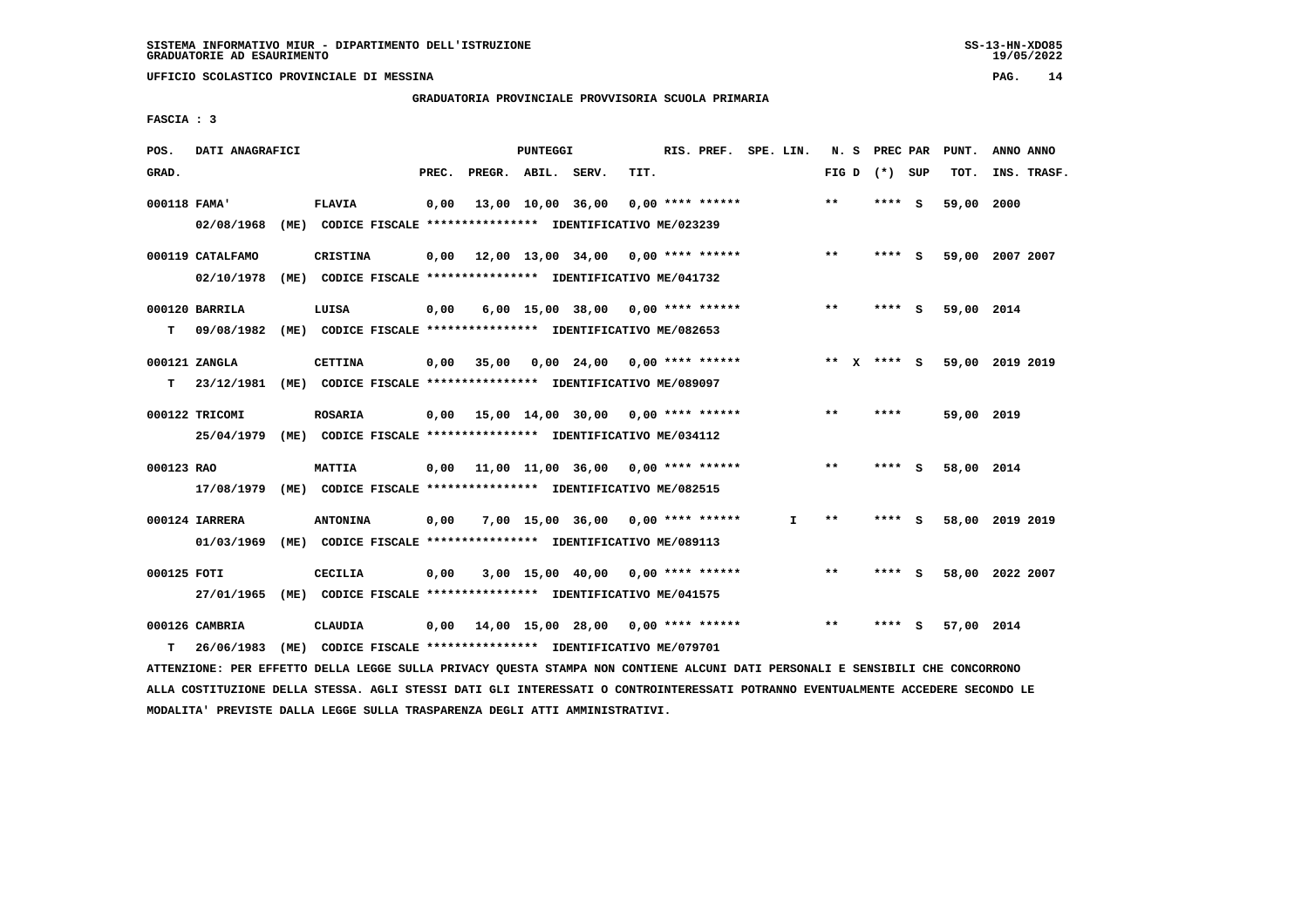## **GRADUATORIA PROVINCIALE PROVVISORIA SCUOLA PRIMARIA**

 **FASCIA : 3**

| POS.         | DATI ANAGRAFICI   |      |                                                                         |       |                    | PUNTEGGI |                                     |      | RIS. PREF. SPE. LIN. |    | N.S             | PREC PAR |     | PUNT.      | ANNO ANNO       |
|--------------|-------------------|------|-------------------------------------------------------------------------|-------|--------------------|----------|-------------------------------------|------|----------------------|----|-----------------|----------|-----|------------|-----------------|
| GRAD.        |                   |      |                                                                         | PREC. | PREGR. ABIL. SERV. |          |                                     | TIT. |                      |    | FIG D $(*)$ SUP |          |     | TOT.       | INS. TRASF.     |
| 000127 ZENA  |                   |      | CRISTINA                                                                | 0,00  |                    |          | 19,00 14,00 24,00                   |      | 0,00 **** ****** J   |    | $***$           | ****     |     | 57,00 2014 |                 |
| т            | 01/06/1980        | (ME) | CODICE FISCALE **************** IDENTIFICATIVO ME/082361                |       |                    |          |                                     |      |                      |    |                 |          |     |            |                 |
|              | 000128 LA BADESSA |      | <b>MARIA RITA</b>                                                       | 0,00  |                    |          | $3,00$ 14,00 36,00 3,00 **** ****** |      |                      |    | $\star\star$    | **** S   |     | 56,00 2004 |                 |
|              | 24/01/1973        |      | (ME) CODICE FISCALE *************** IDENTIFICATIVO ME/036855            |       |                    |          |                                     |      |                      |    |                 |          |     |            |                 |
|              | 000129 CARDIA     |      | <b>TOMMASA</b>                                                          | 0,00  |                    |          | 3,00 14,00 36,00 3,00 **** ****** J |      |                      |    | $***$           | **** S   |     | 56,00 2019 |                 |
|              | 30/01/1978        |      | (ME) CODICE FISCALE **************** IDENTIFICATIVO ME/041576           |       |                    |          |                                     |      |                      |    |                 |          |     |            |                 |
| 000130 ROMEO |                   |      | <b>DOMENICA</b>                                                         | 0,00  |                    |          | $9,00$ 13,00 34,00 0,00 **** ****** |      |                      |    | $**$            | **** S   |     | 56,00 2019 |                 |
|              |                   |      | 16/12/1972 (ME) CODICE FISCALE *************** IDENTIFICATIVO ME/034782 |       |                    |          |                                     |      |                      |    |                 |          |     |            |                 |
|              | 000131 CALARCO    |      | <b>CATERINA</b>                                                         | 0,00  |                    |          | $6,00$ 14,00 36,00 0,00 **** ****** |      |                      |    | $***$           | ****     | - S | 56,00 2019 |                 |
|              | 29/12/1967        |      | (ME) CODICE FISCALE **************** IDENTIFICATIVO ME/033042           |       |                    |          |                                     |      |                      |    |                 |          |     |            |                 |
|              | 000132 MESSINA    |      | LETTERIA                                                                | 0,00  |                    |          | 6,00 14,00 36,00 0,00 **** ****** J |      |                      |    | $* *$           | **** S   |     | 56,00 2019 |                 |
|              |                   |      | 30/07/1972 (ME) CODICE FISCALE *************** IDENTIFICATIVO ME/034470 |       |                    |          |                                     |      |                      |    |                 |          |     |            |                 |
|              | 000133 CASALE     |      | ANGELA ROSA                                                             | 0.00  |                    |          | $6,00$ 14,00 36,00 0,00 **** ****** |      |                      |    | $* *$           | **** S   |     |            | 56,00 2022 2022 |
|              | 18/05/1972        |      | (ME) CODICE FISCALE **************** IDENTIFICATIVO ME/285665           |       |                    |          |                                     |      |                      |    |                 |          |     |            |                 |
| 000134 SUMMA |                   |      | <b>GIOVANNA</b>                                                         | 0,00  |                    |          | 3,00 16,00 36,00 0,00 **** ****** L |      |                      |    | $* *$           | ****     | - 5 | 55,00      | 2000            |
|              | 29/08/1965        |      | (ME) CODICE FISCALE **************** IDENTIFICATIVO ME/022896           |       |                    |          |                                     |      |                      |    |                 |          |     |            |                 |
| 000135 FAVA  |                   |      | <b>ANTONINA</b>                                                         | 0,00  |                    |          | $3,00$ 16,00 36,00 0,00 **** ****** |      |                      | I. | **              |          | s   | 55,00      | 2002            |
|              |                   |      | 12/04/1966 (EE) CODICE FISCALE *************** IDENTIFICATIVO ME/032638 |       |                    |          |                                     |      |                      |    |                 |          |     |            |                 |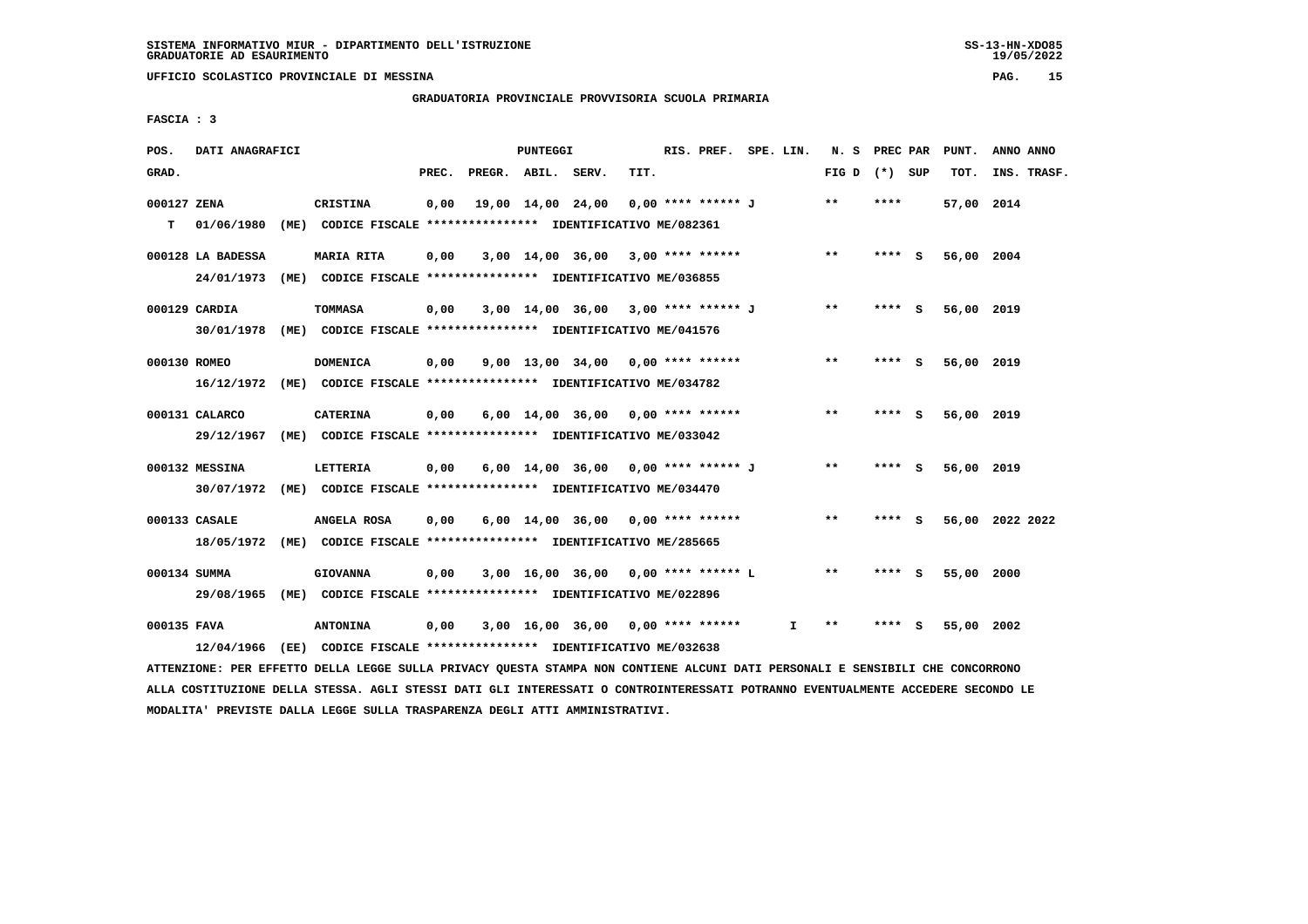## **GRADUATORIA PROVINCIALE PROVVISORIA SCUOLA PRIMARIA**

 **FASCIA : 3**

| POS.         | DATI ANAGRAFICI             |      |                                                                                       |       |              | <b>PUNTEGGI</b> |                                           |      | RIS. PREF. SPE. LIN. |     | N. S    |      | PREC PAR | PUNT.      | ANNO ANNO       |
|--------------|-----------------------------|------|---------------------------------------------------------------------------------------|-------|--------------|-----------------|-------------------------------------------|------|----------------------|-----|---------|------|----------|------------|-----------------|
| GRAD.        |                             |      |                                                                                       | PREC. | PREGR. ABIL. |                 | SERV.                                     | TIT. |                      |     | FIG D   |      | (*) SUP  | TOT.       | INS. TRASF.     |
|              | 000136 MARINO<br>15/06/1961 |      | <b>GAETANA ANTON</b><br>(ME) CODICE FISCALE **************** IDENTIFICATIVO ME/034541 | 0,00  |              | 40,00 13,00     | 2,00                                      |      | $0.00$ **** ******   |     | $**$    |      | **** S   | 55,00      | 2002            |
| 000137 MOSCA |                             |      | <b>ERMINIA</b>                                                                        |       |              |                 | 15,00 16,00 24,00 0,00 **** ******        |      |                      |     | **      |      | **** S   | 55,00 2014 |                 |
|              | 25/12/1982                  |      | (ME) CODICE FISCALE **************** IDENTIFICATIVO ME/082245                         | 0,00  |              |                 |                                           |      |                      |     |         |      |          |            |                 |
|              | 000138 LACAVA               |      | <b>ROSA</b>                                                                           | 0,00  |              |                 | 17,00 14,00 24,00 0,00 **** ******        |      |                      | FI. | $* *$   |      | **** S   |            | 55,00 2019 2019 |
|              | 05/05/1960                  |      | (ME) CODICE FISCALE **************** IDENTIFICATIVO ME/089052                         |       |              |                 |                                           |      |                      |     |         |      |          |            |                 |
|              | 000139 ALOISI               |      | <b>GIOVANNA</b>                                                                       | 0,00  |              |                 | $0.00$ 14.00 37.00 3.00 **** ****** J     |      |                      |     | $***$ X |      | $***$ S  |            | 54,00 2007 2007 |
|              | 17/12/1979                  |      | (ME) CODICE FISCALE **************** IDENTIFICATIVO ME/040793                         |       |              |                 |                                           |      |                      |     |         |      |          |            |                 |
|              | 000140 MARCHETTA            |      | LAURA GIUSEPP                                                                         |       |              |                 | $0.00$ 11.00 13.00 30.00 0.00 **** ****** |      |                      |     | $**$    | **** | - S      | 54,00 2019 |                 |
|              | 07/11/1969                  |      | (EE) CODICE FISCALE **************** IDENTIFICATIVO ME/022447                         |       |              |                 |                                           |      |                      |     |         |      |          |            |                 |
| 000141 MAIO  |                             |      | GRAZIELLA                                                                             | 0,00  |              |                 | $3,00$ 14,00 36,00 0,00 **** ******       |      |                      |     | $* *$   |      | **** S   | 53,00 2014 |                 |
| т            | 12/06/1971                  |      | (ME) CODICE FISCALE **************** IDENTIFICATIVO ME/036917                         |       |              |                 |                                           |      |                      |     |         |      |          |            |                 |
|              | 000142 DOTTORE              |      | <b>DANIELA</b>                                                                        |       |              |                 | $0.00$ 19.00 16.00 18.00 0.00 **** ****** |      |                      |     | $* *$   | **** | <b>S</b> |            | 53,00 2019 2019 |
| т            | 07/05/1983                  |      | (ME) CODICE FISCALE **************** IDENTIFICATIVO ME/089004                         |       |              |                 |                                           |      |                      |     |         |      |          |            |                 |
|              | 000143 CAPILLO              |      | <b>ELISA</b>                                                                          | 0.00  |              |                 | $3,00$ 14,00 36,00 0,00 **** ******       |      |                      |     | $***$   | **** | - S      | 53,00 2019 |                 |
|              | 10/08/1980                  |      | (ME) CODICE FISCALE **************** IDENTIFICATIVO ME/039154                         |       |              |                 |                                           |      |                      |     |         |      |          |            |                 |
| 000144 SUMMA |                             |      | CLAUDIA                                                                               | 0,00  |              |                 | $3,00$ 13,00 36,00 0,00 **** ******       |      |                      |     | $* *$   | **** | s        | 52,00 2019 |                 |
| т            | 16/08/1978                  | (ME) | CODICE FISCALE **************** IDENTIFICATIVO ME/082393                              |       |              |                 |                                           |      |                      |     |         |      |          |            |                 |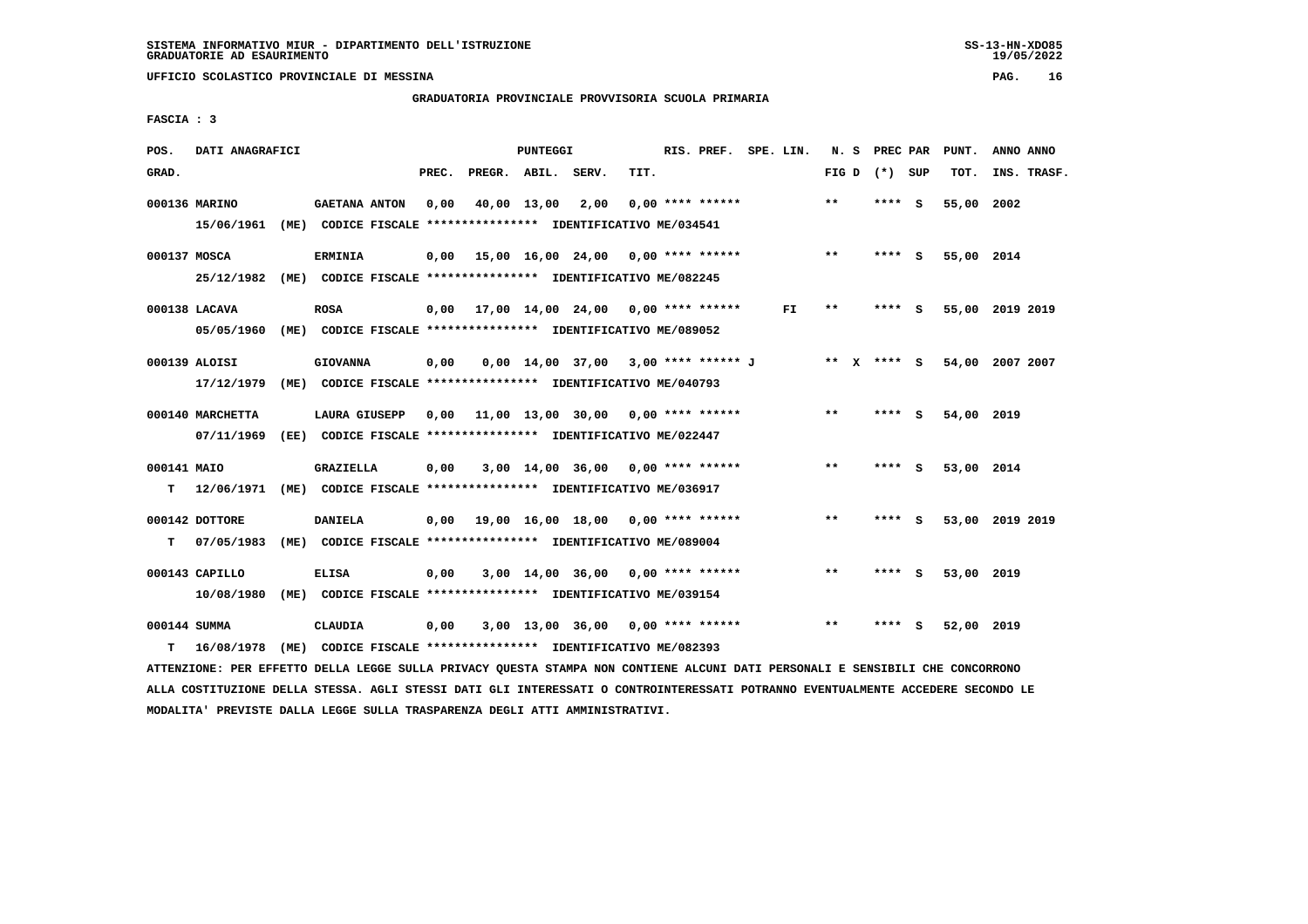## **GRADUATORIA PROVINCIALE PROVVISORIA SCUOLA PRIMARIA**

 **FASCIA : 3**

| POS.  | DATI ANAGRAFICI                                                                                                               |                 |       |                    | PUNTEGGI |                                                         |      | RIS. PREF. SPE. LIN. |              |             | N. S PREC PAR   | PUNT.      | ANNO ANNO       |
|-------|-------------------------------------------------------------------------------------------------------------------------------|-----------------|-------|--------------------|----------|---------------------------------------------------------|------|----------------------|--------------|-------------|-----------------|------------|-----------------|
| GRAD. |                                                                                                                               |                 | PREC. | PREGR. ABIL. SERV. |          |                                                         | TIT. |                      |              |             | FIG D $(*)$ SUP | TOT.       | INS. TRASF.     |
|       | 000145 MENDOLIA                                                                                                               | LUIGIA          | 0,00  |                    |          | 10,00 11,00 30,00                                       |      | $0.00$ **** ******   |              | **          | **** S          | 51,00 2014 |                 |
| т     | 27/02/1965 (ME) CODICE FISCALE *************** IDENTIFICATIVO ME/080283                                                       |                 |       |                    |          |                                                         |      |                      |              |             |                 |            |                 |
|       | 000146 VIVALDI MAIMONE                                                                                                        |                 |       |                    |          | GIACOMA LUCIA 0,00 16,00 11,00 24,00 0,00 **** ****** J |      |                      |              | $***$       | $***$ S         | 51,00 2014 |                 |
| т     | 02/09/1981 (EE) CODICE FISCALE *************** IDENTIFICATIVO ME/081233                                                       |                 |       |                    |          |                                                         |      |                      |              |             |                 |            |                 |
|       | 000147 CALDERONE                                                                                                              | PINA            | 0,00  |                    |          | 8,00 13,00 30,00 0,00 **** ****** L                     |      |                      |              | ** X **** S |                 | 51,00 2019 |                 |
|       | 30/05/1959 (ME) CODICE FISCALE *************** IDENTIFICATIVO ME/023351                                                       |                 |       |                    |          |                                                         |      |                      |              |             |                 |            |                 |
|       | 000148 LA TORRE                                                                                                               | <b>ANTONINA</b> |       |                    |          |                                                         |      |                      |              | $***$       | $***$ S         | 51,00 2022 |                 |
|       | 10/03/1973 (ME) CODICE FISCALE *************** IDENTIFICATIVO ME/023398                                                       |                 |       |                    |          |                                                         |      |                      |              |             |                 |            |                 |
|       | 000149 PASSERI                                                                                                                |                 |       |                    |          |                                                         |      |                      |              | $* *$       |                 |            |                 |
| т     | 30/10/1976 (ME) CODICE FISCALE **************** IDENTIFICATIVO ME/088487                                                      | LUCREZIA        | 0,00  |                    |          | 3,00 11,00 36,00 0,00 **** ****** J                     |      |                      |              |             | **** S          | 50,00 2018 |                 |
|       |                                                                                                                               |                 |       |                    |          |                                                         |      |                      |              |             |                 |            |                 |
|       | 000150 MESSINA                                                                                                                | <b>MICHELA</b>  | 0,00  |                    |          | 7,00 15,00 28,00 0,00 **** ******                       |      |                      | I.           | $***$       | **** S          |            | 50,00 2019 2019 |
|       | 30/05/1979 (ME) CODICE FISCALE *************** IDENTIFICATIVO ME/089073                                                       |                 |       |                    |          |                                                         |      |                      |              |             |                 |            |                 |
|       | 000151 MATERIA                                                                                                                | ANNA MARIA      | 0,00  |                    |          | $0,00$ 16,00 34,00 0,00 **** ******                     |      |                      | $\mathbf{I}$ | $* *$       | **** S          |            | 50,00 2019 2019 |
|       | 26/11/1968 (EE) CODICE FISCALE *************** IDENTIFICATIVO ME/089070                                                       |                 |       |                    |          |                                                         |      |                      |              |             |                 |            |                 |
|       | 000152 CALABRO                                                                                                                | <b>MARIA</b>    | 0,00  |                    |          | $3,00$ 11,00 36,00 0,00 **** ******                     |      |                      |              | $***$       | **** S          | 50,00 2019 |                 |
|       | 07/04/1959 (ME) CODICE FISCALE *************** IDENTIFICATIVO ME/021947                                                       |                 |       |                    |          |                                                         |      |                      |              |             |                 |            |                 |
|       | 000153 NIOSI                                                                                                                  | MARIA CINZIA    |       |                    |          | 0,00 34,00 15,00 0,00 0,00 **** ******                  |      |                      |              | $***$       | **** S          |            | 49,00 2002 2002 |
|       | 21/05/1971 (ME) CODICE FISCALE *************** IDENTIFICATIVO ME/034630                                                       |                 |       |                    |          |                                                         |      |                      |              |             |                 |            |                 |
|       | ATTENZIONE: PER EFFETTO DELLA LEGGE SULLA PRIVACY QUESTA STAMPA NON CONTIENE ALCUNI DATI PERSONALI E SENSIBILI CHE CONCORRONO |                 |       |                    |          |                                                         |      |                      |              |             |                 |            |                 |

 **ALLA COSTITUZIONE DELLA STESSA. AGLI STESSI DATI GLI INTERESSATI O CONTROINTERESSATI POTRANNO EVENTUALMENTE ACCEDERE SECONDO LE MODALITA' PREVISTE DALLA LEGGE SULLA TRASPARENZA DEGLI ATTI AMMINISTRATIVI.**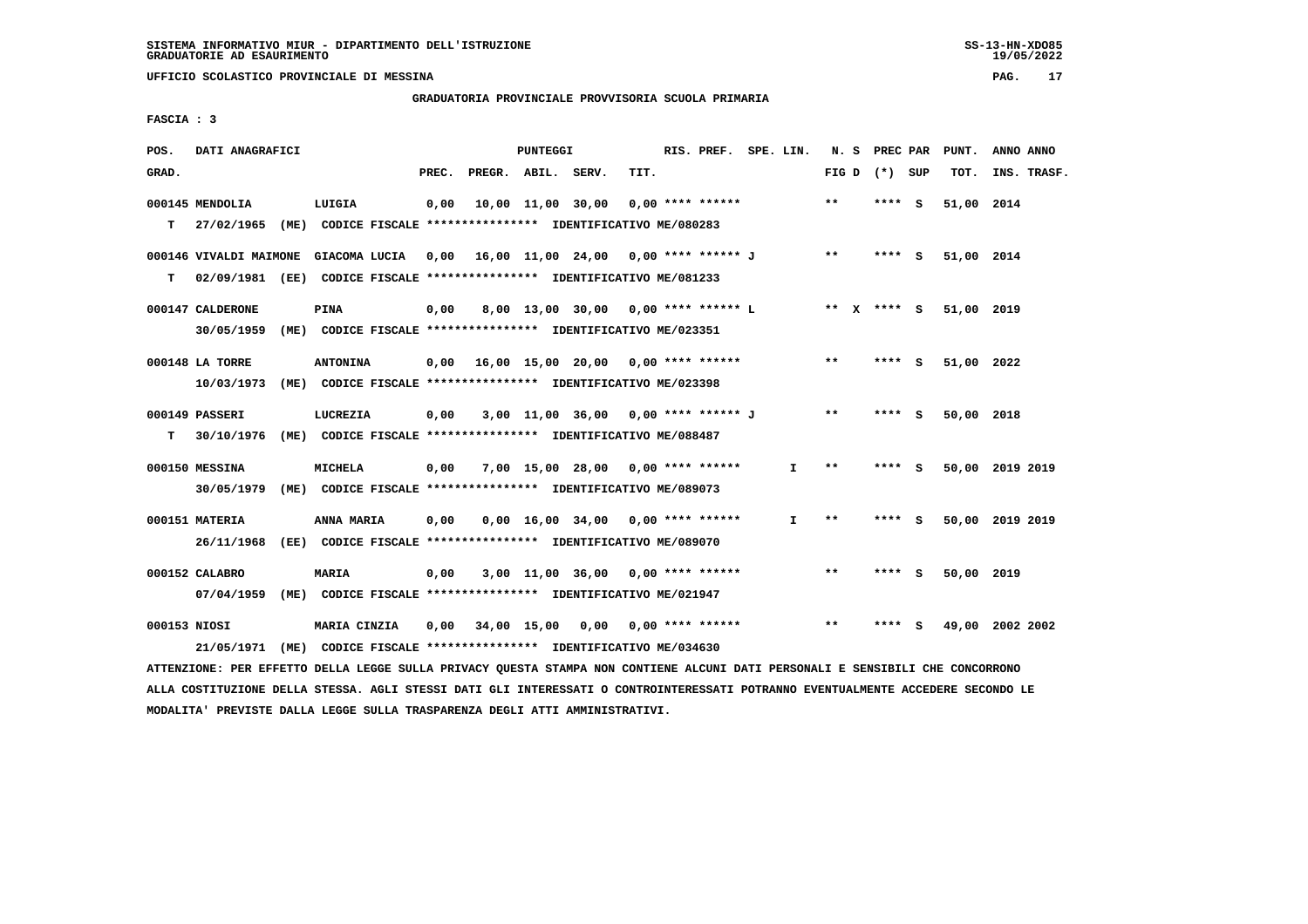**GRADUATORIA PROVINCIALE PROVVISORIA SCUOLA PRIMARIA**

 **FASCIA : 3**

| POS.         | DATI ANAGRAFICI   |                                                               |       |        | PUNTEGGI |                                      |      | RIS. PREF.         | SPE. LIN. | N. S  |              | PREC PAR        |     | PUNT.           | ANNO ANNO |             |
|--------------|-------------------|---------------------------------------------------------------|-------|--------|----------|--------------------------------------|------|--------------------|-----------|-------|--------------|-----------------|-----|-----------------|-----------|-------------|
| GRAD.        |                   |                                                               | PREC. | PREGR. | ABIL.    | SERV.                                | TIT. |                    |           |       |              | FIG D $(*)$ SUP |     | TOT.            |           | INS. TRASF. |
|              | 000154 ZAPPARDINO | <b>ROBERTA</b>                                                | 0,00  |        |          | 4,00 15,00 30,00                     |      | $0.00$ **** ****** | F         | **    | $\mathbf{x}$ | **** S          |     | 49,00           | 2019 2004 |             |
|              | 02/03/1964        | (TO) CODICE FISCALE **************** IDENTIFICATIVO ME/037209 |       |        |          |                                      |      |                    |           |       |              |                 |     |                 |           |             |
|              | 000155 SCIMONE    | <b>MARIA PIA</b>                                              | 0,00  |        |          | 10,00 13,00 26,00 0,00 **** ****** L |      |                    |           | $* *$ |              | **** S          |     | 49,00 2019 2019 |           |             |
|              | 18/07/1967        | (ME) CODICE FISCALE **************** IDENTIFICATIVO ME/089112 |       |        |          |                                      |      |                    |           |       |              |                 |     |                 |           |             |
| 000156 LEONE |                   | LUCIA                                                         | 0,00  |        |          | $0.00$ 13.00 36.00 0.00 **** ******  |      |                    |           | $***$ |              | **** S          |     | 49,00 2019 2019 |           |             |
|              | 13/12/1968        | (ME) CODICE FISCALE **************** IDENTIFICATIVO ME/089109 |       |        |          |                                      |      |                    |           |       |              |                 |     |                 |           |             |
|              | 000157 ROMANO     | PETRONILLA MA                                                 | 0,00  |        |          | $9,00$ 14,00 26,00 0,00 **** ******  |      |                    |           | $***$ |              | **** S          |     | 49,00 2019      |           |             |
|              | 23/07/1960        | (ME) CODICE FISCALE **************** IDENTIFICATIVO ME/022922 |       |        |          |                                      |      |                    |           |       |              |                 |     |                 |           |             |
| 000158 MONDI |                   | <b>DOMENICA</b>                                               | 0,00  |        |          | 0,00 13,00 36,00                     |      | $0.00$ **** ****** |           | $***$ |              | **** S          |     | 49,00           | 2019      |             |
|              | 08/08/1968        | (ME) CODICE FISCALE **************** IDENTIFICATIVO ME/023113 |       |        |          |                                      |      |                    |           |       |              |                 |     |                 |           |             |
|              | 000159 BASILE     | <b>NATALA</b>                                                 | 0,00  |        |          | $3,00$ 12,00 34,00 0,00 **** ******  |      |                    |           | $***$ |              | **** S          |     | 49,00 2019      |           |             |
|              | 04/03/1977        | (ME) CODICE FISCALE **************** IDENTIFICATIVO ME/032978 |       |        |          |                                      |      |                    |           |       |              |                 |     |                 |           |             |
|              | 000160 CAMBRIA    | <b>CONCETTA</b>                                               | 0,00  |        |          | $0,00 \quad 12,00 \quad 36,00$       |      | $0.00$ **** ****** |           | $***$ |              | ****            |     | 48,00 2014      |           |             |
| т            | 21/04/1967        | (ME) CODICE FISCALE **************** IDENTIFICATIVO ME/082654 |       |        |          |                                      |      |                    |           |       |              |                 |     |                 |           |             |
|              | 000161 IANNELLO   | <b>GAETANA</b>                                                | 0,00  |        |          | $0.00 \quad 12.00 \quad 36.00$       |      | $0.00$ **** ****** |           | $* *$ |              | ****            | - 5 | 48,00           | 2019 2005 |             |
|              | 20/07/1965        | (ME) CODICE FISCALE **************** IDENTIFICATIVO ME/039442 |       |        |          |                                      |      |                    |           |       |              |                 |     |                 |           |             |
| 000162 TORRE |                   | <b>ALESSANDRA</b>                                             | 0,00  |        |          | 3,00 15,00 30,00                     |      | $0.00$ **** ****** | F         | $***$ |              | ****            |     | 48,00           | 2019 2019 |             |
|              | 05/01/1975        | (ME) CODICE FISCALE **************** IDENTIFICATIVO ME/089117 |       |        |          |                                      |      |                    |           |       |              |                 |     |                 |           |             |
|              |                   |                                                               |       |        |          |                                      |      |                    |           |       |              |                 |     |                 |           |             |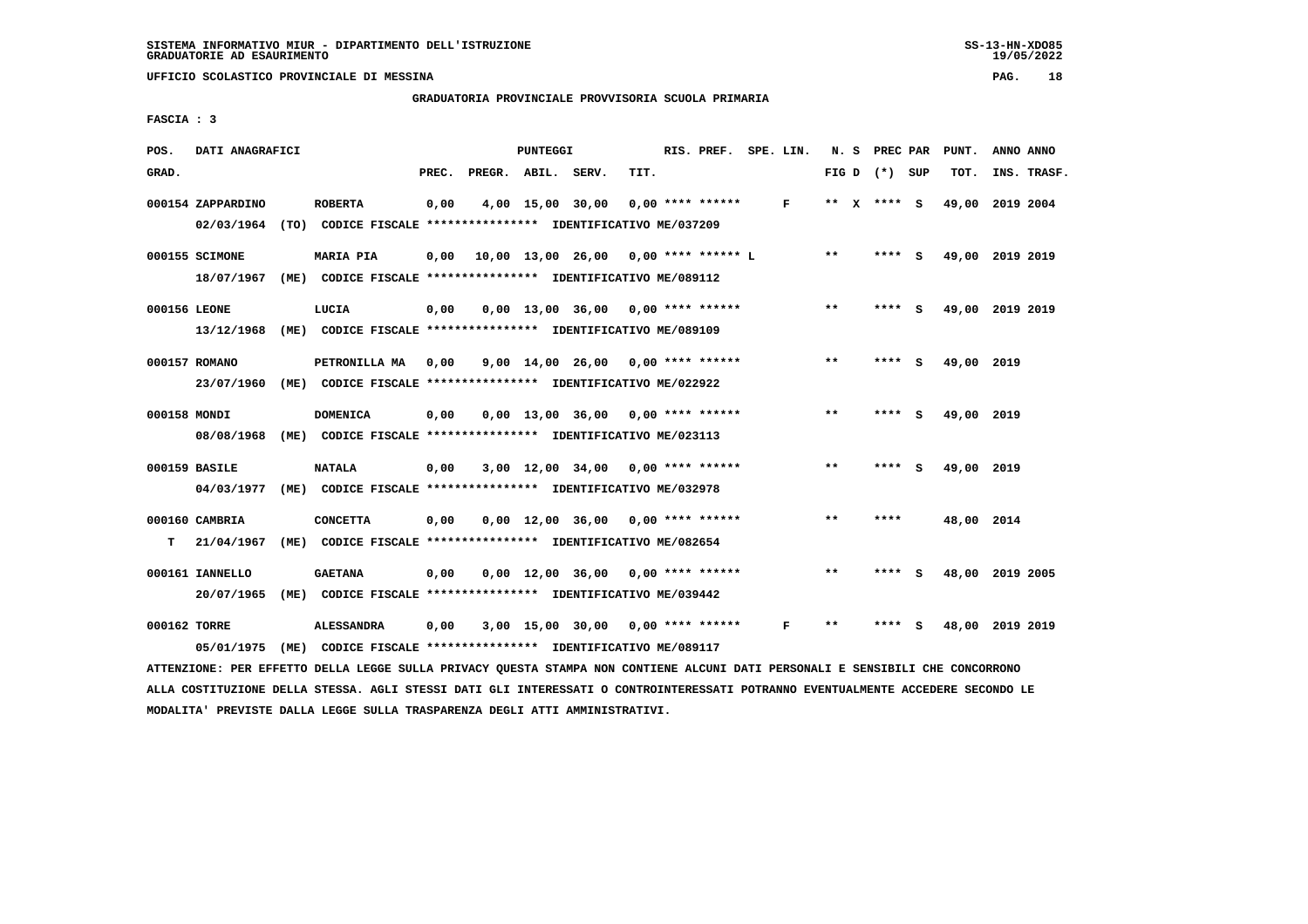**GRADUATORIA PROVINCIALE PROVVISORIA SCUOLA PRIMARIA**

 **FASCIA : 3**

| POS.         | DATI ANAGRAFICI  |                                                                                                                               |       |                    | PUNTEGGI |                                             |      | RIS. PREF. SPE. LIN. |              | N. S PREC PAR   |         |     | PUNT.           | ANNO ANNO |             |
|--------------|------------------|-------------------------------------------------------------------------------------------------------------------------------|-------|--------------------|----------|---------------------------------------------|------|----------------------|--------------|-----------------|---------|-----|-----------------|-----------|-------------|
| GRAD.        |                  |                                                                                                                               | PREC. | PREGR. ABIL. SERV. |          |                                             | TIT. |                      |              | FIG D $(*)$ SUP |         |     | TOT.            |           | INS. TRASF. |
|              | 000163 SACCA'    | CARMELA                                                                                                                       | 0,00  |                    |          | 0,00 12,00 36,00 0,00 **** ****** J         |      |                      |              | $* *$           | $***$ S |     | 48,00 2019      |           |             |
|              |                  | 30/05/1971 (ME) CODICE FISCALE *************** IDENTIFICATIVO ME/034253                                                       |       |                    |          |                                             |      |                      |              |                 |         |     |                 |           |             |
|              | 000164 GREGORIO  | <b>RITA</b>                                                                                                                   | 0,00  |                    |          | $0.00$ 12.00 36.00 0.00 **** ******         |      |                      | F            | $***$           | **** S  |     | 48,00 2019      |           |             |
|              |                  | 23/06/1966 (ME) CODICE FISCALE *************** IDENTIFICATIVO ME/021968                                                       |       |                    |          |                                             |      |                      |              |                 |         |     |                 |           |             |
|              | 000165 LO GATTO  | <b>EVA</b>                                                                                                                    | 0,00  |                    |          | $3,00$ 15,00 24,00 6,00 **** ******         |      |                      | $\mathbf{I}$ | $***$           | **** S  |     | 48,00 2022 2022 |           |             |
|              |                  | T 01/07/1981 (VV) CODICE FISCALE **************** IDENTIFICATIVO ME/285740                                                    |       |                    |          |                                             |      |                      |              |                 |         |     |                 |           |             |
|              | 000166 NASCIMBEN | <b>DORA</b>                                                                                                                   |       |                    |          | $0,00$ 24,00 15,00 8,00 0,00 **** ******    |      |                      |              | $* *$           | **** S  |     | 47,00 2014      |           |             |
|              |                  | T 04/11/1977 (PN) CODICE FISCALE *************** IDENTIFICATIVO ME/079740                                                     |       |                    |          |                                             |      |                      |              |                 |         |     |                 |           |             |
| 000167 RUSSO |                  | <b>DONATELLA</b>                                                                                                              | 0,00  |                    |          | 6,00 11,00 30,00 0,00 **** ****** J         |      |                      |              | $***$           | **** S  |     | 47,00 2014      |           |             |
|              |                  | T 12/06/1974 (PD) CODICE FISCALE *************** IDENTIFICATIVO ME/082660                                                     |       |                    |          |                                             |      |                      |              |                 |         |     |                 |           |             |
|              | 000168 ALAMPI    | RITA                                                                                                                          |       |                    |          | $0.00$ 12.00 11.00 24.00 0.00 **** ****** J |      |                      |              | $***$           | **** S  |     | 47,00 2019 2019 |           |             |
|              |                  | 10/11/1979 (ME) CODICE FISCALE *************** IDENTIFICATIVO ME/089045                                                       |       |                    |          |                                             |      |                      |              |                 |         |     |                 |           |             |
|              | 000169 MESSINA   | EMANUELA IMMA                                                                                                                 |       |                    |          | 0,00 24,00 13,00 10,00 0,00 **** ******     |      |                      |              | $***$           | **** S  |     | 47,00 2019 2019 |           |             |
| T.           |                  | 25/07/1982 (ME) CODICE FISCALE **************** IDENTIFICATIVO ME/089072                                                      |       |                    |          |                                             |      |                      |              |                 |         |     |                 |           |             |
|              | 000170 LA RUSSA  | <b>ANTONINA</b>                                                                                                               | 0,00  |                    |          | $3,00$ 14,00 30,00 0,00 **** ******         |      |                      |              | $* *$           | **** S  |     | 47,00 2019      |           |             |
|              |                  | 11/01/1970 (PA) CODICE FISCALE **************** IDENTIFICATIVO ME/023118                                                      |       |                    |          |                                             |      |                      |              |                 |         |     |                 |           |             |
| 000171 PICCI |                  | <b>MARILENA</b>                                                                                                               | 0,00  |                    |          | 9,00 12,00 26,00 0,00 **** ******           |      |                      |              | $***$           | ****    | - S | 47,00 2022 2022 |           |             |
|              |                  | 09/02/1964 (ME) CODICE FISCALE *************** IDENTIFICATIVO ME/285676                                                       |       |                    |          |                                             |      |                      |              |                 |         |     |                 |           |             |
|              |                  | ATTENZIONE: PER EFFETTO DELLA LEGGE SULLA PRIVACY QUESTA STAMPA NON CONTIENE ALCUNI DATI PERSONALI E SENSIBILI CHE CONCORRONO |       |                    |          |                                             |      |                      |              |                 |         |     |                 |           |             |

 **ALLA COSTITUZIONE DELLA STESSA. AGLI STESSI DATI GLI INTERESSATI O CONTROINTERESSATI POTRANNO EVENTUALMENTE ACCEDERE SECONDO LE MODALITA' PREVISTE DALLA LEGGE SULLA TRASPARENZA DEGLI ATTI AMMINISTRATIVI.**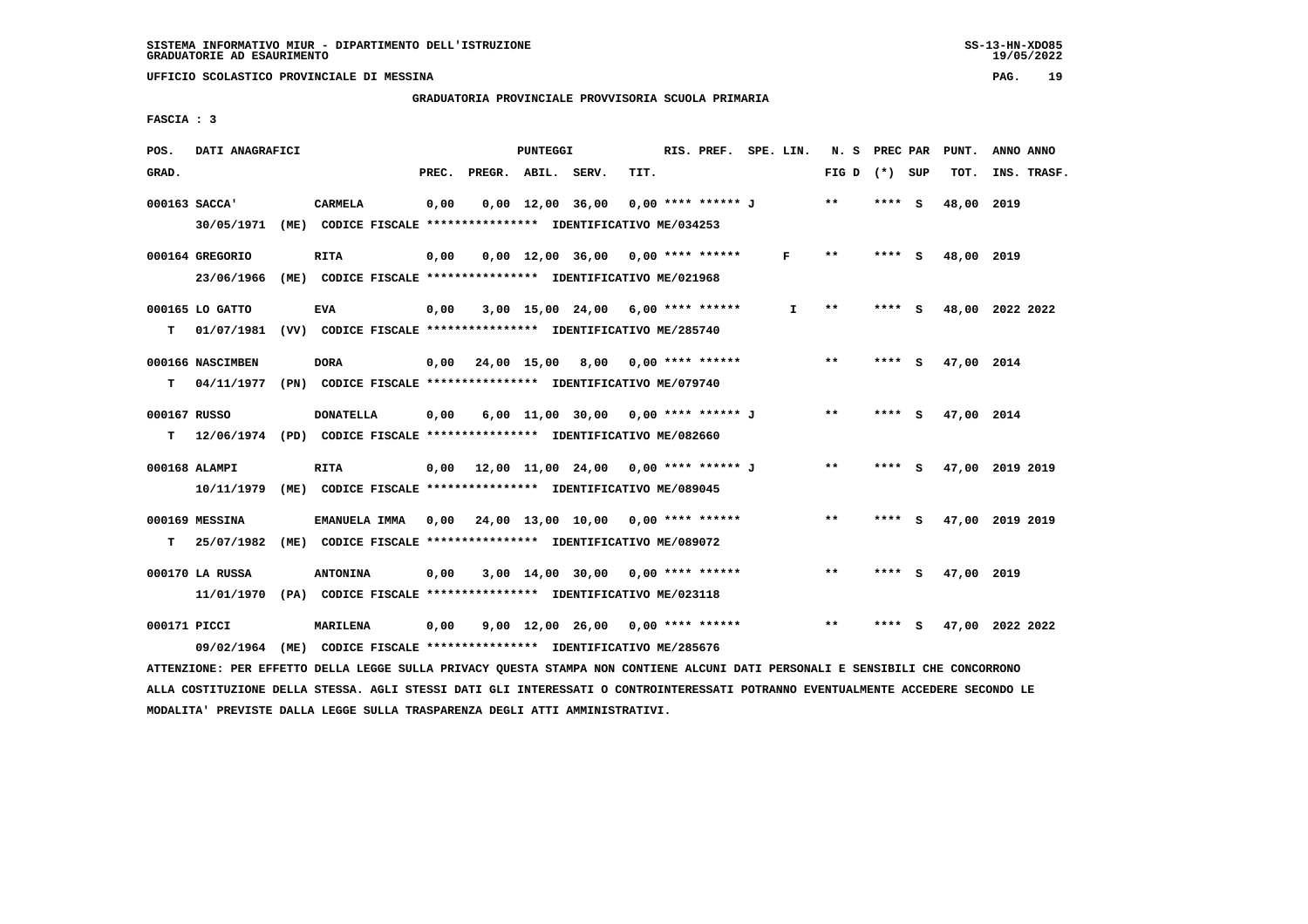#### **GRADUATORIA PROVINCIALE PROVVISORIA SCUOLA PRIMARIA**

 **FASCIA : 3**

| POS.  | DATI ANAGRAFICI                                                         |                   |       | PUNTEGGI |                                                               |      | RIS. PREF. SPE. LIN. |              | N. S PREC PAR |         |     | PUNT.      | ANNO ANNO       |
|-------|-------------------------------------------------------------------------|-------------------|-------|----------|---------------------------------------------------------------|------|----------------------|--------------|---------------|---------|-----|------------|-----------------|
| GRAD. |                                                                         |                   | PREC. |          | PREGR. ABIL. SERV.                                            | TIT. |                      |              | FIG D         | (*) SUP |     | TOT.       | INS. TRASF.     |
|       | 000172 OLIVERIO SCALI                                                   | MARIAFRANCESC     | 0,00  |          | 2,00 13,00 31,00                                              |      | $0.00$ **** ******   |              | $**$          | **** S  |     | 46,00      | 2002            |
|       | 03/08/1975 (CZ) CODICE FISCALE *************** IDENTIFICATIVO ME/088349 |                   |       |          |                                                               |      |                      |              |               |         |     |            |                 |
|       | 000173 RECUPERO                                                         | <b>CARMELO</b>    |       |          | $0,00$ 32,00 14,00 0,00 0,00 **** ******                      |      |                      |              | $***$         | **** S  |     | 46,00 2002 |                 |
|       | 23/01/1963                                                              |                   |       |          | (ME) CODICE FISCALE **************** IDENTIFICATIVO ME/034224 |      |                      |              |               |         |     |            |                 |
|       | 000174 MANITTA                                                          | <b>CONCETTINA</b> | 0,00  |          | $6,00$ 13,00 24,00 3,00 **** ******                           |      |                      | F            | $\star\star$  | **** S  |     |            | 46,00 2005 2005 |
|       | 15/11/1972 (ME) CODICE FISCALE *************** IDENTIFICATIVO ME/039347 |                   |       |          |                                                               |      |                      |              |               |         |     |            |                 |
|       | 000175 GENTILE                                                          | <b>MARIA</b>      | 0,00  |          | 2,00 14,00 30,00 0,00 **** ****** L                           |      |                      |              | $* *$         | **** S  |     | 46,00 2019 |                 |
|       | 11/03/1966 (ME) CODICE FISCALE *************** IDENTIFICATIVO ME/023546 |                   |       |          |                                                               |      |                      |              |               |         |     |            |                 |
|       | 000176 CUCURULLO                                                        | <b>MARIA</b>      | 0,00  |          | $0,00$ 12,00 34,00 0,00 **** ******                           |      |                      | $\mathbf{F}$ | **            | **** S  |     | 46,00 2019 |                 |
|       | 11/10/1973                                                              |                   |       |          | (SR) CODICE FISCALE **************** IDENTIFICATIVO ME/023278 |      |                      |              |               |         |     |            |                 |
|       | 000177 SIRACUSA                                                         | PINA VENERA S     |       |          | 0,00 30,00 15,00 0,00 0,00 **** ******                        |      |                      |              | $**$          | ****    | - S |            | 45,00 2007 2007 |
|       | 26/12/1970 (ME) CODICE FISCALE *************** IDENTIFICATIVO ME/041298 |                   |       |          |                                                               |      |                      |              |               |         |     |            |                 |
|       | 000178 ALESCI                                                           | LUISELLA          | 0,00  |          | 3,00 14,00 28,00 0,00 **** ******                             |      |                      |              | $* *$         | ****    | ్   | 45,00 2007 |                 |
|       | 28/09/1971 (ME) CODICE FISCALE *************** IDENTIFICATIVO ME/032647 |                   |       |          |                                                               |      |                      |              |               |         |     |            |                 |
|       | 000179 CISCA                                                            |                   | 0,00  |          | $0,00$ 11,00 34,00 0,00 **** ******                           |      |                      |              | $\star\star$  | **** S  |     |            | 45,00 2019 2007 |
|       |                                                                         | CARMELA           |       |          |                                                               |      |                      |              |               |         |     |            |                 |
|       | 14/05/1971 (ME) CODICE FISCALE *************** IDENTIFICATIVO ME/041857 |                   |       |          |                                                               |      |                      |              |               |         |     |            |                 |
|       | 000180 PATERNITI                                                        | <b>ANTONELLA</b>  | 0,00  |          | $0,00$ 13,00 32,00 0,00 **** ******                           |      |                      | $\mathbf{F}$ | $***$         | **** S  |     |            | 45,00 2019 2019 |
|       | 02/06/1976 (ME) CODICE FISCALE *************** IDENTIFICATIVO ME/089102 |                   |       |          |                                                               |      |                      |              |               |         |     |            |                 |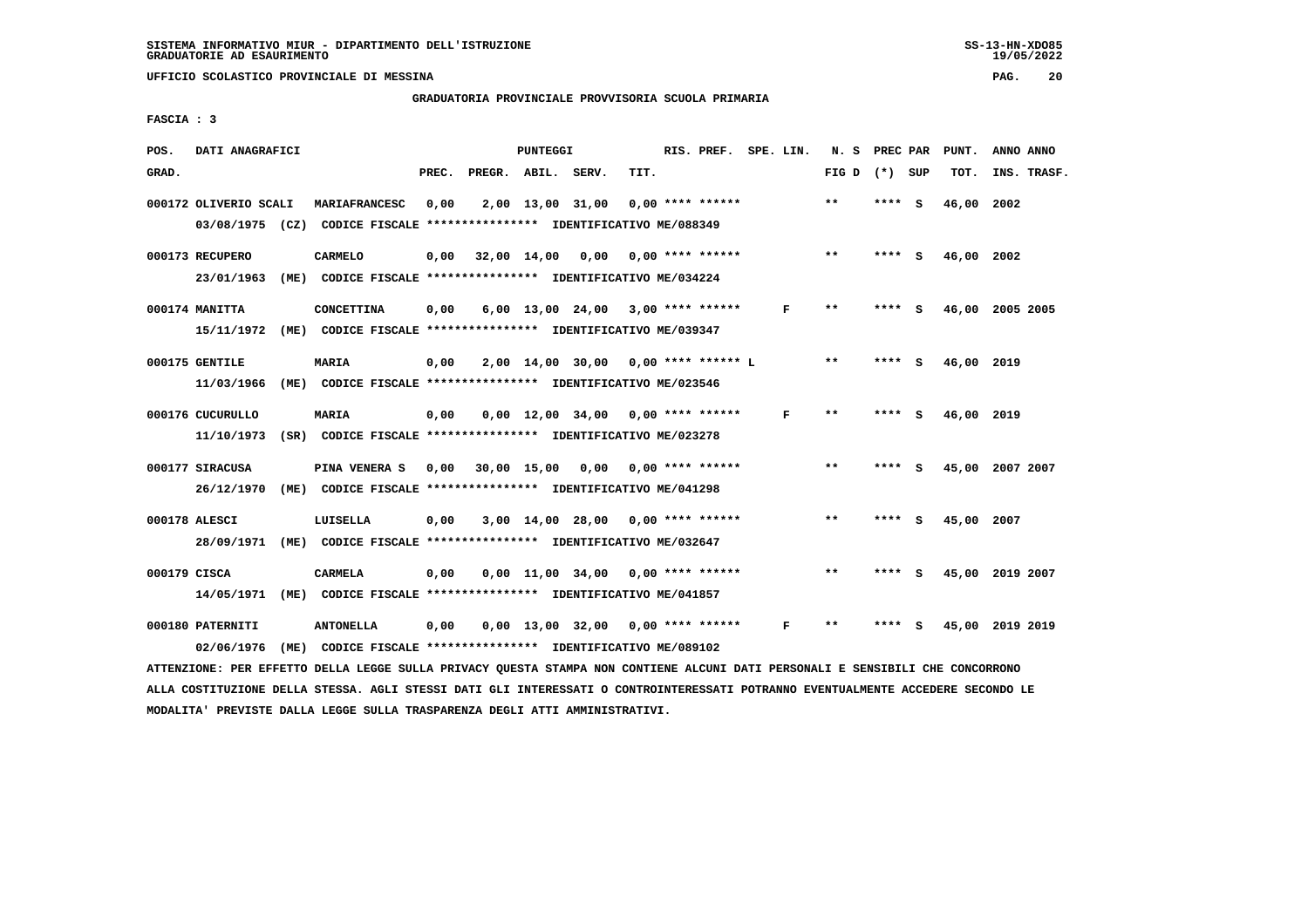**GRADUATORIA PROVINCIALE PROVVISORIA SCUOLA PRIMARIA**

 **FASCIA : 3**

| POS.         | DATI ANAGRAFICI  |                                                                         |       |                    | PUNTEGGI |                                       |      | RIS. PREF. SPE. LIN. |  | N. S         | PREC PAR        |     | PUNT.      | ANNO ANNO       |  |
|--------------|------------------|-------------------------------------------------------------------------|-------|--------------------|----------|---------------------------------------|------|----------------------|--|--------------|-----------------|-----|------------|-----------------|--|
| GRAD.        |                  |                                                                         | PREC. | PREGR. ABIL. SERV. |          |                                       | TIT. |                      |  |              | FIG D $(*)$ SUP |     | TOT.       | INS. TRASF.     |  |
| 000181 RUSSO |                  | <b>ENZA</b>                                                             | 0,00  | 15,00              |          | $0,00$ 30,00                          |      | 0,00 **** ****** J   |  | $**$         | ****            | - S | 45,00 2019 |                 |  |
|              |                  | 26/05/1974 (ME) CODICE FISCALE *************** IDENTIFICATIVO ME/073001 |       |                    |          |                                       |      |                      |  |              |                 |     |            |                 |  |
|              | 000182 TODARO    | LUCIA                                                                   | 0,00  |                    |          | $3,00$ 18,00 24,00 0,00 **** ******   |      |                      |  | $***$        | $***$ S         |     | 45,00 2022 |                 |  |
| т            | 03/07/1978       | (ME) CODICE FISCALE **************** IDENTIFICATIVO ME/082632           |       |                    |          |                                       |      |                      |  |              |                 |     |            |                 |  |
|              | 000183 PIRROTTA  | CRISTINA NERI                                                           | 0,00  |                    |          | $3,00$ 13,00 28,00 0,00 **** ******   |      |                      |  | **           | **** S          |     | 44,00 2019 |                 |  |
|              | 15/07/1977       | (ME) CODICE FISCALE **************** IDENTIFICATIVO ME/033673           |       |                    |          |                                       |      |                      |  |              |                 |     |            |                 |  |
|              | 000184 MESSINA   | <b>MARIA GRAZIA</b>                                                     | 0,00  |                    |          | 6,00 14,00 24,00 0,00 **** ****** J   |      |                      |  | $***$        | **** S          |     |            | 44,00 2022 2022 |  |
|              | 20/01/1973       | (CT) CODICE FISCALE **************** IDENTIFICATIVO ME/285697           |       |                    |          |                                       |      |                      |  |              |                 |     |            |                 |  |
|              | 000185 GENNARO   | <b>FLAVIA</b>                                                           | 0,00  | 20,00              |          | 0,00 24,00                            |      | $0.00$ **** ******   |  | $\star\star$ | **** S          |     |            | 44,00 2022 2022 |  |
| т            | 23/08/1966       | (ME) CODICE FISCALE **************** IDENTIFICATIVO ME/285719           |       |                    |          |                                       |      |                      |  |              |                 |     |            |                 |  |
|              | 000186 STURNIOLO | ANGELA MARIA                                                            | 0,00  |                    |          | $3,00$ 12,00 28,00 0,00 **** ******   |      |                      |  | $***$        | **** S          |     | 43,00 2002 |                 |  |
|              | 22/12/1970       | (ME) CODICE FISCALE **************** IDENTIFICATIVO ME/034768           |       |                    |          |                                       |      |                      |  |              |                 |     |            |                 |  |
|              | 000187 PRESTI    | CELESTINA                                                               | 0.00  |                    |          | $0.00$ 13.00 24.00 6.00 **** ****** J |      |                      |  |              | ** x **** s     |     | 43,00 2014 |                 |  |
| т            | 14/11/1982       | (ME) CODICE FISCALE **************** IDENTIFICATIVO ME/082611           |       |                    |          |                                       |      |                      |  |              |                 |     |            |                 |  |
|              | 000188 LA ROCCA  | <b>ELEONORA</b>                                                         | 0,00  |                    |          | $0.00$ 13.00 30.00 0.00 **** ******   |      |                      |  | **           |                 | ్   |            | 43,00 2019 2007 |  |
|              | 06/06/1977       | (ME) CODICE FISCALE **************** IDENTIFICATIVO ME/041149           |       |                    |          |                                       |      |                      |  |              |                 |     |            |                 |  |
|              | 000189 LAMANCUSA | <b>SIMONA</b>                                                           | 0.00  |                    |          | 10,00 13,00 20,00                     |      | 0,00 **** ******     |  | $* *$        |                 |     |            | 43,00 2019 2007 |  |
|              | 18/07/1979       | (ME) CODICE FISCALE **************** IDENTIFICATIVO ME/041072           |       |                    |          |                                       |      |                      |  |              |                 |     |            |                 |  |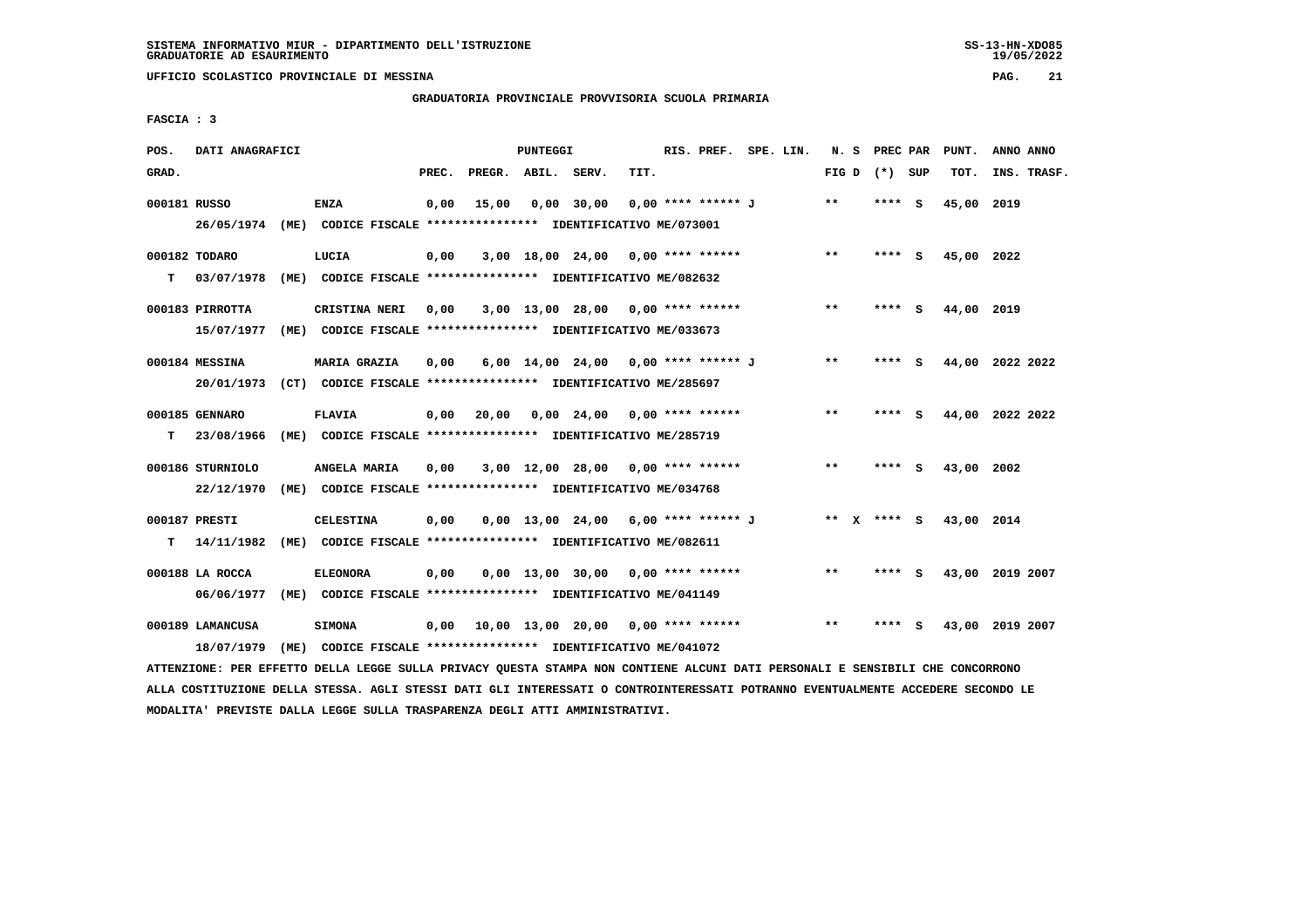**GRADUATORIA PROVINCIALE PROVVISORIA SCUOLA PRIMARIA**

 **FASCIA : 3**

| POS.  | DATI ANAGRAFICI  |      |                                                               |       |                    | PUNTEGGI |                                     |      | RIS. PREF. SPE. LIN. |              |       | N. S PREC PAR   |          | PUNT.      | ANNO ANNO |             |
|-------|------------------|------|---------------------------------------------------------------|-------|--------------------|----------|-------------------------------------|------|----------------------|--------------|-------|-----------------|----------|------------|-----------|-------------|
| GRAD. |                  |      |                                                               | PREC. | PREGR. ABIL. SERV. |          |                                     | TIT. |                      |              |       | FIG D $(*)$ SUP |          | TOT.       |           | INS. TRASF. |
|       | 000190 PALELLA   |      | MARIA LETIZIA                                                 | 0,00  |                    |          | 3,00 16,00 24,00                    |      | $0.00$ **** ******   |              |       | ** $X$ **** S   |          | 43,00      | 2019 2019 |             |
|       | 19/08/1964       |      | (EE) CODICE FISCALE **************** IDENTIFICATIVO ME/089086 |       |                    |          |                                     |      |                      |              |       |                 |          |            |           |             |
|       | 000191 LA FAUCI  |      | <b>GIUSEPPA</b>                                               | 0,00  |                    |          | $0.00$ 13.00 30.00 0.00 **** ****** |      |                      |              | $***$ | ****            | - S      | 43,00 2019 |           |             |
|       | 02/01/1978       |      | (ME) CODICE FISCALE **************** IDENTIFICATIVO ME/076186 |       |                    |          |                                     |      |                      |              |       |                 |          |            |           |             |
|       | 000192 GAGLIONE  |      | CAROLINA                                                      | 0,00  |                    |          | $6,00$ 13,00 24,00 0,00 **** ****** |      |                      |              | $***$ | ****            | - S      | 43,00 2019 |           |             |
|       | 09/03/1973       |      | (ME) CODICE FISCALE **************** IDENTIFICATIVO ME/021614 |       |                    |          |                                     |      |                      |              |       |                 |          |            |           |             |
|       | 000193 DESTRO    |      | <b>MARIASTEFANIA</b>                                          | 0.00  |                    |          | $3,00$ 15,00 24,00 0,00 **** ****** |      |                      |              | $* *$ | **** S          |          | 42,00 2014 |           |             |
| т     | 29/07/1983       |      | (ME) CODICE FISCALE **************** IDENTIFICATIVO ME/078770 |       |                    |          |                                     |      |                      |              |       |                 |          |            |           |             |
|       | 000194 בת 000194 |      | <b>EMANUELA</b>                                               | 0,00  |                    |          | $3,00$ 15,00 24,00 0,00 **** ****** |      |                      | F            | $* *$ |                 | - 5      | 42,00 2019 |           |             |
|       | 05/10/1976       |      | (ME) CODICE FISCALE **************** IDENTIFICATIVO ME/033640 |       |                    |          |                                     |      |                      |              |       |                 |          |            |           |             |
|       | 000195 MUNAFO'   |      | <b>ANTONELLA</b>                                              | 0,00  |                    |          | 4,00 13,00 24,00 0,00 **** ******   |      |                      |              | **    | **** S          |          | 41,00 2002 |           |             |
|       | 23/01/1971       |      | (ME) CODICE FISCALE **************** IDENTIFICATIVO ME/034718 |       |                    |          |                                     |      |                      |              |       |                 |          |            |           |             |
|       | 000196 PICCOLO   |      | <b>CLAUDIA</b>                                                | 0,00  |                    |          | 0,00 12,00 26,00                    |      | $3,00$ **** ******   |              | **    | ****            | <b>S</b> | 41,00 2014 |           |             |
| т     | 16/02/1975       |      | (ME) CODICE FISCALE **************** IDENTIFICATIVO ME/080068 |       |                    |          |                                     |      |                      |              |       |                 |          |            |           |             |
|       | 000197 PANTALEO  |      | <b>DOMENICO</b>                                               | 0,00  |                    |          | 0,00 13,00 28,00                    |      | $0.00$ **** ******   |              |       | ** $X$ **** S   |          | 41,00 2019 |           |             |
|       | 04/08/1975       | (ME) | CODICE FISCALE **************** IDENTIFICATIVO ME/036903      |       |                    |          |                                     |      |                      |              |       |                 |          |            |           |             |
|       | 000198 PAPALIA   |      | <b>CARMEN</b>                                                 | 0,00  |                    |          | $3,00$ 13,00 25,00 0,00 **** ****** |      |                      | $\mathbf{I}$ | $***$ | **** S          |          | 41,00 2019 |           |             |
|       | 28/05/1979       | (ME) | CODICE FISCALE **************** IDENTIFICATIVO ME/039080      |       |                    |          |                                     |      |                      |              |       |                 |          |            |           |             |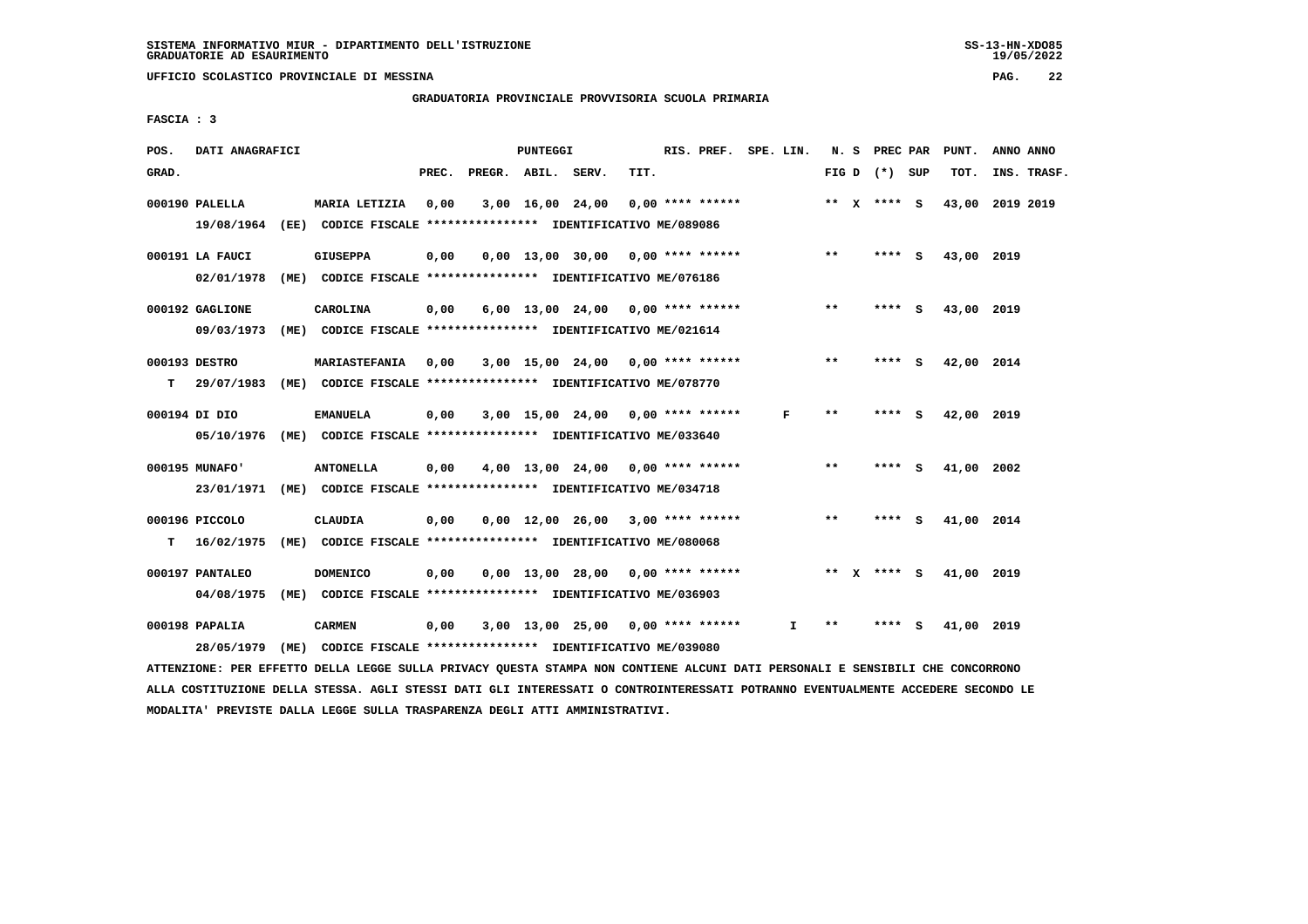## **GRADUATORIA PROVINCIALE PROVVISORIA SCUOLA PRIMARIA**

 **FASCIA : 3**

| POS.         | DATI ANAGRAFICI     |      |                                                                         |       |                    | PUNTEGGI |                                      |      | RIS. PREF. SPE. LIN. |    | N. S            | PREC PAR |     | PUNT.      | ANNO ANNO       |
|--------------|---------------------|------|-------------------------------------------------------------------------|-------|--------------------|----------|--------------------------------------|------|----------------------|----|-----------------|----------|-----|------------|-----------------|
| GRAD.        |                     |      |                                                                         | PREC. | PREGR. ABIL. SERV. |          |                                      | TIT. |                      |    | FIG D $(*)$ SUP |          |     | TOT.       | INS. TRASF.     |
|              | 000199 CUNDARI SALA |      | CRISTEL                                                                 | 0,00  |                    |          | 4,00 12,00 22,00                     |      | $3,00$ **** ******   |    | $\star\star$    | **** S   |     |            | 41,00 2022 2002 |
|              |                     |      | 25/07/1971 (EE) CODICE FISCALE *************** IDENTIFICATIVO ME/033548 |       |                    |          |                                      |      |                      |    |                 |          |     |            |                 |
| 000200 CONTE |                     |      | GRAZIELLA                                                               | 0,00  |                    |          | $3,00$ 12,00 26,00 0,00 **** ******  |      |                      |    | $***$           | **** S   |     |            | 41,00 2022 2022 |
|              | 25/02/1967          |      |                                                                         |       |                    |          |                                      |      |                      |    |                 |          |     |            |                 |
| 000201 TORRE |                     |      | TINDARA DONAT                                                           | 0,00  |                    |          | $6,00$ 13,00 22,00 0,00 **** ******  |      |                      |    | $***$           | **** S   |     | 41,00 2022 |                 |
|              | 22/10/1971          |      | (ME) CODICE FISCALE **************** IDENTIFICATIVO ME/034097           |       |                    |          |                                      |      |                      |    |                 |          |     |            |                 |
|              | 000202 FARANDA      |      | <b>EMANUELA</b>                                                         | 0,00  |                    |          | $3,00$ 13,00 24,00 0,00 **** ******  |      |                      |    | $**$            | **** S   |     | 40,00 2014 |                 |
| т            |                     |      | 17/05/1981 (PA) CODICE FISCALE *************** IDENTIFICATIVO ME/082388 |       |                    |          |                                      |      |                      |    |                 |          |     |            |                 |
|              | 000203 MELLUSI      |      | <b>CONCETTA</b>                                                         | 0,00  |                    |          | $3,00$ 13,00 24,00 0,00 **** ******  |      |                      |    | $**$            | **** S   |     | 40,00 2014 |                 |
| т            | 20/02/1979          | (ME) | CODICE FISCALE **************** IDENTIFICATIVO ME/082443                |       |                    |          |                                      |      |                      |    |                 |          |     |            |                 |
|              | 000204 SILIPIGNI    |      | <b>ROSARIA</b>                                                          | 0,00  |                    |          | $2,00$ 14,00 24,00 0,00 **** ******  |      |                      |    | $* *$           | **** S   |     | 40,00 2014 |                 |
|              | 10/08/1977          |      | (ME) CODICE FISCALE **************** IDENTIFICATIVO ME/082391           |       |                    |          |                                      |      |                      |    |                 |          |     |            |                 |
|              | 000205 SCARAVILLI   |      | <b>NADIA</b>                                                            | 0,00  |                    |          | 12,00 16,00 12,00 0,00 **** ****** J |      |                      | I. | **              | ****     | - S |            | 40,00 2019 2019 |
| т            | 23/08/1980          |      | (ME) CODICE FISCALE **************** IDENTIFICATIVO ME/089009           |       |                    |          |                                      |      |                      |    |                 |          |     |            |                 |
|              | 000206 FERRARA      |      | <b>ELISA</b>                                                            | 0,00  |                    |          | 2,00 13,00 25,00 0,00 **** ******    |      |                      |    | $* *$           | **** S   |     | 40,00 2019 |                 |
|              | 16/07/1981          |      | (ME) CODICE FISCALE **************** IDENTIFICATIVO ME/032531           |       |                    |          |                                      |      |                      |    |                 |          |     |            |                 |
|              | 000207 ARIGO'       |      | <b>CATERINA</b>                                                         | 0,00  |                    |          | 5,00 11,00 24,00                     |      | $0.00$ **** ******   |    | $* *$           | ****     | - S | 40,00 2019 |                 |
|              |                     |      | 11/10/1971 (ME) CODICE FISCALE *************** IDENTIFICATIVO ME/000048 |       |                    |          |                                      |      |                      |    |                 |          |     |            |                 |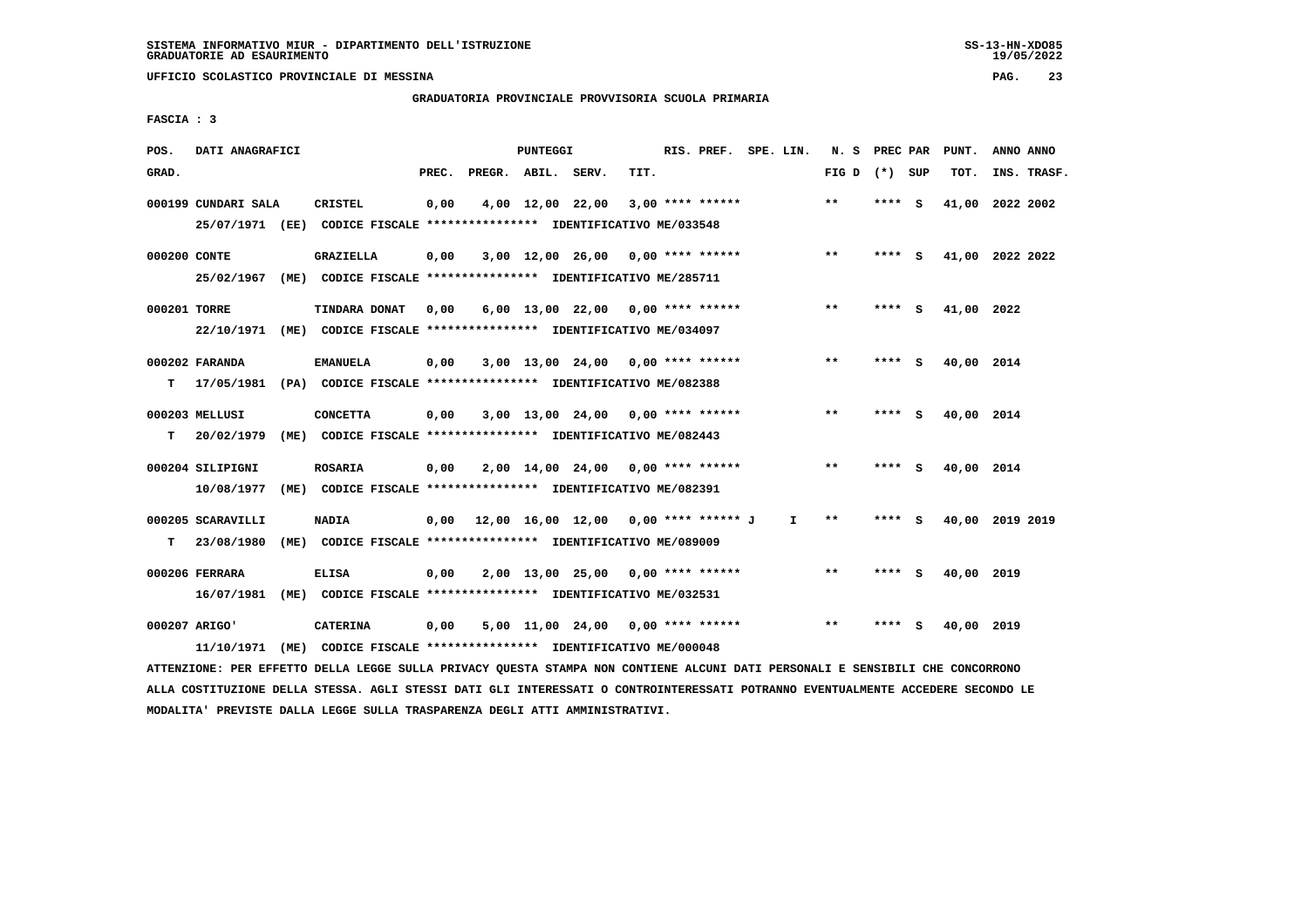## **GRADUATORIA PROVINCIALE PROVVISORIA SCUOLA PRIMARIA**

 **FASCIA : 3**

| POS.         | DATI ANAGRAFICI    |                                                                                                                               |       |                    | PUNTEGGI |                                      |      | RIS. PREF. SPE. LIN. |    |       | N. S PREC PAR   |     | PUNT.                       | ANNO ANNO |             |
|--------------|--------------------|-------------------------------------------------------------------------------------------------------------------------------|-------|--------------------|----------|--------------------------------------|------|----------------------|----|-------|-----------------|-----|-----------------------------|-----------|-------------|
| GRAD.        |                    |                                                                                                                               | PREC. | PREGR. ABIL. SERV. |          |                                      | TIT. |                      |    |       | FIG D $(*)$ SUP |     | TOT.                        |           | INS. TRASF. |
|              | 000208 LO SCIUTO   | <b>ANTONELLA BAR</b>                                                                                                          | 0,00  |                    |          | 2,00 14,00 24,00                     |      | $0,00$ **** ******   |    | $* *$ | $***$ S         |     | 40,00 2019                  |           |             |
|              | 13/07/1976         | (TO) CODICE FISCALE **************** IDENTIFICATIVO ME/041236                                                                 |       |                    |          |                                      |      |                      |    |       |                 |     |                             |           |             |
|              | 000209 BORGIA      | GIUSEPPA RITA 0,00                                                                                                            |       |                    |          | 9,00 15,00 16,00 0,00 **** ******* L |      |                      |    |       |                 |     | ** X **** S 40,00 2022 2022 |           |             |
|              | 23/08/1965         | (ME) CODICE FISCALE **************** IDENTIFICATIVO ME/285669                                                                 |       |                    |          |                                      |      |                      |    |       |                 |     |                             |           |             |
|              | 000210 CUCINOTTA   | <b>CATERINA</b>                                                                                                               | 0,00  |                    |          | $3,00$ 14,00 22,00 0,00 **** ******  |      |                      |    | $* *$ | **** S          |     | 39,00 2002                  |           |             |
|              | 19/11/1973         | (ME) CODICE FISCALE **************** IDENTIFICATIVO ME/033542                                                                 |       |                    |          |                                      |      |                      |    |       |                 |     |                             |           |             |
|              | 000211 MILONE      | CANDIDA                                                                                                                       | 0,00  |                    |          | 0,00 11,00 28,00 0,00 **** ****** J  |      |                      |    | $* *$ | **** S          |     | 39,00 2014                  |           |             |
| т            | 03/08/1982         | (ME) CODICE FISCALE **************** IDENTIFICATIVO ME/080473                                                                 |       |                    |          |                                      |      |                      |    |       |                 |     |                             |           |             |
|              | 000212 LA SPADA    | TIZIANA                                                                                                                       | 0,00  |                    |          | $0,00$ 15,00 24,00 0,00 **** ******  |      |                      |    | $***$ | **** S          |     | 39,00 2019 2002             |           |             |
|              | 22/06/1973         | (ME) CODICE FISCALE **************** IDENTIFICATIVO ME/033449                                                                 |       |                    |          |                                      |      |                      |    |       |                 |     |                             |           |             |
| 000213 FOTI  |                    | <b>IRENE</b>                                                                                                                  | 0,00  |                    |          | 5,00 12,00 22,00 0,00 **** ******    |      |                      |    | $***$ | **** S          |     | 39,00 2022                  |           |             |
|              | 15/10/1966         | (ME) CODICE FISCALE *************** IDENTIFICATIVO ME/022498                                                                  |       |                    |          |                                      |      |                      |    |       |                 |     |                             |           |             |
|              | 000214 ANDREACCHIO | <b>DEBORAH</b>                                                                                                                | 0,00  |                    |          | 3,00 11,00 24,00 0,00 **** ****** J  |      |                      |    | **    | **** S          |     | 38,00 2019                  |           |             |
|              | 17/12/1976         | (ME) CODICE FISCALE *************** IDENTIFICATIVO ME/023161                                                                  |       |                    |          |                                      |      |                      |    |       |                 |     |                             |           |             |
|              | 000215 BRANCATO    | PATRIZIA                                                                                                                      | 0,00  |                    |          | 26,00 12,00 0,00 0,00 **** ****** L  |      |                      |    | $* *$ | **** S          |     | 38,00 2022 2022             |           |             |
|              | 28/04/1966         | (ME) CODICE FISCALE **************** IDENTIFICATIVO ME/285670                                                                 |       |                    |          |                                      |      |                      |    |       |                 |     |                             |           |             |
| 000216 CAMPO |                    | <b>MARGHERITA</b>                                                                                                             | 0,00  |                    |          | $9,00$ 16,00 10,00 3,00 **** ******  |      |                      | I. | **    | ****            | - S | 38,00 2022                  |           |             |
|              | 15/03/1970         | (ME) CODICE FISCALE **************** IDENTIFICATIVO ME/032949                                                                 |       |                    |          |                                      |      |                      |    |       |                 |     |                             |           |             |
|              |                    | ATTENZIONE: PER EFFETTO DELLA LEGGE SULLA PRIVACY QUESTA STAMPA NON CONTIENE ALCUNI DATI PERSONALI E SENSIBILI CHE CONCORRONO |       |                    |          |                                      |      |                      |    |       |                 |     |                             |           |             |

 **ALLA COSTITUZIONE DELLA STESSA. AGLI STESSI DATI GLI INTERESSATI O CONTROINTERESSATI POTRANNO EVENTUALMENTE ACCEDERE SECONDO LE MODALITA' PREVISTE DALLA LEGGE SULLA TRASPARENZA DEGLI ATTI AMMINISTRATIVI.**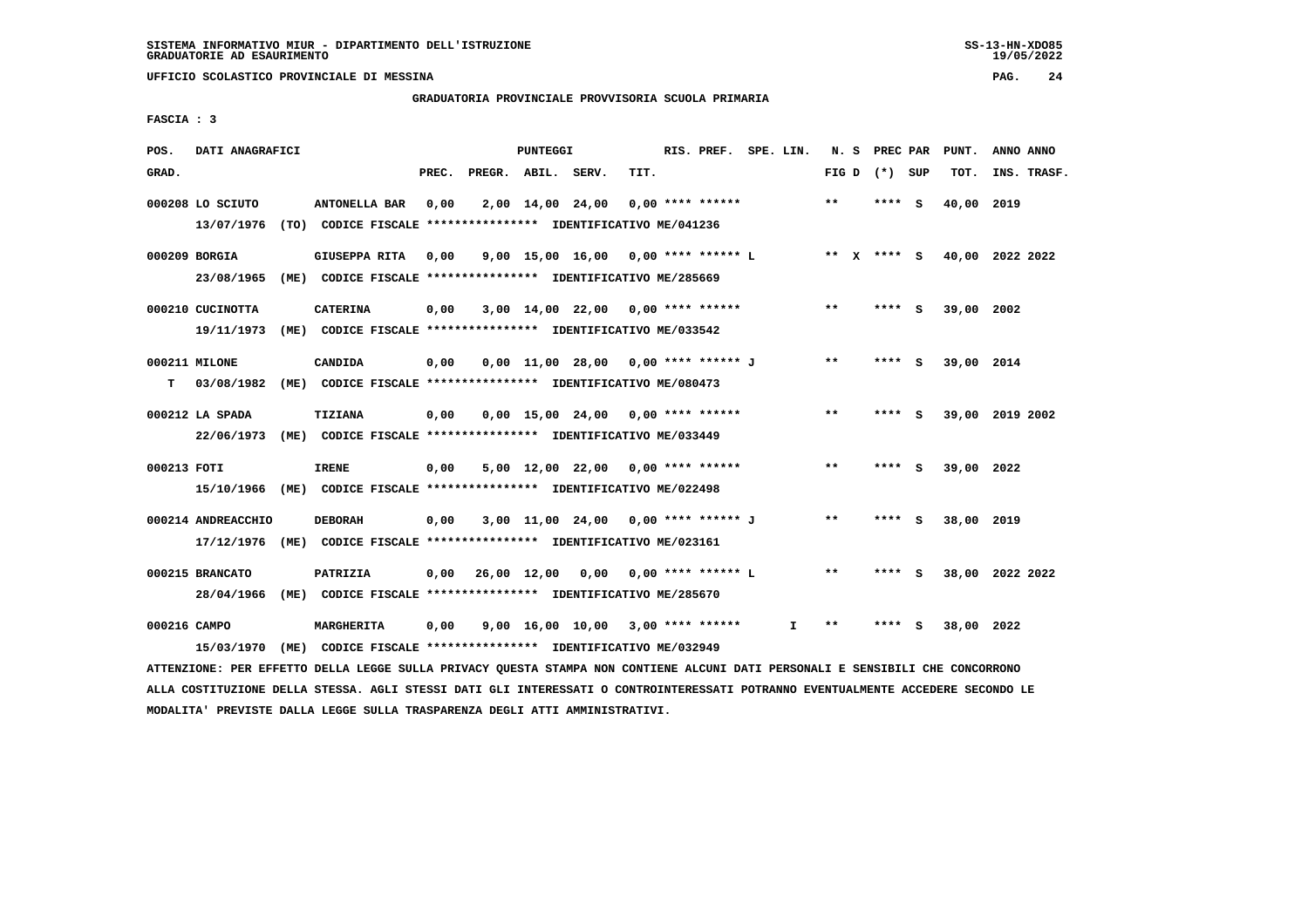**GRADUATORIA PROVINCIALE PROVVISORIA SCUOLA PRIMARIA**

 **FASCIA : 3**

| POS.  | DATI ANAGRAFICI                        |                                                                                           |       |                               | PUNTEGGI |                                     |      |                    | RIS. PREF. SPE. LIN. | N. S  |        | PREC PAR | PUNT.      | ANNO ANNO       |
|-------|----------------------------------------|-------------------------------------------------------------------------------------------|-------|-------------------------------|----------|-------------------------------------|------|--------------------|----------------------|-------|--------|----------|------------|-----------------|
| GRAD. |                                        |                                                                                           | PREC. | PREGR. ABIL.                  |          | SERV.                               | TIT. |                    |                      | FIG D |        | (*) SUP  | TOT.       | INS. TRASF.     |
|       | 000217 MARZULLO<br>04/01/1970          | <b>MARIANNA</b><br>(ME) CODICE FISCALE **************** IDENTIFICATIVO ME/085913          | 0,00  | 10,00                         |          | $0.00$ 24.00                        |      | $3,00$ **** ****** |                      | $***$ | **** S |          | 37,00      | 2000            |
|       | 000218 SAPORITO<br>24/06/1975<br>(ME)  | <b>GIOVANNA</b><br>CODICE FISCALE **************** IDENTIFICATIVO ME/037154               | 0,00  |                               |          | 21,00 16,00 0,00                    |      | $0.00$ **** ****** | FI.                  | $* *$ | ****   | - 5      |            | 37,00 2004 2004 |
|       | 000219 SOTTILE                         | MARIA BEATRIC<br>24/01/1967 (ME) CODICE FISCALE *************** IDENTIFICATIVO ME/022328  | 0,00  |                               |          | 9,00 15,00 12,00                    |      | $0.00$ **** ****** | $\mathbf{I}$         | $* *$ | **** S |          | 36,00 2000 |                 |
|       | 000220 PIRRONE TAUGIA                  | <b>NUCCIA</b><br>05/07/1973 (ME) CODICE FISCALE *************** IDENTIFICATIVO ME/023281  | 0,00  |                               |          | $3,00$ 11,00 22,00 0,00 **** ****** |      |                    |                      | $**$  | ****   | - S      | 36,00 2000 |                 |
| T.    | 000221 CARDULLO<br>21/08/1970          | CARMELINA<br>(ME) CODICE FISCALE **************** IDENTIFICATIVO ME/037106                |       | $0.00$ $17.00$ $16.00$ $0.00$ |          |                                     |      | $3,00$ **** ****** |                      | **    | **** S |          | 36,00 2014 |                 |
|       | 000222 BELFIORE<br>03/06/1971          | GIOVANNI ANGE<br>(ME) CODICE FISCALE **************** IDENTIFICATIVO ME/041307            | 0,00  |                               |          | $0,00 \quad 14,00 \quad 22,00$      |      | $0.00$ **** ****** |                      | $***$ | ****   | <b>S</b> | 36,00      | 2019 2007       |
|       | 000223 RIGANELLO<br>31/08/1976<br>(EE) | LUISA<br>CODICE FISCALE **************** IDENTIFICATIVO ME/285691                         | 0,00  | 24,00 12,00 0,00              |          |                                     |      | $0.00$ **** ****** |                      | $* *$ | ****   | - S      |            | 36,00 2022 2022 |
| т     | 000224 CASTROVINCI                     | MELINAANNAMAR<br>16/01/1962 (EE) CODICE FISCALE **************** IDENTIFICATIVO ME/082643 | 0.00  |                               |          | $0.00 \quad 12.00 \quad 24.00$      |      | 0,00 **** ******   |                      | **    | **** S |          | 36,00 2022 |                 |
| т     | 000225 SORRENTI<br>19/03/1971<br>(ME)  | <b>SANTA</b><br>CODICE FISCALE **************** IDENTIFICATIVO ME/084859                  | 0,00  | 15,00 18,00 2,00              |          |                                     |      | $0.00$ **** ****** | Ι.                   | **    | $***5$ |          | 35,00 2014 |                 |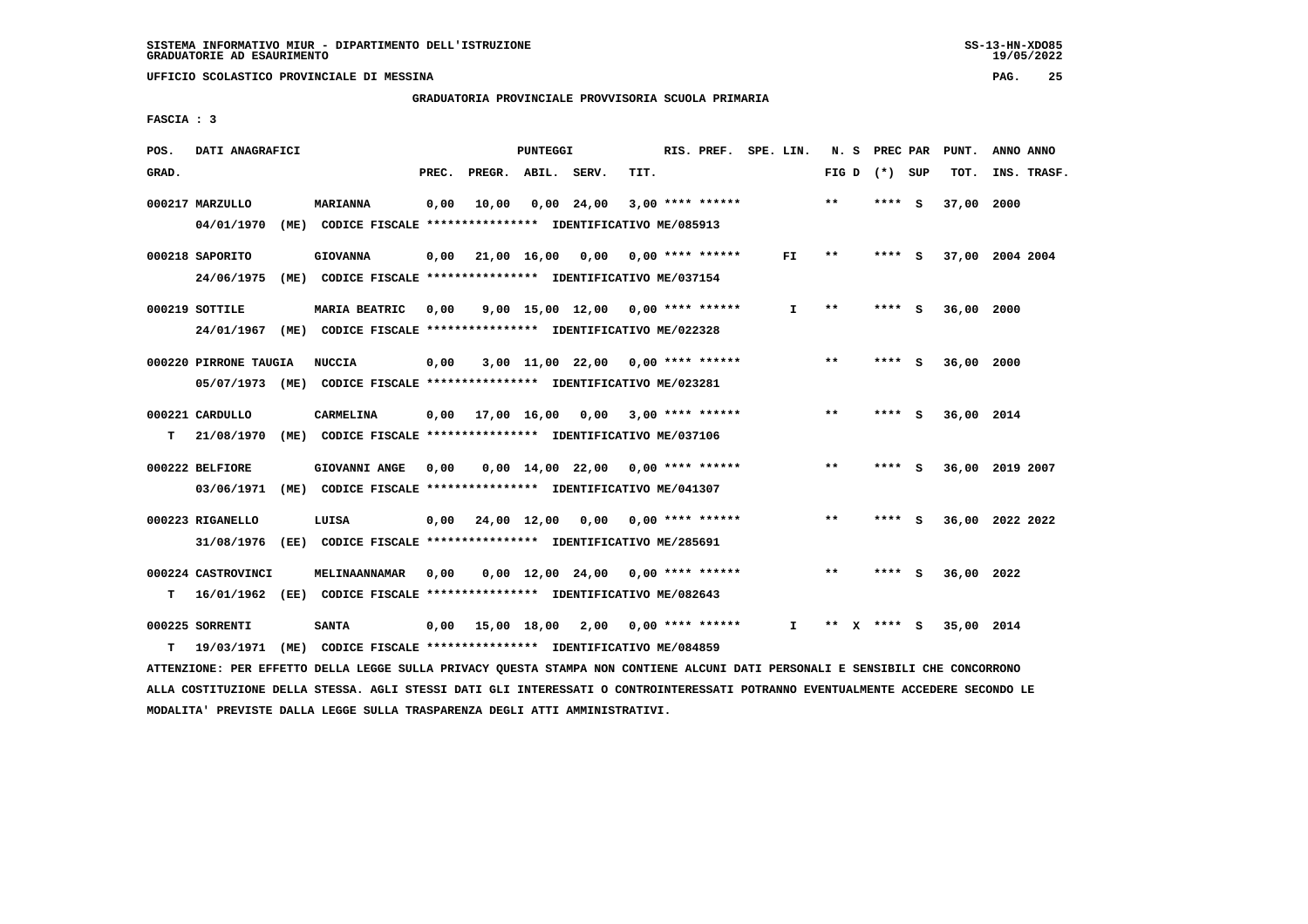**GRADUATORIA PROVINCIALE PROVVISORIA SCUOLA PRIMARIA**

 **FASCIA : 3**

| POS.         | DATI ANAGRAFICI                                                         |      |                     |       |                    | PUNTEGGI |                                                               |      | RIS. PREF. SPE. LIN. |              |       | N. S PREC PAR   |          | PUNT.           | ANNO ANNO |             |
|--------------|-------------------------------------------------------------------------|------|---------------------|-------|--------------------|----------|---------------------------------------------------------------|------|----------------------|--------------|-------|-----------------|----------|-----------------|-----------|-------------|
| GRAD.        |                                                                         |      |                     | PREC. | PREGR. ABIL. SERV. |          |                                                               | TIT. |                      |              |       | FIG D $(*)$ SUP |          | TOT.            |           | INS. TRASF. |
|              |                                                                         |      |                     |       |                    |          |                                                               |      |                      |              |       |                 |          |                 |           |             |
| 000226 ADIGE |                                                                         |      | MARIANGELA          | 0,00  |                    |          | 12,00 13,00 10,00                                             |      | 0,00 **** ****** J   | $\mathbf{I}$ | $***$ | $***$ S         |          | 35,00 2022 2022 |           |             |
|              | 12/03/1980                                                              |      |                     |       |                    |          | (ME) CODICE FISCALE **************** IDENTIFICATIVO ME/285664 |      |                      |              |       |                 |          |                 |           |             |
|              | 000227 MORELLO                                                          |      | <b>BIANCASILVIA</b> | 0,00  | 15,00              |          | 0,00 20,00                                                    |      | $0.00$ **** ******   |              | $***$ | $***$ S         |          | 35,00 2022 2022 |           |             |
|              | 26/08/1970 (ME) CODICE FISCALE *************** IDENTIFICATIVO ME/285698 |      |                     |       |                    |          |                                                               |      |                      |              |       |                 |          |                 |           |             |
|              |                                                                         |      |                     |       |                    |          |                                                               |      |                      |              |       |                 |          |                 |           |             |
|              | 000228 LUPICA CAPRA                                                     |      | <b>ADRIANA</b>      | 0.00  | 21,00 13,00 0,00   |          |                                                               |      | $0.00$ **** ******   |              | $***$ | ****            | - 5      | 34,00 2019 2005 |           |             |
|              | 06/02/1975 (CT) CODICE FISCALE *************** IDENTIFICATIVO ME/039229 |      |                     |       |                    |          |                                                               |      |                      |              |       |                 |          |                 |           |             |
|              | 000229 PANTALEO                                                         |      | MARIELLA            | 0,00  |                    |          | $0.00$ 10.00 24.00 0.00 **** ******                           |      |                      |              | $* *$ | **** S          |          | 34,00 2019 2019 |           |             |
|              |                                                                         |      |                     |       |                    |          |                                                               |      |                      |              |       |                 |          |                 |           |             |
|              | 28/02/1977 (ME) CODICE FISCALE *************** IDENTIFICATIVO ME/089088 |      |                     |       |                    |          |                                                               |      |                      |              |       |                 |          |                 |           |             |
| 000230 LANZA |                                                                         |      | ANGELA DOMENI       | 0,00  |                    |          | $6,00$ 14,00 14,00 0,00 **** ******                           |      |                      |              | $***$ | ****            | <b>S</b> | 34,00 2019      |           |             |
|              | 08/05/1966 (ME) CODICE FISCALE *************** IDENTIFICATIVO ME/023337 |      |                     |       |                    |          |                                                               |      |                      |              |       |                 |          |                 |           |             |
|              |                                                                         |      |                     |       |                    |          |                                                               |      |                      |              |       |                 |          |                 |           |             |
|              | 000231 GIACOPONELLO                                                     |      | ALBA                |       |                    |          | $0,00$ 15,00 16,00 0,00                                       |      | $3,00$ **** ******   | I.           |       | ** x ****       |          | 34,00 2022      |           |             |
|              | 13/04/1965 (ME) CODICE FISCALE *************** IDENTIFICATIVO ME/023550 |      |                     |       |                    |          |                                                               |      |                      |              |       |                 |          |                 |           |             |
|              | 000232 SCARCELLA                                                        |      | MARIA CONCETT       | 0.00  |                    |          | 0,00 13,00 21,00                                              |      | $0.00$ **** ******   |              | $* *$ | ****            | <b>S</b> | 34,00 2022      |           |             |
|              | 27/09/1977                                                              |      |                     |       |                    |          | (ME) CODICE FISCALE **************** IDENTIFICATIVO ME/034320 |      |                      |              |       |                 |          |                 |           |             |
|              |                                                                         |      |                     |       |                    |          |                                                               |      |                      |              |       |                 |          |                 |           |             |
|              | 000233 DANGELO                                                          |      | <b>GIUSEPPA</b>     | 0,00  |                    |          | 0,00 11,00 22,00                                              |      | $0.00$ **** ******   |              | $* *$ | ****            | - 5      | 33,00 2014      |           |             |
| т            | 17/01/1977                                                              | (ME) |                     |       |                    |          | CODICE FISCALE **************** IDENTIFICATIVO ME/079868      |      |                      |              |       |                 |          |                 |           |             |
|              | 000234 GENOVESE                                                         |      | <b>ROSA</b>         | 0,00  | 21,00              |          | $0,00$ 12,00                                                  |      | 0,00 **** ****** L   |              | $***$ | ****            | s        | 33,00 2019      |           |             |
|              |                                                                         |      |                     |       |                    |          |                                                               |      |                      |              |       |                 |          |                 |           |             |
|              | 29/04/1964                                                              | (ME) |                     |       |                    |          | CODICE FISCALE **************** IDENTIFICATIVO ME/076185      |      |                      |              |       |                 |          |                 |           |             |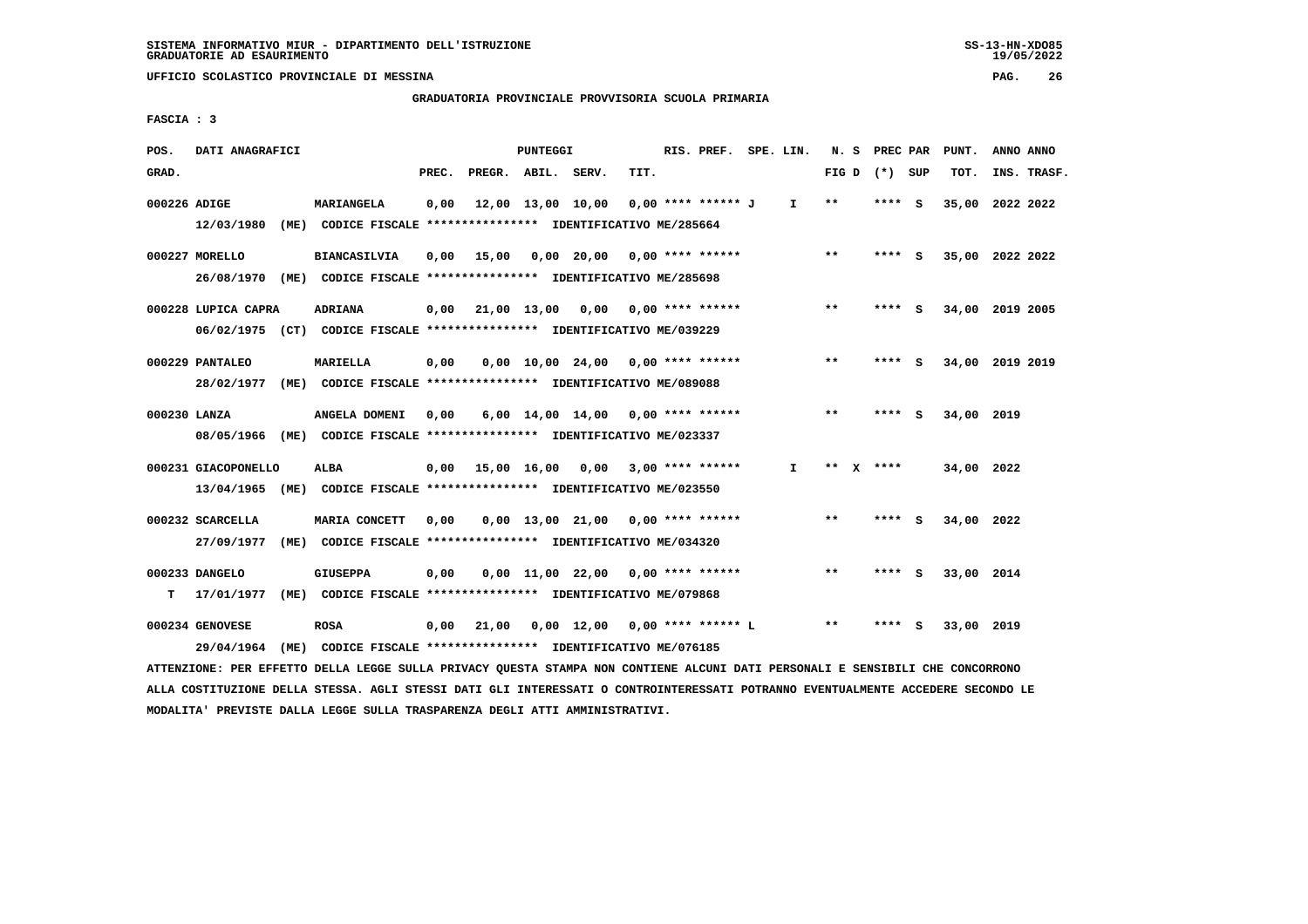**GRADUATORIA PROVINCIALE PROVVISORIA SCUOLA PRIMARIA**

 **FASCIA : 3**

| POS.         | DATI ANAGRAFICI   |                                                                         |       |                    | PUNTEGGI |                                     |      | RIS. PREF. SPE. LIN. |    | N. S            | PREC PAR |     | PUNT.      | ANNO ANNO       |
|--------------|-------------------|-------------------------------------------------------------------------|-------|--------------------|----------|-------------------------------------|------|----------------------|----|-----------------|----------|-----|------------|-----------------|
| GRAD.        |                   |                                                                         | PREC. | PREGR. ABIL. SERV. |          |                                     | TIT. |                      |    | FIG D $(*)$ SUP |          |     | TOT.       | INS. TRASF.     |
|              | 000235 MESSINA    | <b>VENERA</b>                                                           | 0,00  |                    |          | $6,00$ 15,00 12,00                  |      | $0.00$ **** ******   | I. | $**$            | **** S   |     | 33,00 2022 |                 |
|              |                   | 30/12/1974 (ME) CODICE FISCALE *************** IDENTIFICATIVO ME/034475 |       |                    |          |                                     |      |                      |    |                 |          |     |            |                 |
| 000236 FRENI |                   | <b>IOLE</b>                                                             | 0,00  | 16,00              |          | $0.00$ 16.00 0.00 **** ******       |      |                      |    | $* *$           | $***$ S  |     | 32,00 2014 |                 |
|              | 02/08/1980        | (ME) CODICE FISCALE **************** IDENTIFICATIVO ME/088493           |       |                    |          |                                     |      |                      |    |                 |          |     |            |                 |
|              | 000237 MARABELLO  | <b>GIANDOMENICA</b>                                                     | 0.00  |                    |          | $0.00$ 11.00 18.00 3.00 **** ****** |      |                      |    | $**$            | ****     | - S | 32,00 2019 |                 |
|              | 23/01/1971        | (ME) CODICE FISCALE **************** IDENTIFICATIVO ME/022967           |       |                    |          |                                     |      |                      |    |                 |          |     |            |                 |
|              | 000238 FUGAZZOTTO | <b>ANTONELLA</b>                                                        | 0,00  |                    |          | 8,00 12,00 12,00 0,00 **** ******   |      |                      |    | **              | **** S   |     | 32,00 2019 |                 |
|              | 09/10/1969        | (ME) CODICE FISCALE **************** IDENTIFICATIVO ME/036125           |       |                    |          |                                     |      |                      |    |                 |          |     |            |                 |
| 000239 BRUNO |                   | ANGELA MARIA                                                            | 0.00  | 15,00 16,00 0,00   |          |                                     |      | $0.00$ **** ******   | I. | $**$            | ****     |     | 31,00 2000 |                 |
|              |                   | 14/09/1966 (ME) CODICE FISCALE *************** IDENTIFICATIVO ME/022401 |       |                    |          |                                     |      |                      |    |                 |          |     |            |                 |
|              | 000240 SCREDI     | <b>GIUSEPPE</b>                                                         | 0,00  |                    |          | 12,00 16,00 0,00 3,00 **** ******   |      |                      |    | $\star\star$    | ****     | - S |            | 31,00 2019 2019 |
|              | 01/11/1962        | (ME) CODICE FISCALE **************** IDENTIFICATIVO ME/089034           |       |                    |          |                                     |      |                      |    |                 |          |     |            |                 |
|              | 000241 BARBAGALLO | <b>NUNZIATA</b>                                                         | 0.00  |                    |          | $3,00$ 15,00 13,00 0,00 **** ****** |      |                      | F  | $* *$           | ****     | - S | 31,00 2019 |                 |
|              | 29/08/1977        | (EE) CODICE FISCALE **************** IDENTIFICATIVO ME/032702           |       |                    |          |                                     |      |                      |    |                 |          |     |            |                 |
|              | 000242 SCHIMIO    | LUCIA                                                                   | 0,00  |                    |          | 18,00 13,00 0,00 0,00 **** ******   |      |                      |    | $* *$           | ****     | - S |            | 31,00 2022 2022 |
|              | 17/11/1967        | (VV) CODICE FISCALE **************** IDENTIFICATIVO ME/285686           |       |                    |          |                                     |      |                      |    |                 |          |     |            |                 |
|              | 000243 LAGANGA    | <b>MARIA RITA</b>                                                       | 0,00  | 16,00 15,00        |          | 0,00                                |      | $0.00$ **** ******   |    | $* *$           |          | s   |            | 31,00 2022 2022 |
| т            | 19/09/1981        | (ME) CODICE FISCALE **************** IDENTIFICATIVO ME/285730           |       |                    |          |                                     |      |                      |    |                 |          |     |            |                 |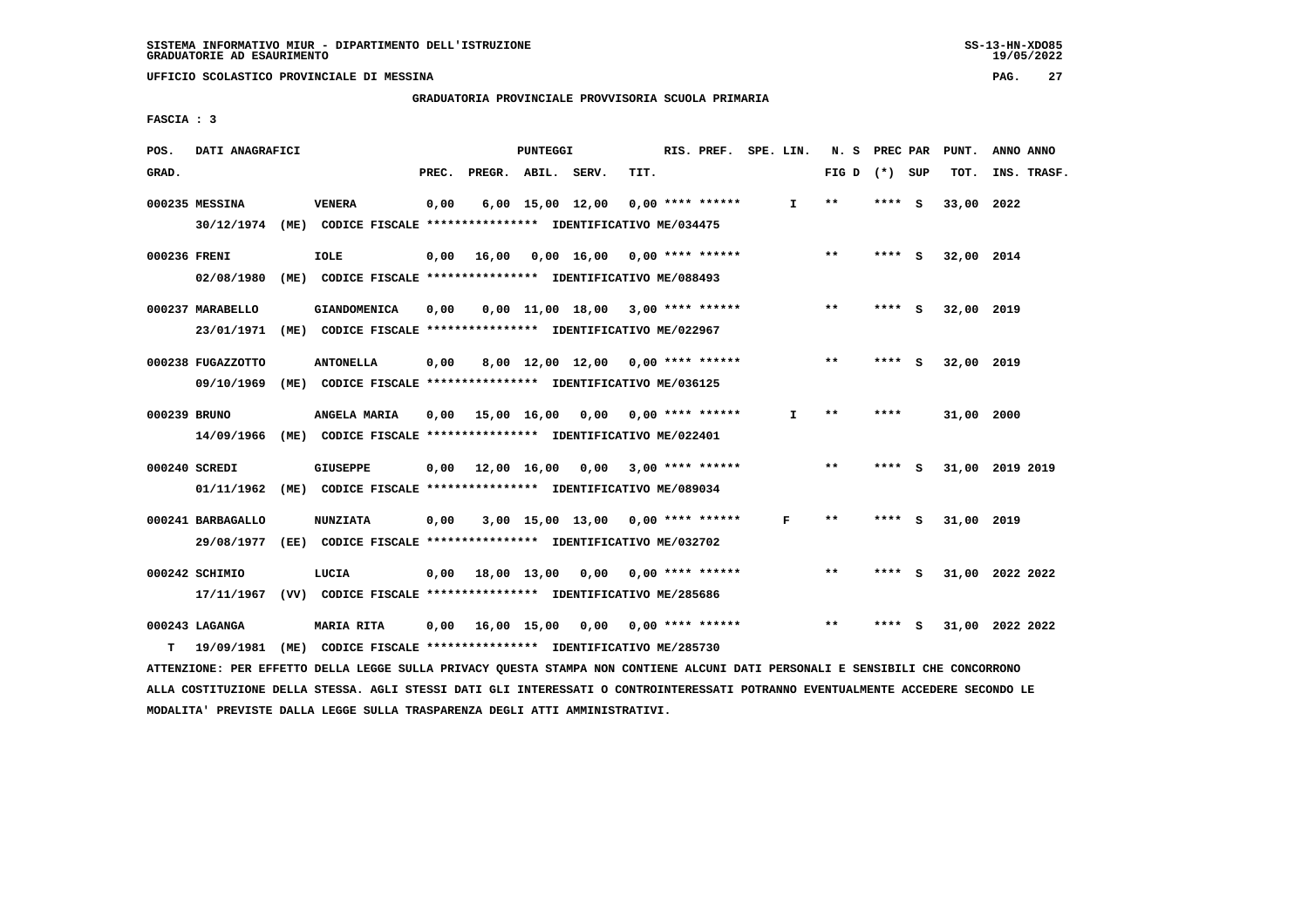**UFFICIO SCOLASTICO PROVINCIALE DI MESSINA PAG. 28**

## **GRADUATORIA PROVINCIALE PROVVISORIA SCUOLA PRIMARIA**

 **FASCIA : 3**

| POS.         | DATI ANAGRAFICI                |                                                                                                                               |       |                    | PUNTEGGI |                                     |      | RIS. PREF. SPE. LIN. |   | N. S PREC PAR   |        |     | PUNT.           | ANNO ANNO |             |
|--------------|--------------------------------|-------------------------------------------------------------------------------------------------------------------------------|-------|--------------------|----------|-------------------------------------|------|----------------------|---|-----------------|--------|-----|-----------------|-----------|-------------|
| GRAD.        |                                |                                                                                                                               | PREC. | PREGR. ABIL. SERV. |          |                                     | TIT. |                      |   | FIG D $(*)$ SUP |        |     | TOT.            |           | INS. TRASF. |
| 000244 FONTI |                                | GABRI                                                                                                                         | 0,00  |                    |          | $0,00$ 18,00 12,00                  |      | 0,00 **** ******     |   | $**$            | ****   | - S | 30,00 2014      |           |             |
| T.           | 31/01/1965                     | (ME) CODICE FISCALE **************** IDENTIFICATIVO ME/084824                                                                 |       |                    |          |                                     |      |                      |   |                 |        |     |                 |           |             |
|              |                                |                                                                                                                               |       |                    |          |                                     |      |                      |   | $***$           |        |     |                 |           |             |
|              | 000245 DI FLAVIA<br>20/10/1979 | <b>EMANUELA</b><br>(ME) CODICE FISCALE **************** IDENTIFICATIVO ME/037081                                              | 0,00  |                    |          | $0,00$ 12,00 18,00 0,00 **** ****** |      |                      |   |                 | **** S |     | 30,00 2019 2004 |           |             |
|              |                                |                                                                                                                               |       |                    |          |                                     |      |                      |   |                 |        |     |                 |           |             |
|              |                                | 000246 PRUITI CIARELLO MARIA FRANCES 0,00                                                                                     |       | 16,00              |          | $0,00$ 14,00 0,00 **** ******       |      |                      |   | **              | **** S |     | 30,00 2019 2019 |           |             |
| т            |                                | 31/07/1983 (CT) CODICE FISCALE **************** IDENTIFICATIVO ME/089092                                                      |       |                    |          |                                     |      |                      |   |                 |        |     |                 |           |             |
|              | 000247 CICCIARI                | <b>GIUSEPPA</b>                                                                                                               | 0,00  |                    |          | $0.00$ 12.00 18.00 0.00 **** ****** |      |                      |   | $***$           | **** S |     | 30,00 2019 2019 |           |             |
|              | 01/03/1966                     | (ME) CODICE FISCALE **************** IDENTIFICATIVO ME/089118                                                                 |       |                    |          |                                     |      |                      |   |                 |        |     |                 |           |             |
|              |                                |                                                                                                                               |       |                    |          |                                     |      |                      |   |                 |        |     |                 |           |             |
|              | 000248 PAGANO                  | CARMELINA                                                                                                                     | 0,00  |                    |          | $3,00$ 15,00 12,00 0,00 **** ****** |      |                      | F | **              | **** S |     | 30,00 2022      |           |             |
|              | 16/02/1980                     | (CT) CODICE FISCALE **************** IDENTIFICATIVO ME/033776                                                                 |       |                    |          |                                     |      |                      |   |                 |        |     |                 |           |             |
|              | 000249 DI NATALE               | <b>FILIPPA</b>                                                                                                                | 0,00  |                    |          | 18,00 10,00 0,00 1,00 **** ******   |      |                      |   | $***$           | **** S |     | 29,00 2002 2002 |           |             |
|              | 25/05/1959                     | (ME) CODICE FISCALE **************** IDENTIFICATIVO ME/033623                                                                 |       |                    |          |                                     |      |                      |   |                 |        |     |                 |           |             |
|              | 000250 D'AMICO                 | <b>CARMEN</b>                                                                                                                 |       |                    |          | 0,00 15,00 14,00 0,00               |      | $0.00$ **** ******   |   | $* *$           | **** S |     | 29,00 2007 2007 |           |             |
|              | 28/06/1979                     | (ME) CODICE FISCALE **************** IDENTIFICATIVO ME/041550                                                                 |       |                    |          |                                     |      |                      |   |                 |        |     |                 |           |             |
|              |                                |                                                                                                                               |       |                    |          |                                     |      |                      |   |                 |        |     |                 |           |             |
|              | 000251 DI STEFANO              | <b>CONCETTINA</b>                                                                                                             | 0.00  |                    |          | 12,00 11,00 0,00 6,00 **** ******   |      |                      |   | $* *$           | **** S |     | 29,00 2014      |           |             |
| т            | 22/12/1975                     | (ME) CODICE FISCALE **************** IDENTIFICATIVO ME/033950                                                                 |       |                    |          |                                     |      |                      |   |                 |        |     |                 |           |             |
| 000252 MONDO |                                | <b>ANNUNZIATA</b>                                                                                                             | 0,00  |                    |          | 3,00 14,00 12,00 0,00 **** ******   |      |                      |   | $**$            | **** S |     | 29,00 2019 2019 |           |             |
|              | 18/02/1962                     | (ME) CODICE FISCALE **************** IDENTIFICATIVO ME/089084                                                                 |       |                    |          |                                     |      |                      |   |                 |        |     |                 |           |             |
|              |                                | ATTENZIONE: PER EFFETTO DELLA LEGGE SULLA PRIVACY QUESTA STAMPA NON CONTIENE ALCUNI DATI PERSONALI E SENSIBILI CHE CONCORRONO |       |                    |          |                                     |      |                      |   |                 |        |     |                 |           |             |

 **ALLA COSTITUZIONE DELLA STESSA. AGLI STESSI DATI GLI INTERESSATI O CONTROINTERESSATI POTRANNO EVENTUALMENTE ACCEDERE SECONDO LE MODALITA' PREVISTE DALLA LEGGE SULLA TRASPARENZA DEGLI ATTI AMMINISTRATIVI.**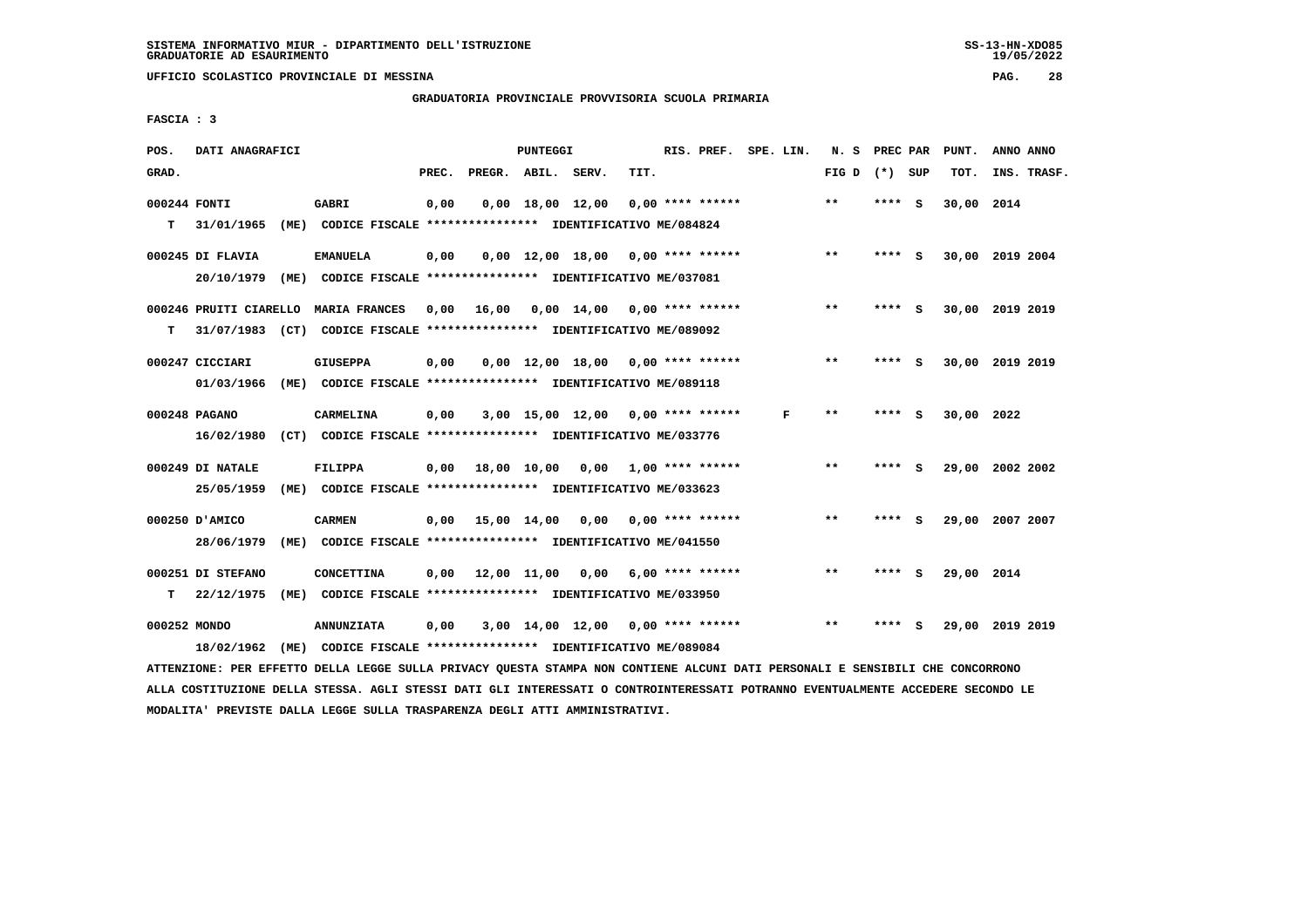**UFFICIO SCOLASTICO PROVINCIALE DI MESSINA PAG. 29**

## **GRADUATORIA PROVINCIALE PROVVISORIA SCUOLA PRIMARIA**

 **FASCIA : 3**

| POS.         | DATI ANAGRAFICI   |                                                               |       |                    | PUNTEGGI |                                       |                    | RIS. PREF. SPE. LIN. |              |       |                 |     | N. S PREC PAR PUNT. | ANNO ANNO       |
|--------------|-------------------|---------------------------------------------------------------|-------|--------------------|----------|---------------------------------------|--------------------|----------------------|--------------|-------|-----------------|-----|---------------------|-----------------|
| GRAD.        |                   |                                                               | PREC. | PREGR. ABIL. SERV. |          |                                       | TIT.               |                      |              |       | FIG D $(*)$ SUP |     | TOT.                | INS. TRASF.     |
|              | 000253 SCIBILIA   | <b>ROSA</b>                                                   | 0,00  |                    |          | 3,00 14,00 12,00                      | $0.00$ **** ****** |                      |              |       | ** $X$ **** S   |     | 29,00 2019          |                 |
|              | 04/08/1967        | (ME) CODICE FISCALE **************** IDENTIFICATIVO ME/039296 |       |                    |          |                                       |                    |                      |              |       |                 |     |                     |                 |
|              | 000254 CRISAFULLI | LUCIA                                                         | 0,00  |                    |          | 13,00 15,00 0,00 0,00 **** ******     |                    |                      | $\mathbf{I}$ | $***$ | **** S          |     | 28,00 2002          |                 |
|              | 13/12/1978        | (ME) CODICE FISCALE **************** IDENTIFICATIVO ME/033500 |       |                    |          |                                       |                    |                      |              |       |                 |     |                     |                 |
|              | 000255 LAMACCHIA  | MONICABARBARA                                                 | 0,00  |                    |          | $0,00$ 13,00 12,00 3,00 **** ****** J |                    |                      |              | $* *$ | **** S          |     | 28,00 2014          |                 |
| т            | 09/04/1975        | (ME) CODICE FISCALE **************** IDENTIFICATIVO ME/082453 |       |                    |          |                                       |                    |                      |              |       |                 |     |                     |                 |
|              | 000256 MAROTTA    | <b>ROSALIA</b>                                                | 0,00  |                    |          | $0.00$ 13.00 12.00 3.00 **** ******   |                    |                      |              | $* *$ | ****            | - S | 28,00 2014          |                 |
| т            | 16/08/1965        | (ME) CODICE FISCALE **************** IDENTIFICATIVO ME/082365 |       |                    |          |                                       |                    |                      |              |       |                 |     |                     |                 |
|              | 000257 FICARRA    | <b>MARIA CATERIN</b>                                          | 0,00  |                    |          | 9,00 15,00 4,00 0,00 **** ******      |                    |                      |              | $* *$ | **** S          |     |                     | 28,00 2022 2022 |
|              | 03/07/1976        | (ME) CODICE FISCALE **************** IDENTIFICATIVO ME/285708 |       |                    |          |                                       |                    |                      |              |       |                 |     |                     |                 |
|              | 000258 DI NARDO   | <b>CARMELA</b>                                                |       |                    |          | $0,00$ $12,00$ $15,00$ $0,00$         | $0.00$ **** ****** |                      |              | $***$ | ****            | - S | 27,00 2000          |                 |
|              | 29/12/1973        | (ME) CODICE FISCALE **************** IDENTIFICATIVO ME/022022 |       |                    |          |                                       |                    |                      |              |       |                 |     |                     |                 |
|              | 000259 LA GALIA   | <b>STEFANIA</b>                                               | 0,00  |                    |          | 15,00 12,00 0,00 0,00 **** ******     |                    |                      |              | $***$ | **** S          |     |                     | 27,00 2003 2003 |
|              | 21/09/1979        | (ME) CODICE FISCALE **************** IDENTIFICATIVO ME/035728 |       |                    |          |                                       |                    |                      |              |       |                 |     |                     |                 |
| 000260 FRENI |                   | <b>SARA</b>                                                   | 0,00  | 15,00              |          | $0,00$ 12,00 0,00 **** ******         |                    |                      |              | $* *$ | **** S          |     | 27,00 2014          |                 |
|              | 02/08/1980        | (ME) CODICE FISCALE **************** IDENTIFICATIVO ME/088299 |       |                    |          |                                       |                    |                      |              |       |                 |     |                     |                 |
|              | 000261 DI STEFANO | MARIA ANNA TI 0,00 12,00 14,00 0,00                           |       |                    |          |                                       | $0.00$ **** ****** |                      |              | **    |                 |     | 26,00 2002          |                 |
|              | 16/02/1969        | (ME) CODICE FISCALE *************** IDENTIFICATIVO ME/023233  |       |                    |          |                                       |                    |                      |              |       |                 |     |                     |                 |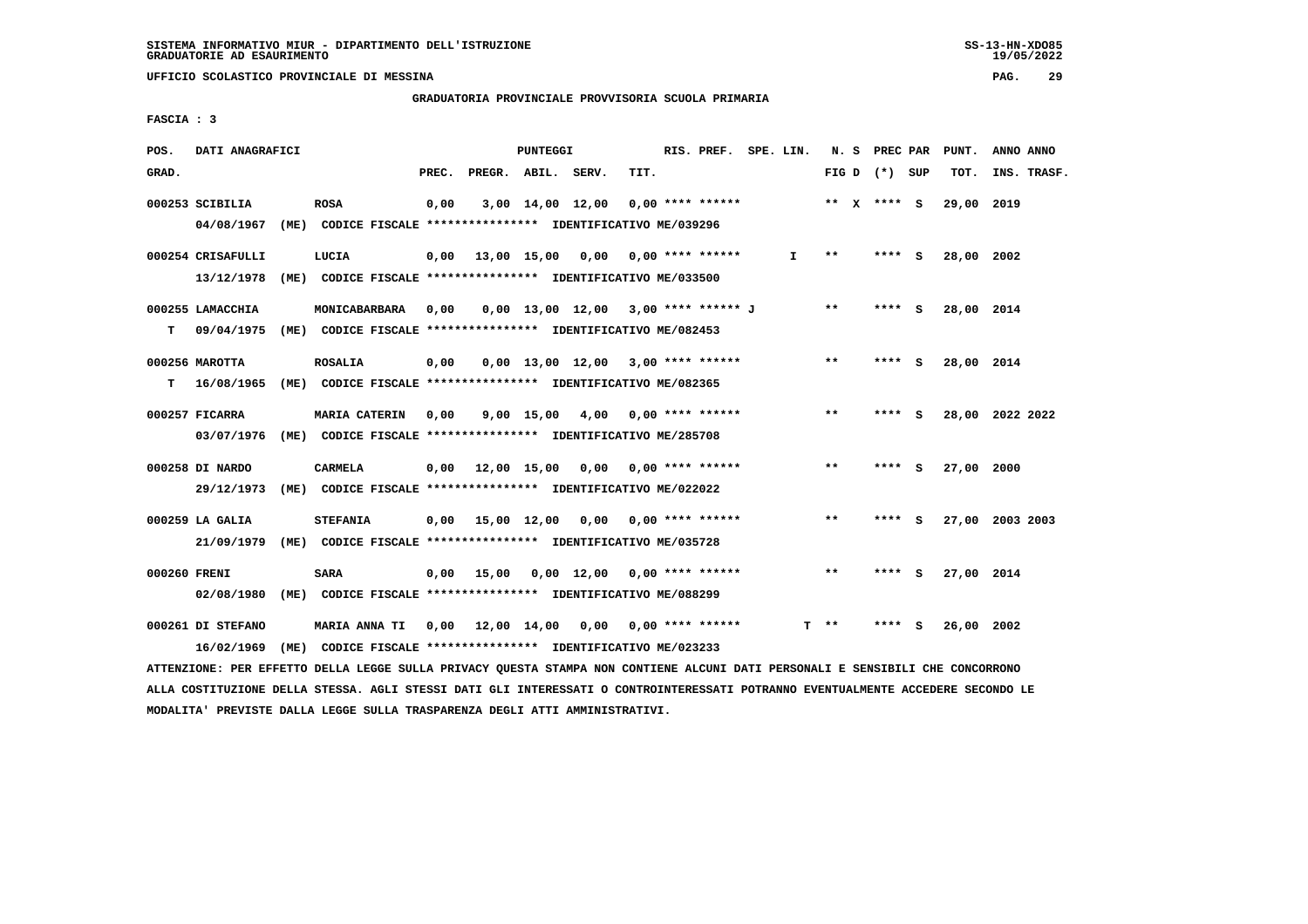**UFFICIO SCOLASTICO PROVINCIALE DI MESSINA PAG. 30**

## **GRADUATORIA PROVINCIALE PROVVISORIA SCUOLA PRIMARIA**

 **FASCIA : 3**

| POS.         | DATI ANAGRAFICI  |      |                                                                         |       |                                   | <b>PUNTEGGI</b>  |                                     |      | RIS. PREF. SPE. LIN.      |              | N.S   |              | <b>PREC PAR</b> |     | PUNT.      | ANNO ANNO       |
|--------------|------------------|------|-------------------------------------------------------------------------|-------|-----------------------------------|------------------|-------------------------------------|------|---------------------------|--------------|-------|--------------|-----------------|-----|------------|-----------------|
| GRAD.        |                  |      |                                                                         | PREC. | PREGR. ABIL. SERV.                |                  |                                     | TIT. |                           |              |       |              | FIG D $(*)$ SUP |     | TOT.       | INS. TRASF.     |
|              | 000262 MIDIRI    |      | <b>DANILA</b>                                                           | 0,00  |                                   | 11,00 13,00 2,00 |                                     |      | $0.00$ **** ******        |              | $***$ |              | ****            | - S | 26,00 2014 |                 |
| т            | 26/10/1981       |      | (ME) CODICE FISCALE **************** IDENTIFICATIVO ME/080934           |       |                                   |                  |                                     |      |                           |              |       |              |                 |     |            |                 |
|              | 000263 SEBBIO    |      | <b>ROSANNA</b>                                                          | 0,00  | 10,00 15,00 0,00 0,00 **** ****** |                  |                                     |      |                           | $\mathbf{F}$ | $***$ | $\mathbf{x}$ | $***$ S         |     | 25,00 2002 |                 |
|              |                  |      | 15/03/1972 (ME) CODICE FISCALE *************** IDENTIFICATIVO ME/022240 |       |                                   |                  |                                     |      |                           |              |       |              |                 |     |            |                 |
|              | 000264 SOTTILE   |      | MARIA CONCETT                                                           | 0,00  |                                   | 9,00 16,00       |                                     |      | $0,00$ 0,00 **** ******   | I.           | * *   |              | ****            |     |            | 25,00 2007 2007 |
|              | 03/02/1977       |      | (ME) CODICE FISCALE **************** IDENTIFICATIVO ME/041374           |       |                                   |                  |                                     |      |                           |              |       |              |                 |     |            |                 |
|              | 000265 DI BELLA  |      | <b>CONCETTINA</b>                                                       | 0,00  |                                   |                  | $3,00$ 12,00 10,00 0,00 **** ****** |      |                           |              | $* *$ |              | **** S          |     |            | 25,00 2022 2022 |
|              | 08/12/1973       |      | (EE) CODICE FISCALE **************** IDENTIFICATIVO ME/285688           |       |                                   |                  |                                     |      |                           |              |       |              |                 |     |            |                 |
|              | 000266 TRANCHITA |      | ANTONIA TINDA                                                           | 0,00  |                                   |                  | 3,00 14,00 8,00                     |      | $0.00$ **** ******        |              | $**$  |              | ****            | - S |            | 25,00 2022 2022 |
|              | 26/08/1971       |      | (ME) CODICE FISCALE **************** IDENTIFICATIVO ME/285695           |       |                                   |                  |                                     |      |                           |              |       |              |                 |     |            |                 |
| 000267 ZIINO |                  |      | MADDALENA                                                               | 0,00  |                                   |                  | $9,00$ 15,00 0,00 0,00 **** ******  |      |                           | I.           | $* *$ |              | **** S          |     | 24,00 2002 |                 |
|              | 26/08/1967       |      | (ME) CODICE FISCALE **************** IDENTIFICATIVO ME/034613           |       |                                   |                  |                                     |      |                           |              |       |              |                 |     |            |                 |
|              | 000268 MICELI    |      | TINDARA                                                                 | 0,00  |                                   | $6,00$ 18,00     |                                     |      | $0.00$ $0.00$ **** ****** |              | $* *$ |              | ****            |     | 24,00 2003 |                 |
|              | 10/09/1973       |      | (ME) CODICE FISCALE **************** IDENTIFICATIVO ME/035750           |       |                                   |                  |                                     |      |                           |              |       |              |                 |     |            |                 |
|              | 000269 SIRACUSA  |      | MARIA CORRADA                                                           | 0.00  |                                   | 8,00 12,00       | 4,00 0,00 **** ******               |      |                           |              | $* *$ |              | **** S          |     |            | 24,00 2007 2007 |
|              | 18/10/1975       |      | (ME) CODICE FISCALE **************** IDENTIFICATIVO ME/041010           |       |                                   |                  |                                     |      |                           |              |       |              |                 |     |            |                 |
| 000270 SALVO |                  |      | <b>SALVATRICE</b>                                                       | 0,00  |                                   | $6,00$ 18,00     | 0,00                                |      | $0.00$ **** ******        |              | $* *$ |              | ****            | S   | 24,00      | 2007            |
|              | 26/06/1978       | (ME) | CODICE FISCALE **************** IDENTIFICATIVO ME/078990                |       |                                   |                  |                                     |      |                           |              |       |              |                 |     |            |                 |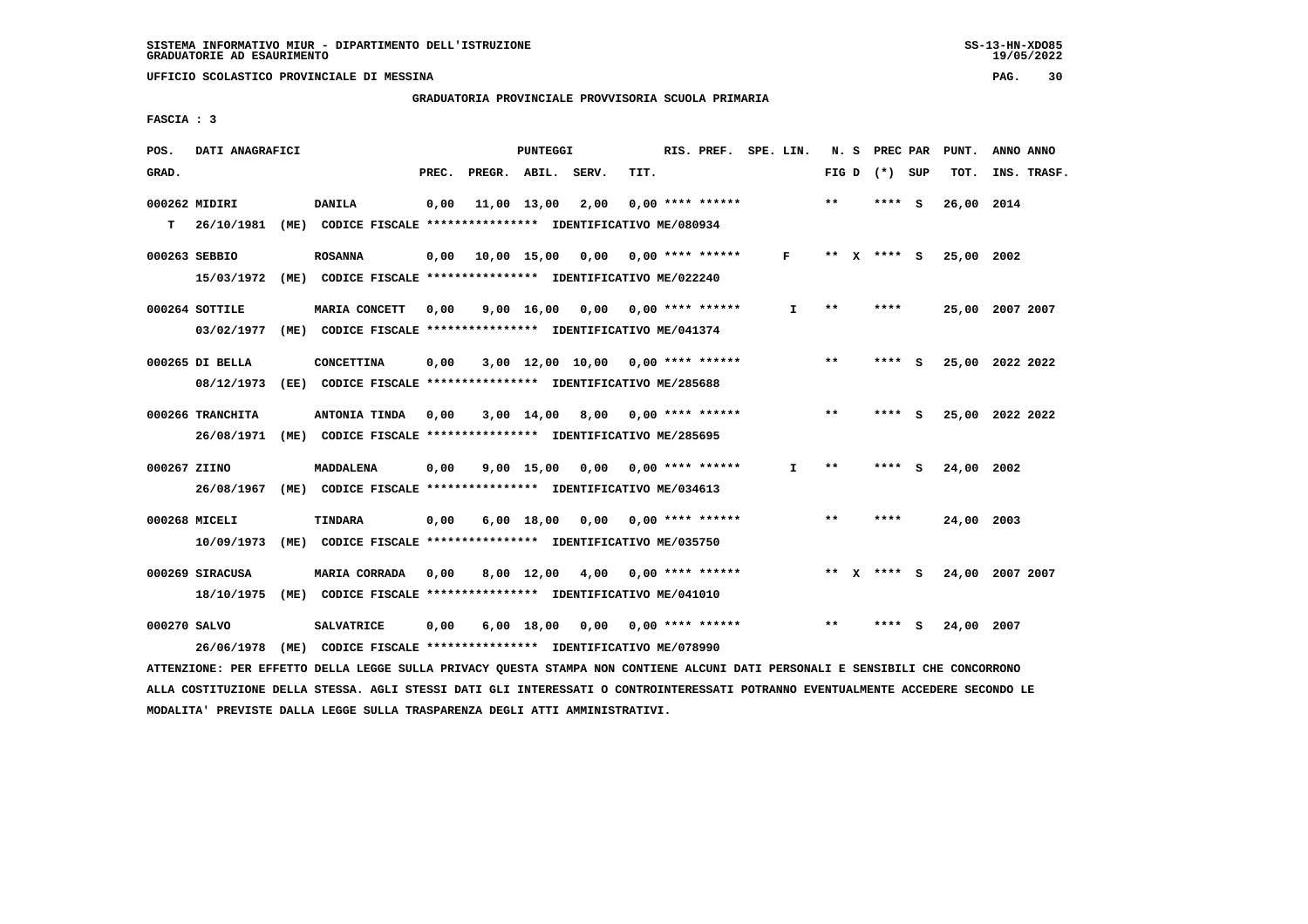**UFFICIO SCOLASTICO PROVINCIALE DI MESSINA PAG. 31**

 **GRADUATORIA PROVINCIALE PROVVISORIA SCUOLA PRIMARIA**

 **FASCIA : 3**

| POS.         | DATI ANAGRAFICI        |                                                                                                                               |       |                    | PUNTEGGI |                                      |      |                    | RIS. PREF. SPE. LIN. |                 |        |          | N. S PREC PAR PUNT. | ANNO ANNO |             |
|--------------|------------------------|-------------------------------------------------------------------------------------------------------------------------------|-------|--------------------|----------|--------------------------------------|------|--------------------|----------------------|-----------------|--------|----------|---------------------|-----------|-------------|
| GRAD.        |                        |                                                                                                                               | PREC. | PREGR. ABIL. SERV. |          |                                      | TIT. |                    |                      | FIG D $(*)$ SUP |        |          | TOT.                |           | INS. TRASF. |
|              | 000271 CODRARO         | <b>CARMELA</b>                                                                                                                | 0,00  |                    |          | $0,00 \quad 12,00 \quad 12,00$       |      | 0,00 **** ******   |                      | $* *$           | ****   | - S      | 24,00 2014          |           |             |
| т            | 07/12/1973             | (ME) CODICE FISCALE **************** IDENTIFICATIVO ME/082644                                                                 |       |                    |          |                                      |      |                    |                      |                 |        |          |                     |           |             |
|              | 000272 COTTONE         | MELINDA LUISA                                                                                                                 | 0,00  |                    |          | $0,00$ 12,00 12,00 0,00 **** ******  |      |                    |                      | $* *$           | **** S |          | 24,00 2019 2019     |           |             |
| т            | 17/07/1981             | (ME) CODICE FISCALE **************** IDENTIFICATIVO ME/088996                                                                 |       |                    |          |                                      |      |                    |                      |                 |        |          |                     |           |             |
|              | 000273 CANNISTRA'      | <b>MARIA PATRIZI</b>                                                                                                          | 0.00  |                    |          | $0.00$ 14.00 10.00 0.00 **** ******  |      |                    |                      | **              | **** S |          | 24,00 2022          |           |             |
|              | 26/02/1974             | (ME) CODICE FISCALE **************** IDENTIFICATIVO ME/032962                                                                 |       |                    |          |                                      |      |                    |                      |                 |        |          |                     |           |             |
|              | 000274 ANNIBALE        | <b>ROSA MARIA</b>                                                                                                             | 0,00  |                    |          | $6,00$ 12,00 $6,00$ 0,00 **** ****** |      |                    | F                    | $* *$           | ****   | - 5      | 24,00 2022          |           |             |
|              | 09/06/1974             | (ME) CODICE FISCALE **************** IDENTIFICATIVO ME/023100                                                                 |       |                    |          |                                      |      |                    |                      |                 |        |          |                     |           |             |
| 000275 FALLI |                        | <b>MARIA</b>                                                                                                                  | 0,00  |                    |          | $9,00$ 15,00 0,00 0,00 **** ******   |      |                    |                      | $***$           | **** S |          | 24,00 2022          |           |             |
|              | 26/11/1977             | (ME) CODICE FISCALE **************** IDENTIFICATIVO ME/035593                                                                 |       |                    |          |                                      |      |                    |                      |                 |        |          |                     |           |             |
|              | 000276 CAPRINO         | LOREDANA CARM                                                                                                                 | 0,00  |                    |          | 8,00 15,00 0,00 0,00 **** ******     |      |                    |                      | $* *$           | **** S |          | 23,00 2004 2004     |           |             |
|              | 18/05/1968             | (ME) CODICE FISCALE **************** IDENTIFICATIVO ME/037101                                                                 |       |                    |          |                                      |      |                    |                      |                 |        |          |                     |           |             |
| 000277 RIZZO |                        | WALTER ANTONI                                                                                                                 | 0,00  |                    |          | 9,00 14,00 0,00                      |      | $0.00$ **** ****** |                      | **              | ****   |          | 23,00 2005          |           |             |
|              |                        | 02/03/1971 (ME) CODICE FISCALE *************** IDENTIFICATIVO ME/039514                                                       |       |                    |          |                                      |      |                    |                      |                 |        |          |                     |           |             |
|              | 000278 CALANDRA CHECCO | <b>AGATA PINA</b>                                                                                                             | 0,00  |                    |          | 4,00 13,00 6,00 0,00 **** ****** L   |      |                    |                      | $* *$           | **** S |          | 23,00 2007 2007     |           |             |
|              |                        | 05/02/1973 (EN) CODICE FISCALE *************** IDENTIFICATIVO ME/041473                                                       |       |                    |          |                                      |      |                    |                      |                 |        |          |                     |           |             |
|              | 000279 GALARDI         | <b>IVANA</b>                                                                                                                  | 0,00  | 11,00              |          | $0,00$ 12,00 0,00 **** ******        |      |                    |                      | $* *$           | ****   | <b>S</b> | 23,00 2019 2019     |           |             |
| т            | 08/01/1980             | (ME) CODICE FISCALE **************** IDENTIFICATIVO ME/089023                                                                 |       |                    |          |                                      |      |                    |                      |                 |        |          |                     |           |             |
|              |                        | ATTENZIONE: PER EFFETTO DELLA LEGGE SULLA PRIVACY QUESTA STAMPA NON CONTIENE ALCUNI DATI PERSONALI E SENSIBILI CHE CONCORRONO |       |                    |          |                                      |      |                    |                      |                 |        |          |                     |           |             |

 **ALLA COSTITUZIONE DELLA STESSA. AGLI STESSI DATI GLI INTERESSATI O CONTROINTERESSATI POTRANNO EVENTUALMENTE ACCEDERE SECONDO LE MODALITA' PREVISTE DALLA LEGGE SULLA TRASPARENZA DEGLI ATTI AMMINISTRATIVI.**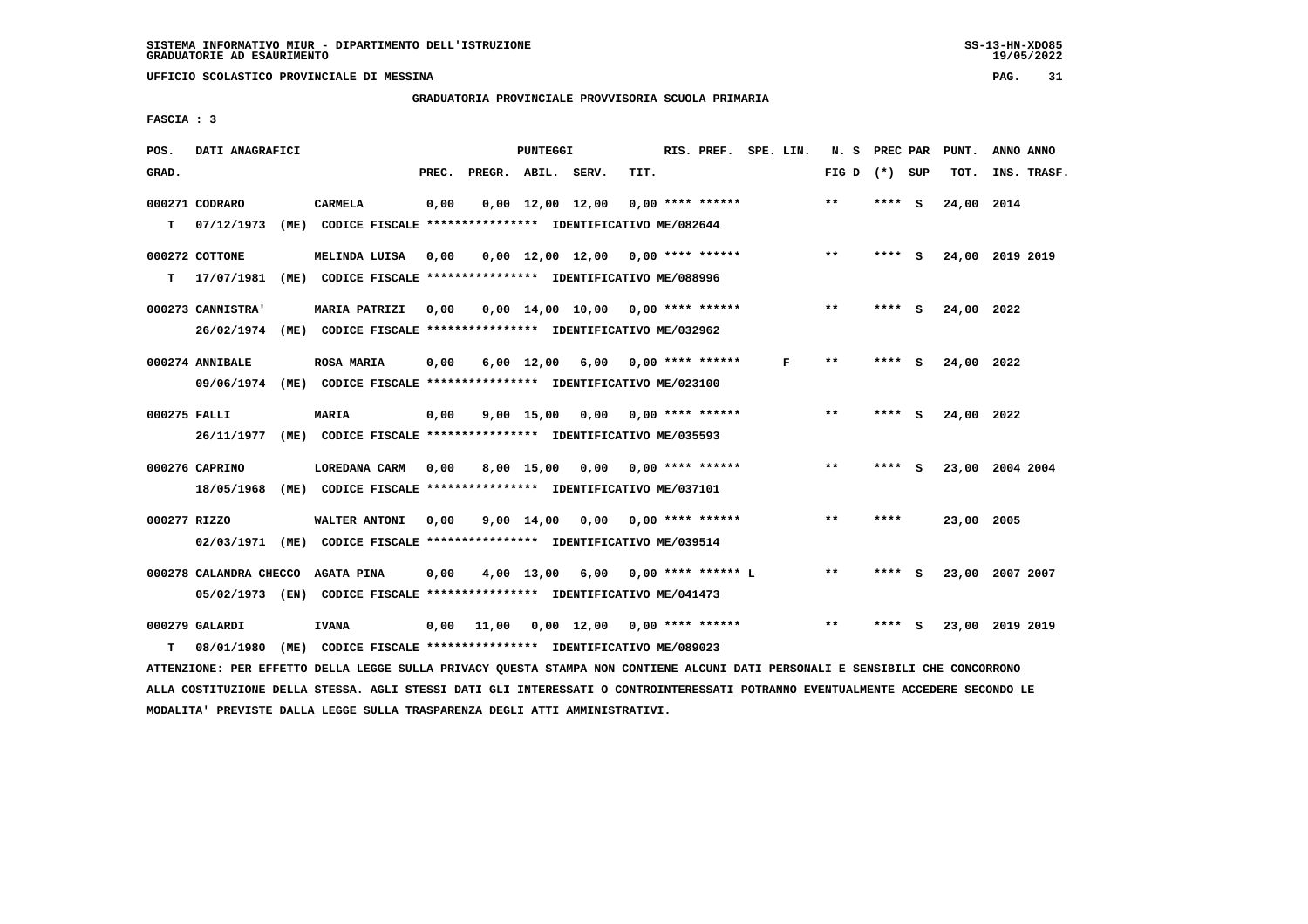**UFFICIO SCOLASTICO PROVINCIALE DI MESSINA PAG. 32**

 **GRADUATORIA PROVINCIALE PROVVISORIA SCUOLA PRIMARIA**

 **FASCIA : 3**

| POS.         | DATI ANAGRAFICI    |                                                               |       |              | <b>PUNTEGGI</b> |       |                                      | RIS. PREF. SPE. LIN. |   |    |       | N. S PREC PAR   |     | PUNT.      | ANNO ANNO       |
|--------------|--------------------|---------------------------------------------------------------|-------|--------------|-----------------|-------|--------------------------------------|----------------------|---|----|-------|-----------------|-----|------------|-----------------|
| GRAD.        |                    |                                                               | PREC. | PREGR. ABIL. |                 | SERV. | TIT.                                 |                      |   |    |       | FIG D $(*)$ SUP |     | TOT.       | INS. TRASF.     |
|              | 000280 GIAMBO'     | <b>SANTINA</b>                                                | 0,00  |              | $3,00$ 12,00    | 8,00  | $0.00$ **** ******                   |                      |   |    |       | ** $X$ **** S   |     | 23,00 2022 |                 |
|              | 27/12/1968         | (ME) CODICE FISCALE **************** IDENTIFICATIVO ME/041588 |       |              |                 |       |                                      |                      |   |    |       |                 |     |            |                 |
|              | 000281 PERDICHIZZI | <b>DOMENICA</b>                                               | 0,00  |              |                 |       | $6,00$ 13,00 0,00 3,00 **** ******   |                      |   |    | $**$  | **** S          |     | 22,00 2002 |                 |
|              | 28/04/1977         | (ME) CODICE FISCALE **************** IDENTIFICATIVO ME/033934 |       |              |                 |       |                                      |                      |   |    |       |                 |     |            |                 |
|              | 000282 CASSISI     | <b>EMANUELA</b>                                               | 0,00  |              |                 |       | $6,00$ 16,00 0,00 0,00 **** ******   |                      |   |    | $***$ | ****            | - S | 22,00 2014 |                 |
| т            | 31/03/1977         | (ME) CODICE FISCALE **************** IDENTIFICATIVO ME/033275 |       |              |                 |       |                                      |                      |   |    |       |                 |     |            |                 |
| 000283 BRUNO |                    | <b>ANTONINA</b>                                               | 0,00  |              |                 |       | $0,00$ 12,00 10,00 0,00 **** ******  |                      |   |    | $**$  | ****            | - 5 | 22,00 2019 |                 |
|              | 12/07/1973         | (ME) CODICE FISCALE **************** IDENTIFICATIVO ME/041430 |       |              |                 |       |                                      |                      |   |    |       |                 |     |            |                 |
|              | 000284 CALIRI      | DOMENICA CATE                                                 | 0.00  |              |                 |       | $9,00$ 13,00 0,00 0,00 **** ******   |                      |   |    | **    | **** S          |     | 22,00 2019 |                 |
|              | 18/09/1966         | (ME) CODICE FISCALE **************** IDENTIFICATIVO ME/022774 |       |              |                 |       |                                      |                      |   |    |       |                 |     |            |                 |
| 000285 COSTA |                    | DOMENICA CONC                                                 | 0.00  |              | 6,00 16,00      | 0,00  | $0.00$ **** ******                   |                      | F |    | $***$ | **** S          |     |            | 22,00 2022 2022 |
|              | 02/12/1965         | (ME) CODICE FISCALE **************** IDENTIFICATIVO ME/285712 |       |              |                 |       |                                      |                      |   |    |       |                 |     |            |                 |
|              | 000286 CASTORINA   | <b>DANIELA</b>                                                | 0,00  |              |                 |       | $6,00$ 15,00 0,00 0,00 **** ******   |                      |   |    | $***$ | ****            | - S | 21,00 2000 |                 |
|              | 25/06/1967         | (ME) CODICE FISCALE **************** IDENTIFICATIVO ME/023261 |       |              |                 |       |                                      |                      |   |    |       |                 |     |            |                 |
|              | 000287 MANCUSO     | <b>ANTONELLA</b>                                              | 0,00  |              | $6,00$ 15,00    |       |                                      |                      |   |    | $**$  | **** S          |     | 21,00 2000 |                 |
|              | 07/08/1968         | (ME) CODICE FISCALE **************** IDENTIFICATIVO ME/023667 |       |              |                 |       |                                      |                      |   |    |       |                 |     |            |                 |
| 000288 ARENA |                    | <b>FRANCESCA</b>                                              | 0,00  |              |                 |       | $6.00$ 15.00 0.00 0.00 **** ****** L |                      |   | I. | **    | ****            | S   | 21,00 2002 |                 |
|              | 14/03/1962         | (CT) CODICE FISCALE **************** IDENTIFICATIVO ME/022988 |       |              |                 |       |                                      |                      |   |    |       |                 |     |            |                 |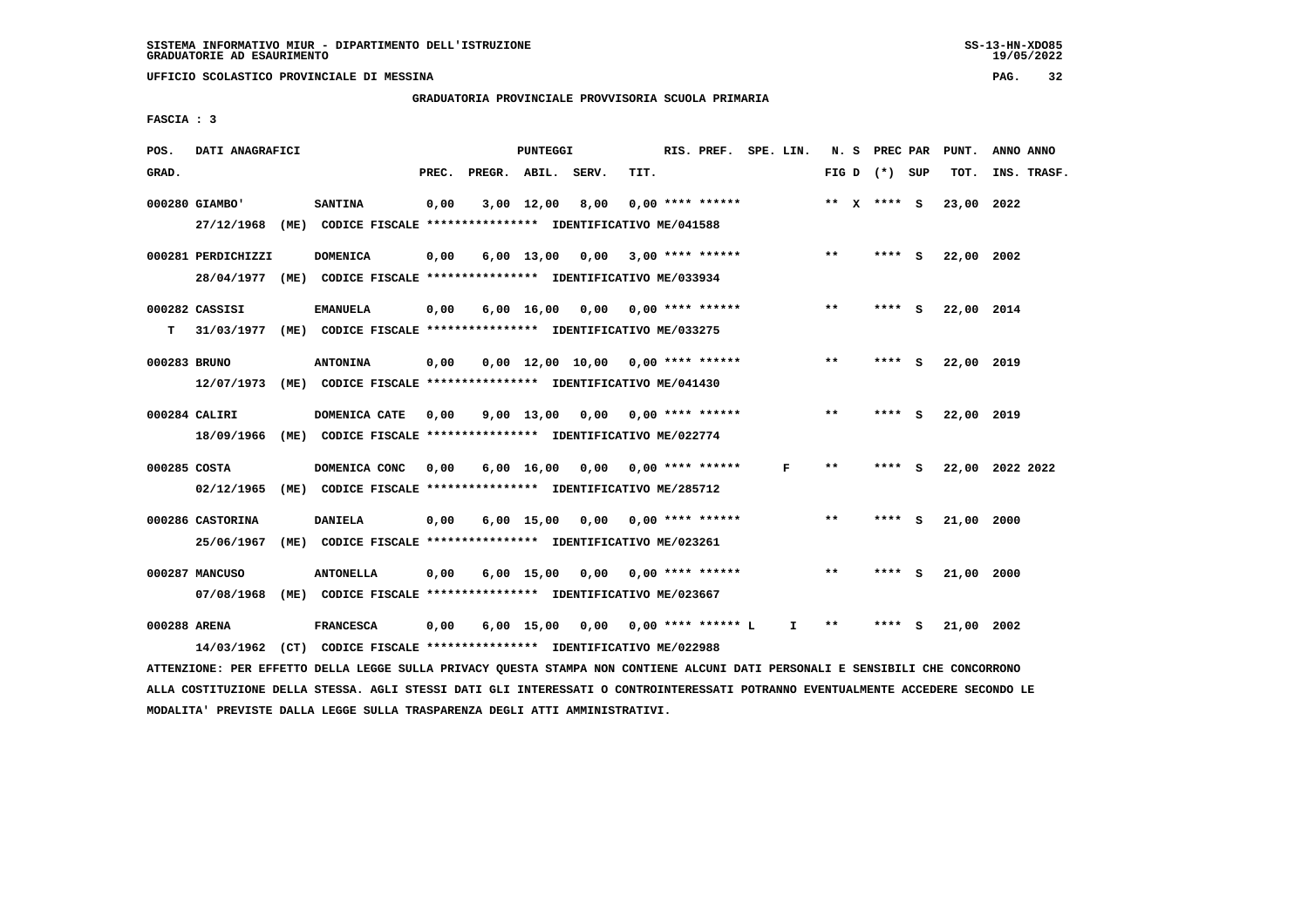## **GRADUATORIA PROVINCIALE PROVVISORIA SCUOLA PRIMARIA**

 **FASCIA : 3**

| POS.         | DATI ANAGRAFICI   |      |                                                               |       |                    | PUNTEGGI           |                                    |      | RIS. PREF. SPE. LIN.           |   | N.S   |              | PREC PAR        |     | PUNT.           | ANNO ANNO |             |
|--------------|-------------------|------|---------------------------------------------------------------|-------|--------------------|--------------------|------------------------------------|------|--------------------------------|---|-------|--------------|-----------------|-----|-----------------|-----------|-------------|
| GRAD.        |                   |      |                                                               | PREC. | PREGR. ABIL. SERV. |                    |                                    | TIT. |                                |   |       |              | FIG D $(*)$ SUP |     | TOT.            |           | INS. TRASF. |
|              | 000289 BONFIGLIO  |      | <b>DOMENICA</b>                                               | 0,00  |                    | $6,00$ 15,00       | 0,00                               |      | $0.00$ **** ******             |   | $* *$ |              | ****            | - S | 21,00 2007 2004 |           |             |
|              | 13/08/1972        |      | (ME) CODICE FISCALE **************** IDENTIFICATIVO ME/037208 |       |                    |                    |                                    |      |                                |   |       |              |                 |     |                 |           |             |
| 000290 FAZIO |                   |      | <b>MARIA</b>                                                  | 0,00  |                    | 8,00 13,00         | 0,00                               |      | 0,00 **** ******               |   | $***$ |              | $***$ S         |     | 21,00 2007 2007 |           |             |
|              | 16/06/1965        |      | (ME) CODICE FISCALE **************** IDENTIFICATIVO ME/040846 |       |                    |                    |                                    |      |                                |   |       |              |                 |     |                 |           |             |
|              | 000291 TANANIA    |      | PATRIZIA                                                      | 0,00  |                    | 6,00 15,00         |                                    |      | $0,00$ $0,00$ **** ****** L    |   |       |              | ** X **** S     |     | 21,00 2019 2007 |           |             |
|              | 14/06/1968        |      | (ME) CODICE FISCALE **************** IDENTIFICATIVO ME/040902 |       |                    |                    |                                    |      |                                |   |       |              |                 |     |                 |           |             |
|              | 000292 FONDACARO  |      | <b>ANNUNZIATA</b>                                             | 0,00  |                    | $6,00$ 15,00       |                                    |      | $0.00$ $0.00$ $***$ **** ***** |   | $* *$ |              | ****            | - S | 21,00 2019      |           |             |
|              | 16/10/1963        |      | (ME) CODICE FISCALE **************** IDENTIFICATIVO ME/023209 |       |                    |                    |                                    |      |                                |   |       |              |                 |     |                 |           |             |
| 000293 RUNDO |                   |      | <b>FRANCESCO</b>                                              | 0,00  |                    | $9,00 \quad 12,00$ | 0,00                               |      | 0,00 **** ******               |   | $***$ | $\mathbf{x}$ | ****            |     | 21,00 2019      |           |             |
|              | 14/12/1977        |      | (ME) CODICE FISCALE **************** IDENTIFICATIVO ME/034800 |       |                    |                    |                                    |      |                                |   |       |              |                 |     |                 |           |             |
| 000294 RUSSO |                   |      | <b>ISABELLA</b>                                               | 0,00  |                    |                    | $7,00$ 14,00 0,00 0,00 **** ****** |      |                                | F | $**$  |              | ****            | - S | 21,00 2022 2022 |           |             |
|              | 19/02/1967        | (ME) | CODICE FISCALE **************** IDENTIFICATIVO ME/285692      |       |                    |                    |                                    |      |                                |   |       |              |                 |     |                 |           |             |
|              | 000295 TRECARICHI |      | MARIA CONCETT                                                 | 0,00  |                    | 9,00 11,00         | 0,00                               |      | 0,00 **** ******               |   | $* *$ |              | **** S          |     | 20,00 2000      |           |             |
|              | 19/07/1965        |      | (ME) CODICE FISCALE **************** IDENTIFICATIVO ME/022226 |       |                    |                    |                                    |      |                                |   |       |              |                 |     |                 |           |             |
|              | 000296 DE VITO    |      | <b>MARIA</b>                                                  | 0,00  |                    | $3,00$ 17,00       |                                    |      | $0,00$ $0,00$ **** ******      |   | $* *$ |              | ****            | - S | 20,00 2000      |           |             |
|              | 08/09/1962        |      | (NA) CODICE FISCALE **************** IDENTIFICATIVO ME/021731 |       |                    |                    |                                    |      |                                |   |       |              |                 |     |                 |           |             |
|              | 000297 ITALIANO   |      | <b>SALVATORE</b>                                              | 0,00  |                    | $6,00$ 14,00       |                                    |      | $0,00$ $0,00$ **** ******      |   | $* *$ |              | ****            | - S | 20,00 2005      |           |             |
|              | 09/04/1974        |      | (ME) CODICE FISCALE **************** IDENTIFICATIVO ME/039511 |       |                    |                    |                                    |      |                                |   |       |              |                 |     |                 |           |             |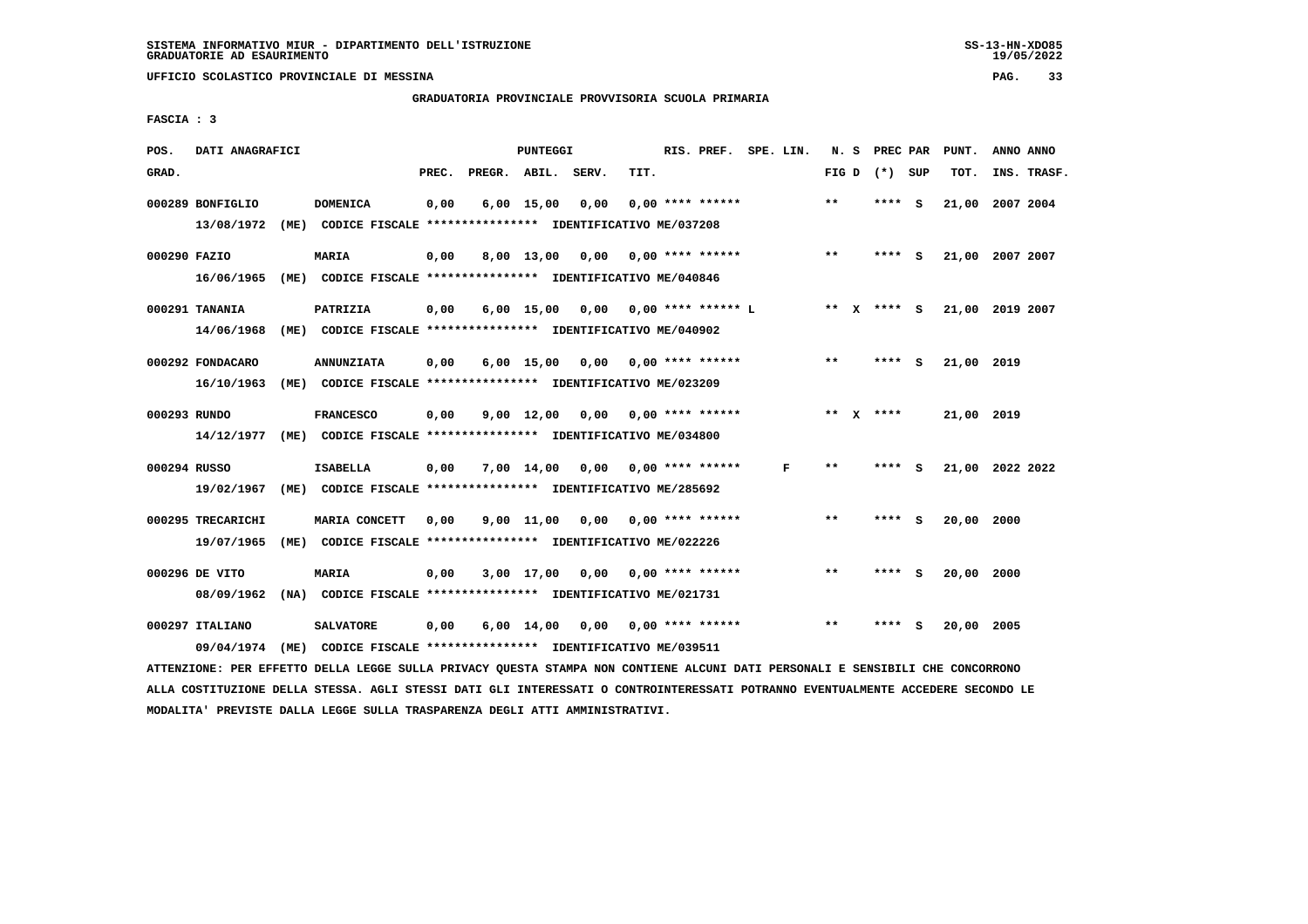**UFFICIO SCOLASTICO PROVINCIALE DI MESSINA PAG. 34**

 **GRADUATORIA PROVINCIALE PROVVISORIA SCUOLA PRIMARIA**

 **FASCIA : 3**

| POS.              | DATI ANAGRAFICI  |      |                                                                           |       |              | <b>PUNTEGGI</b>    |       |      | RIS. PREF.         | SPE. LIN. |   | N.S          | PREC PAR |          | PUNT.      | ANNO ANNO       |
|-------------------|------------------|------|---------------------------------------------------------------------------|-------|--------------|--------------------|-------|------|--------------------|-----------|---|--------------|----------|----------|------------|-----------------|
| GRAD.             |                  |      |                                                                           | PREC. | PREGR. ABIL. |                    | SERV. | TIT. |                    |           |   | FIG D        | (*) SUP  |          | TOT.       | INS. TRASF.     |
|                   | 000298 CAFARELLI |      | <b>GIUSEPPINA</b>                                                         | 0,00  |              | $3,00$ 15,00       | 2,00  |      | $0.00$ **** ****** |           |   | $* *$        | ****     | <b>S</b> | 20,00      | 2005            |
|                   | 21/01/1977       | (ME) | CODICE FISCALE **************** IDENTIFICATIVO ME/039111                  |       |              |                    |       |      |                    |           |   |              |          |          |            |                 |
|                   | 000299 RECUPERO  |      | <b>FRANCESCA</b>                                                          | 0,00  |              | $6,00 \quad 14,00$ | 0,00  |      | $0.00$ **** ****** |           |   | $* *$        | ****     | - S      |            | 20,00 2014 2014 |
|                   | 18/05/1976       | (ME) | CODICE FISCALE **************** IDENTIFICATIVO ME/078673                  |       |              |                    |       |      |                    |           |   |              |          |          |            |                 |
|                   | 000300 RUGGERI   |      | <b>MARIA</b>                                                              | 0,00  |              | 8,00 12,00         | 0,00  |      | $0.00$ **** ****** |           |   | $***$        | **** S   |          | 20,00 2014 |                 |
| т                 | 21/11/1968       | (ME) | CODICE FISCALE **************** IDENTIFICATIVO ME/079782                  |       |              |                    |       |      |                    |           |   |              |          |          |            |                 |
|                   | 000301 GENOVESE  |      | <b>ELVIRA</b>                                                             | 0,00  |              | $6,00 \quad 14,00$ | 0,00  |      | $0.00$ **** ****** |           | F | $***$        |          | S        |            | 20,00 2019 2019 |
|                   | 10/10/1968       | (ME) | CODICE FISCALE **************** IDENTIFICATIVO ME/089107                  |       |              |                    |       |      |                    |           |   |              |          |          |            |                 |
|                   |                  |      |                                                                           |       |              |                    |       |      |                    |           |   |              |          |          |            |                 |
|                   | 000302 BIONDO    |      | <b>CETTINA</b>                                                            | 0,00  |              | $6,00 \quad 14,00$ | 0.00  |      | $0.00$ **** ****** |           |   | $**$         | ****     | s.       | 20,00 2019 |                 |
|                   | 04/12/1974       |      | (ME) CODICE FISCALE **************** IDENTIFICATIVO ME/033037             |       |              |                    |       |      |                    |           |   |              |          |          |            |                 |
|                   | 000303 ROMAGNOLO |      | <b>ROSA MARIA</b>                                                         | 0,00  |              | $3,00$ 13,00       | 4,00  |      | $0.00$ **** ****** |           |   | $* *$        | ****     | - S      |            | 20,00 2022 2022 |
|                   | 15/06/1963       |      | (ME) CODICE FISCALE **************** IDENTIFICATIVO ME/285706             |       |              |                    |       |      |                    |           |   |              |          |          |            |                 |
|                   | 000304 GARIGALI  |      | <b>CATERINA</b>                                                           | 0,00  |              | $6,00 \quad 14,00$ | 0,00  |      | $0.00$ **** ****** |           |   | $\star\star$ | ****     | - S      |            | 20,00 2022 2022 |
|                   | 06/05/1964       | (ME) | CODICE FISCALE **************** IDENTIFICATIVO ME/285709                  |       |              |                    |       |      |                    |           |   |              |          |          |            |                 |
|                   | 000305 MELITA    |      | <b>MATTIA</b>                                                             | 0,00  |              | $6,00 \quad 14,00$ | 0,00  |      | $0.00$ **** ****** |           |   | $**$         | ****     | - 5      | 20,00 2022 |                 |
|                   | 27/06/1964       |      | (ME) CODICE FISCALE **************** IDENTIFICATIVO ME/041769             |       |              |                    |       |      |                    |           |   |              |          |          |            |                 |
|                   |                  |      |                                                                           |       |              |                    |       |      |                    |           |   |              |          |          |            |                 |
|                   |                  |      |                                                                           |       |              |                    |       |      |                    |           |   |              |          |          |            |                 |
| 000306 DI RE<br>т | 25/11/1979       | (ME) | <b>ANGELA</b><br>CODICE FISCALE **************** IDENTIFICATIVO ME/088926 | 0.00  |              | 3,00 16,00         | 0,00  |      | 0,00 **** ******   |           |   | $**$         | ****     | s        | 19,00 2014 |                 |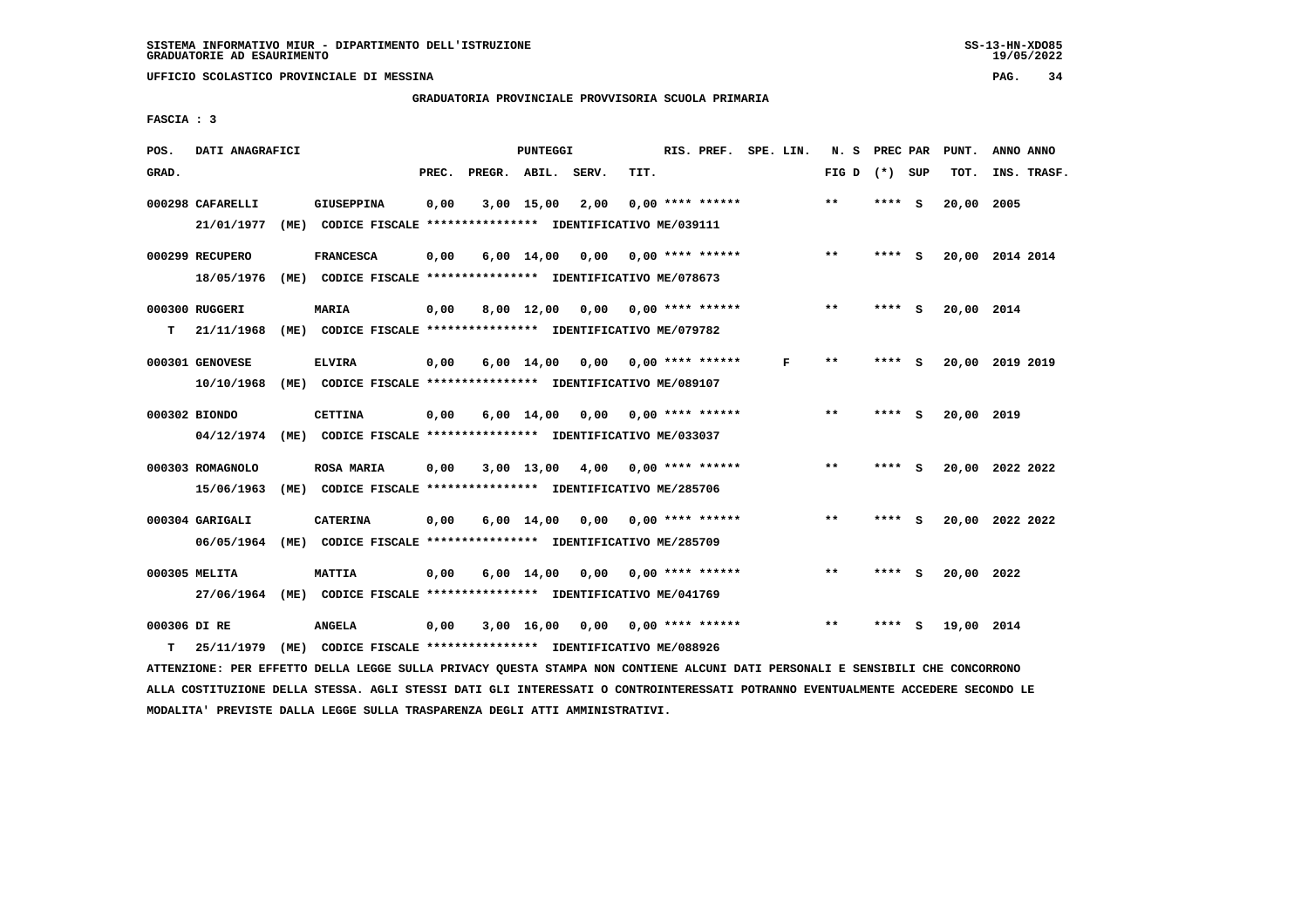**GRADUATORIA PROVINCIALE PROVVISORIA SCUOLA PRIMARIA**

 **FASCIA : 3**

| POS.       | DATI ANAGRAFICI   |                                                               |       |                    | PUNTEGGI     |                                    |      | RIS. PREF.                | SPE. LIN. |              |   | N. S PREC PAR   |   | PUNT.      | ANNO ANNO       |
|------------|-------------------|---------------------------------------------------------------|-------|--------------------|--------------|------------------------------------|------|---------------------------|-----------|--------------|---|-----------------|---|------------|-----------------|
| GRAD.      |                   |                                                               | PREC. | PREGR. ABIL. SERV. |              |                                    | TIT. |                           |           |              |   | FIG D $(*)$ SUP |   | TOT.       | INS. TRASF.     |
|            | 000307 BONINA     | <b>ROSARIA</b>                                                | 0,00  |                    | $6,00$ 13,00 | 0,00                               |      | $0.00$ **** ******        |           |              |   | ** X **** S     |   | 19,00 2019 |                 |
|            | 22/08/1971        | (ME) CODICE FISCALE **************** IDENTIFICATIVO ME/033070 |       |                    |              |                                    |      |                           |           |              |   |                 |   |            |                 |
|            | 000308 MODICA     | <b>GIUSEPPINA</b>                                             | 0,00  |                    | $6,00$ 13,00 | 0,00 0,00 **** ******              |      |                           |           | $***$        |   | **** S          |   | 19,00 2019 |                 |
|            | 16/05/1972        | (ME) CODICE FISCALE **************** IDENTIFICATIVO ME/073040 |       |                    |              |                                    |      |                           |           |              |   |                 |   |            |                 |
|            | 000309 TURIANO    | MARIA RITA                                                    | 0,00  |                    | $6,00$ 13,00 |                                    |      | $0,00$ $0,00$ **** ****** |           | $* *$        |   | **** S          |   |            | 19,00 2022 2022 |
|            | 01/10/1968        | (ME) CODICE FISCALE **************** IDENTIFICATIVO ME/285673 |       |                    |              |                                    |      |                           |           |              |   |                 |   |            |                 |
|            | 000310 CAMPIONE   | <b>MARIA</b>                                                  | 0,00  |                    | $3,00$ 16,00 |                                    |      | $0,00$ $0,00$ **** ****** |           | $\star\star$ |   | **** S          |   |            | 19,00 2022 2022 |
|            | 19/08/1970        | (ME) CODICE FISCALE **************** IDENTIFICATIVO ME/285680 |       |                    |              |                                    |      |                           |           |              |   |                 |   |            |                 |
|            | 000311 ABBATE     | <b>ELEONORA</b>                                               | 0,00  |                    |              | $6,00$ 13,00 0,00                  |      | $0.00$ **** ******        |           | $**$         |   | **** S          |   | 19,00 2022 |                 |
| т          | 18/03/1983        | (ME) CODICE FISCALE **************** IDENTIFICATIVO ME/082567 |       |                    |              |                                    |      |                           |           |              |   |                 |   |            |                 |
|            | 000312 PELLEGRINO | <b>GIUSEPPA</b>                                               | 0,00  |                    |              | $3,00$ 15,00 0,00 0,00 **** ****** |      |                           |           | $***$        |   | **** S          |   |            | 18,00 2003 2003 |
|            | 07/04/1974        | (ME) CODICE FISCALE **************** IDENTIFICATIVO ME/035842 |       |                    |              |                                    |      |                           |           |              |   |                 |   |            |                 |
| 000313 RAO |                   | <b>SIMONETTA</b>                                              | 0,00  |                    | $3,00$ 15,00 |                                    |      | $0,00$ $0,00$ **** ****** | F         | **           | x | **** S          |   | 18,00 2007 |                 |
|            | 11/05/1965        | (ME) CODICE FISCALE **************** IDENTIFICATIVO ME/034177 |       |                    |              |                                    |      |                           |           |              |   |                 |   |            |                 |
|            | 000314 CORICA     | <b>FRANCESCA</b>                                              | 0,00  |                    | $3,00$ 15,00 | 0,00                               |      | $0.00$ **** ******        |           | $**$         |   | **** S          |   |            | 18,00 2011 2011 |
|            | 27/04/1974        | (ME) CODICE FISCALE **************** IDENTIFICATIVO ME/076005 |       |                    |              |                                    |      |                           |           |              |   |                 |   |            |                 |
|            | 000315 MANITTA    | LUCIANA                                                       | 0,00  |                    | 0,00 18,00   | 0,00                               |      | $0.00$ **** ******        |           | $* *$        |   | ****            | ్ | 18,00 2014 |                 |
| т          | 01/08/1982        | (ME) CODICE FISCALE **************** IDENTIFICATIVO ME/078874 |       |                    |              |                                    |      |                           |           |              |   |                 |   |            |                 |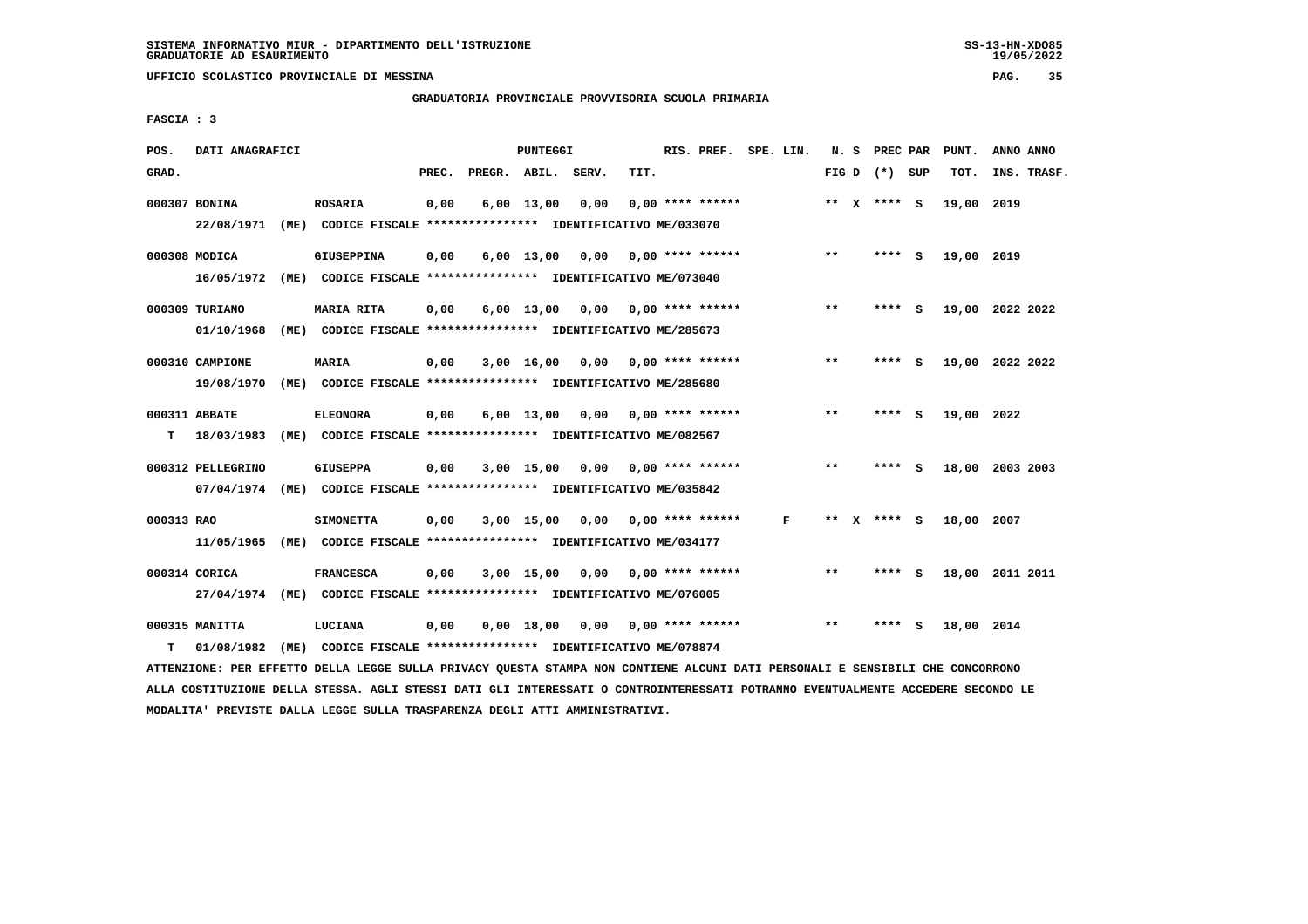**UFFICIO SCOLASTICO PROVINCIALE DI MESSINA PAG. 36**

 **GRADUATORIA PROVINCIALE PROVVISORIA SCUOLA PRIMARIA**

 **FASCIA : 3**

| POS.         | DATI ANAGRAFICI |      |                                                               |       |                    | PUNTEGGI           |      |      | RIS. PREF. SPE. LIN.      |  |         |                 |          | N. S PREC PAR PUNT. | ANNO ANNO       |
|--------------|-----------------|------|---------------------------------------------------------------|-------|--------------------|--------------------|------|------|---------------------------|--|---------|-----------------|----------|---------------------|-----------------|
| GRAD.        |                 |      |                                                               | PREC. | PREGR. ABIL. SERV. |                    |      | TIT. |                           |  |         | FIG D $(*)$ SUP |          | TOT.                | INS. TRASF.     |
| 000316 RUSSO |                 |      | PIERA                                                         | 0,00  |                    | $6,00$ 12,00       | 0,00 |      | $0.00$ **** ****** L      |  | $* *$   | **** S          |          | 18,00 2014          |                 |
| т            | 08/04/1965      |      | (ME) CODICE FISCALE **************** IDENTIFICATIVO ME/079087 |       |                    |                    |      |      |                           |  |         |                 |          |                     |                 |
|              | 000317 GENOVESE |      | <b>ANNA</b>                                                   | 0,00  |                    | 3,00 11,00         | 4,00 |      | $0.00$ **** ******        |  | $* *$   | $***$ S         |          | 18,00 2014          |                 |
| т            | 27/10/1974      |      | (ME) CODICE FISCALE **************** IDENTIFICATIVO ME/082657 |       |                    |                    |      |      |                           |  |         |                 |          |                     |                 |
|              | 000318 DI PERNA |      | <b>MARIA</b>                                                  | 0,00  |                    | $6,00 \quad 12,00$ |      |      | $0,00$ $0,00$ **** ****** |  | $***$ X | $***$ S         |          | 18,00 2019          |                 |
|              | 08/08/1969      |      | (CT) CODICE FISCALE **************** IDENTIFICATIVO ME/022671 |       |                    |                    |      |      |                           |  |         |                 |          |                     |                 |
|              | 000319 GENOVESE |      | <b>CATERINA</b>                                               | 0,00  |                    | $0,00 \quad 12,00$ |      |      | $6,00$ 0,00 **** ******   |  | $* *$   | **** S          |          |                     | 18,00 2022 2003 |
|              | 28/02/1976      |      | (ME) CODICE FISCALE **************** IDENTIFICATIVO ME/035662 |       |                    |                    |      |      |                           |  |         |                 |          |                     |                 |
|              | 000320 CAPILLI  |      | <b>ANTONELLA</b>                                              | 0,00  |                    | $3,00$ 15,00       | 0.00 |      | $0.00$ **** ******        |  | $* *$   | ****            | - 5      | 18,00 2022          |                 |
|              | 16/11/1979      |      | (ME) CODICE FISCALE **************** IDENTIFICATIVO ME/032984 |       |                    |                    |      |      |                           |  |         |                 |          |                     |                 |
|              | 000321 CATANESE |      | <b>MARIA CARMELA</b>                                          | 0.00  |                    | $6.00$ 11.00       | 0.00 |      | $0.00$ **** ******        |  | $* *$   | ****            | - S      | 17,00 2002          |                 |
|              | 20/01/1977      |      | (ME) CODICE FISCALE *************** IDENTIFICATIVO ME/033297  |       |                    |                    |      |      |                           |  |         |                 |          |                     |                 |
|              | 000322 GIORDANO |      | PIETRA                                                        | 0,00  |                    | 3,00 14,00         | 0,00 |      | $0.00$ **** ******        |  | $**$    | ****            | - S      | 17,00 2002          |                 |
|              | 20/12/1968      |      | (ME) CODICE FISCALE **************** IDENTIFICATIVO ME/032915 |       |                    |                    |      |      |                           |  |         |                 |          |                     |                 |
| 000323 FAZIO |                 |      | MARIA                                                         | 0,00  |                    | $3,00 \quad 14,00$ | 0,00 |      | $0.00$ **** ******        |  | $**$    | ****            | <b>S</b> | 17,00 2002          |                 |
|              | 18/07/1968      |      | (ME) CODICE FISCALE **************** IDENTIFICATIVO ME/032641 |       |                    |                    |      |      |                           |  |         |                 |          |                     |                 |
|              | 000324 ALIBERTO |      | MARIA                                                         | 0,00  |                    | $3,00$ 14,00       | 0,00 |      | 0,00 **** ******          |  | **      | ****            | s        |                     | 17,00 2007 2007 |
|              | 27/04/1978      | (ME) | CODICE FISCALE **************** IDENTIFICATIVO ME/040782      |       |                    |                    |      |      |                           |  |         |                 |          |                     |                 |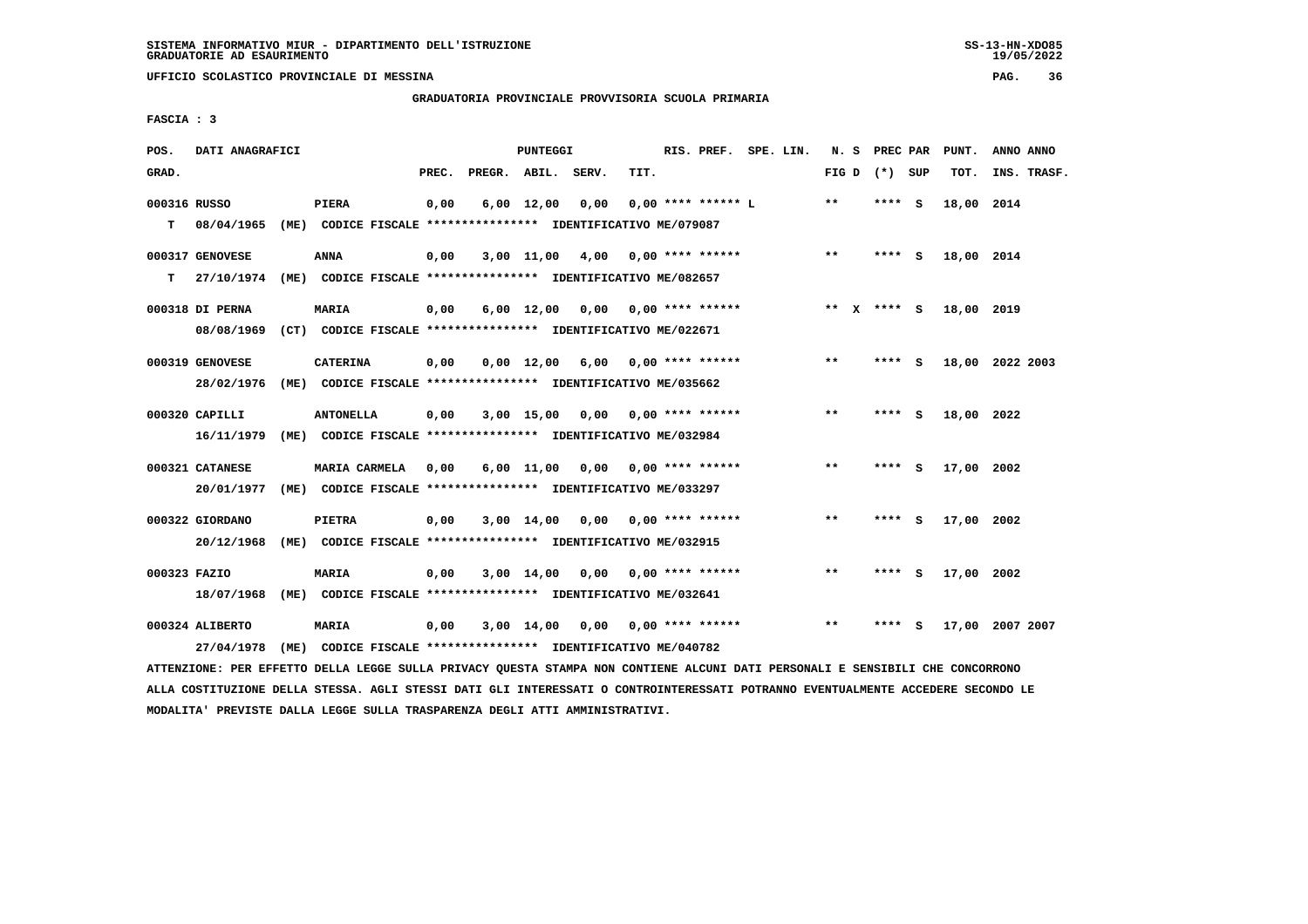## **GRADUATORIA PROVINCIALE PROVVISORIA SCUOLA PRIMARIA**

 **FASCIA : 3**

| POS.         | DATI ANAGRAFICI    |      |                                                               |       |              | <b>PUNTEGGI</b>    |       |      | RIS. PREF.                | SPE. LIN.    | N. S  |              | PREC PAR      |     | PUNT.           | ANNO ANNO |             |
|--------------|--------------------|------|---------------------------------------------------------------|-------|--------------|--------------------|-------|------|---------------------------|--------------|-------|--------------|---------------|-----|-----------------|-----------|-------------|
| GRAD.        |                    |      |                                                               | PREC. | PREGR. ABIL. |                    | SERV. | TIT. |                           |              | FIG D |              | (*) SUP       |     | TOT.            |           | INS. TRASF. |
|              | 000325 TRIMARCHI   |      | SANTA MARIA                                                   | 0,00  |              | $3,00$ 14,00       | 0,00  |      | $0.00$ **** ******        |              | $**$  |              | ****          | - S | 17,00           | 2007 2007 |             |
|              | 20/01/1978         | (ME) | CODICE FISCALE **************** IDENTIFICATIVO ME/041749      |       |              |                    |       |      |                           |              |       |              |               |     |                 |           |             |
|              | 000326 MARLETTA    |      | <b>CONCETTA</b>                                               | 0,00  |              | $0.00$ 17.00       | 0,00  |      | $0.00$ **** ******        | $\mathbf{I}$ | $* *$ | $\mathbf{x}$ | ****          |     | 17,00 2007      |           |             |
|              | 25/06/1971         |      | (ME) CODICE FISCALE *************** IDENTIFICATIVO ME/033025  |       |              |                    |       |      |                           |              |       |              |               |     |                 |           |             |
|              | 000327 BELLINVIA   |      | AURORA CARLA                                                  | 0,00  |              | $0,00$ 17,00       |       |      | $0,00$ $0,00$ **** ****** | I.           | $* *$ |              | ****          | - S | 17,00 2019 2019 |           |             |
|              | 10/08/1970         |      | (ME) CODICE FISCALE **************** IDENTIFICATIVO ME/088971 |       |              |                    |       |      |                           |              |       |              |               |     |                 |           |             |
|              | 000328 BRIGANDI'   |      | <b>DOMENICA</b>                                               | 0,00  |              | $3,00$ 14,00       | 0,00  |      | $0.00$ **** ******        |              | $* *$ |              | ****          | - S | 17,00 2019      |           |             |
|              | 25/03/1980         |      | (ME) CODICE FISCALE **************** IDENTIFICATIVO ME/033085 |       |              |                    |       |      |                           |              |       |              |               |     |                 |           |             |
|              | 000329 ARRIGO      |      | <b>MARIA</b>                                                  | 0,00  |              | $3,00$ 14,00       | 0,00  |      | $0.00$ **** ******        |              |       |              | ** $X$ **** S |     | 17,00 2019      |           |             |
|              | 14/06/1977         |      | (ME) CODICE FISCALE **************** IDENTIFICATIVO ME/035491 |       |              |                    |       |      |                           |              |       |              |               |     |                 |           |             |
|              | 000330 GULLOTTA    |      | MARIA                                                         | 0,00  |              | $6,00 \quad 11,00$ | 0,00  |      | $0.00$ **** ****** KL     |              |       |              | ** X **** S   |     | 17,00 2019      |           |             |
|              | 01/01/1964         |      | (ME) CODICE FISCALE **************** IDENTIFICATIVO ME/022560 |       |              |                    |       |      |                           |              |       |              |               |     |                 |           |             |
|              | 000331 DE PASQUALE |      | <b>EMANUELA</b>                                               | 0,00  |              | $3,00$ 14,00       | 0,00  |      | $0.00$ **** ******        |              | **    |              | **** S        |     | 17,00 2022 2022 |           |             |
|              | 02/08/1978         |      | (ME) CODICE FISCALE **************** IDENTIFICATIVO ME/285687 |       |              |                    |       |      |                           |              |       |              |               |     |                 |           |             |
|              | 000332 FERRARO     |      | <b>ROSETTA</b>                                                | 0,00  |              |                    |       |      | $0.00$ **** ******        |              | $***$ |              | **** S        |     | 17,00 2022 2022 |           |             |
|              | 21/01/1973         |      | (ME) CODICE FISCALE **************** IDENTIFICATIVO ME/285677 |       |              | 3,00 14,00         | 0,00  |      |                           |              |       |              |               |     |                 |           |             |
|              |                    |      |                                                               |       |              |                    |       |      |                           |              |       |              |               |     |                 |           |             |
| 000333 RIZZO |                    |      | MARIA                                                         | 0,00  |              | $3,00$ 14,00       | 0.00  |      | $0.00$ **** ******        |              | $* *$ |              |               | - S | 17,00 2022      |           |             |
|              | 07/05/1968         |      | (ME) CODICE FISCALE **************** IDENTIFICATIVO ME/023232 |       |              |                    |       |      |                           |              |       |              |               |     |                 |           |             |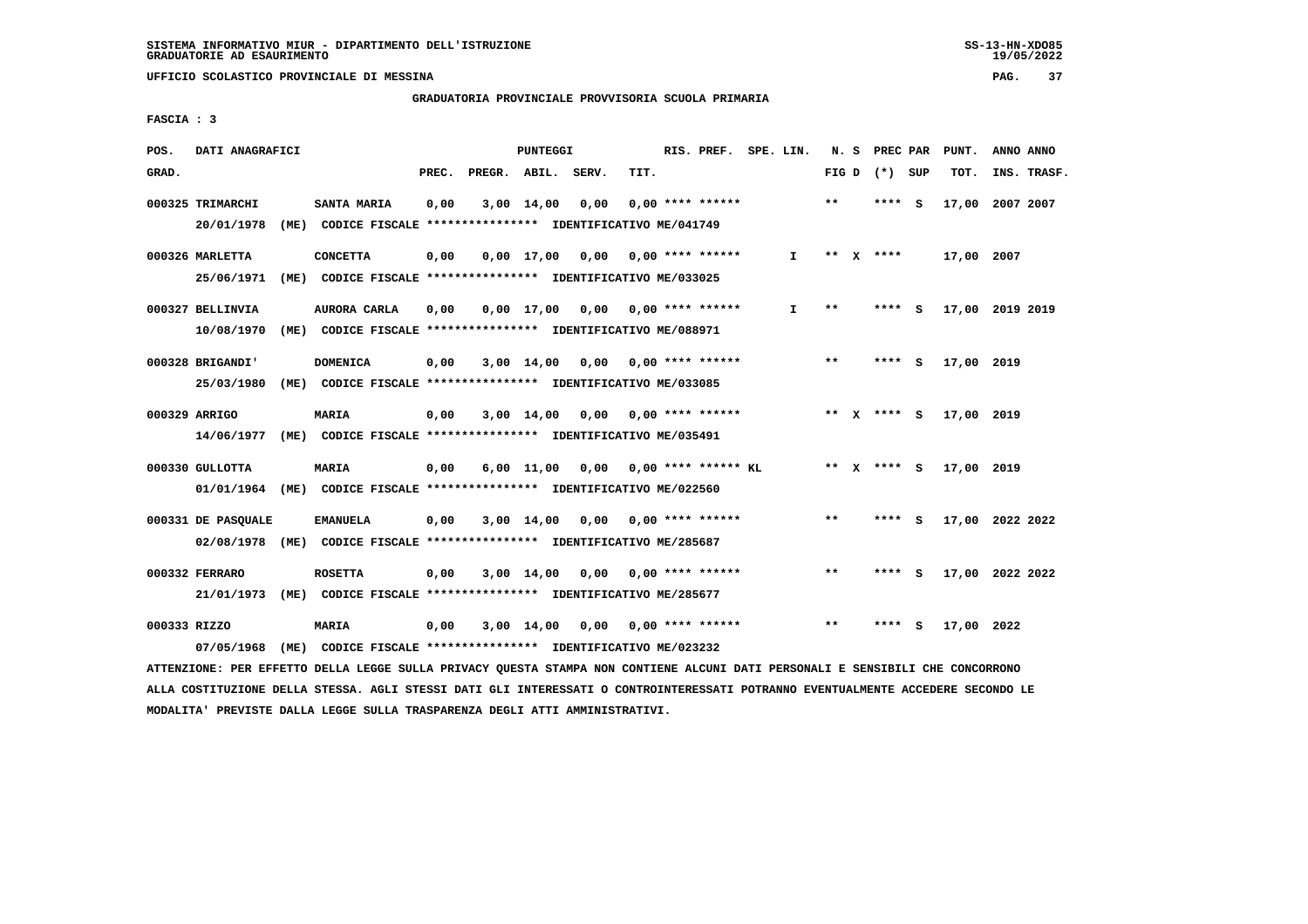**UFFICIO SCOLASTICO PROVINCIALE DI MESSINA PAG. 38**

## **GRADUATORIA PROVINCIALE PROVVISORIA SCUOLA PRIMARIA**

 **FASCIA : 3**

| POS.        | DATI ANAGRAFICI              |                                                                                                                               | PUNTEGGI |                    |            |                                    |      |                    | RIS. PREF. SPE. LIN. |                 |         | N. S PREC PAR PUNT. | ANNO ANNO   |  |
|-------------|------------------------------|-------------------------------------------------------------------------------------------------------------------------------|----------|--------------------|------------|------------------------------------|------|--------------------|----------------------|-----------------|---------|---------------------|-------------|--|
| GRAD.       |                              |                                                                                                                               | PREC.    | PREGR. ABIL. SERV. |            |                                    | TIT. |                    |                      | FIG D $(*)$ SUP |         | TOT.                | INS. TRASF. |  |
|             | 000334 AGNELLO<br>11/03/1972 | <b>ANTONINA</b><br>(ME) CODICE FISCALE *************** IDENTIFICATIVO ME/036821                                               | 0,00     |                    | 3,00 13,00 | 0,00                               |      | $0.00$ **** ****** |                      | ** $X$ ****     |         | 16,00 2007 2004     |             |  |
|             |                              |                                                                                                                               |          |                    |            |                                    |      |                    |                      |                 |         |                     |             |  |
|             | 000335 PIRRONE               | MARIA                                                                                                                         | 0,00     |                    |            | $0,00$ 12,00 4,00 0,00 **** ****** |      |                    |                      | $***$           | **** S  | 16,00 2014          |             |  |
| т           | 27/11/1971                   | (ME) CODICE FISCALE **************** IDENTIFICATIVO ME/081501                                                                 |          |                    |            |                                    |      |                    |                      |                 |         |                     |             |  |
| 000336 LUCA |                              | MARIACONCETTA                                                                                                                 | 0,00     |                    |            | 3,00 13,00 0,00 0,00 **** ****** J |      |                    |                      | $***$           | **** S  | 16,00 2014          |             |  |
| T.          |                              | 03/08/1981 (ME) CODICE FISCALE **************** IDENTIFICATIVO ME/082364                                                      |          |                    |            |                                    |      |                    |                      |                 |         |                     |             |  |
|             | 000337 SBERNA                | <b>CALOGERA</b>                                                                                                               | 0,00     |                    |            | $3,00$ 13,00 0,00 0,00 **** ****** |      |                    |                      | $* *$           | **** S  | 16,00 2019 2007     |             |  |
|             | 01/11/1961                   | (ME) CODICE FISCALE **************** IDENTIFICATIVO ME/041173                                                                 |          |                    |            |                                    |      |                    |                      |                 |         |                     |             |  |
|             | 000338 GRASSO                | <b>GRAZIELLA RIT</b>                                                                                                          | 0,00     |                    |            | $0,00$ 14,00 2,00 0,00 **** ****** |      |                    |                      | $***$           | **** S  | 16,00 2022          |             |  |
|             | 16/06/1966                   | (MI) CODICE FISCALE **************** IDENTIFICATIVO ME/033196                                                                 |          |                    |            |                                    |      |                    |                      |                 |         |                     |             |  |
|             | 000339 GIARDINA              | ELISA                                                                                                                         | 0,00     |                    |            | $3,00$ 12,00 0,00 0,00 **** ****** |      |                    |                      | **              | **** S  | 15,00 2005 2005     |             |  |
|             | 20/12/1973                   | (ME) CODICE FISCALE **************** IDENTIFICATIVO ME/039072                                                                 |          |                    |            |                                    |      |                    |                      |                 |         |                     |             |  |
|             | 000340 PERDICHIZZI           | GIUSEPPINA                                                                                                                    | 0,00     |                    |            | $3,00$ 12,00 0,00 0,00 **** ****** |      |                    |                      | $* *$           | $***$ S | 15,00 2019          |             |  |
|             |                              | 28/04/1977 (ME) CODICE FISCALE *************** IDENTIFICATIVO ME/033877                                                       |          |                    |            |                                    |      |                    |                      |                 |         |                     |             |  |
|             | 000341 SAITTA                | <b>SABINA</b>                                                                                                                 | 0,00     |                    |            | $3,00$ 12,00 0,00 0,00 **** ****** |      |                    |                      | $**$            | **** S  | 15,00 2019          |             |  |
|             |                              | 26/07/1968 (EN) CODICE FISCALE *************** IDENTIFICATIVO ME/034258                                                       |          |                    |            |                                    |      |                    |                      |                 |         |                     |             |  |
|             | 000342 TROVATO               | <b>GIANCARLA</b>                                                                                                              | 0,00     |                    |            | 3,00 12,00 0,00 0,00 **** ******   |      |                    |                      | $* *$           | $***$ S | 15,00 2022 2002     |             |  |
|             | 16/01/1971                   | (ME) CODICE FISCALE *************** IDENTIFICATIVO ME/034359                                                                  |          |                    |            |                                    |      |                    |                      |                 |         |                     |             |  |
|             |                              | ATTENZIONE: PER EFFETTO DELLA LEGGE SULLA PRIVACY QUESTA STAMPA NON CONTIENE ALCUNI DATI PERSONALI E SENSIBILI CHE CONCORRONO |          |                    |            |                                    |      |                    |                      |                 |         |                     |             |  |

 **ALLA COSTITUZIONE DELLA STESSA. AGLI STESSI DATI GLI INTERESSATI O CONTROINTERESSATI POTRANNO EVENTUALMENTE ACCEDERE SECONDO LE MODALITA' PREVISTE DALLA LEGGE SULLA TRASPARENZA DEGLI ATTI AMMINISTRATIVI.**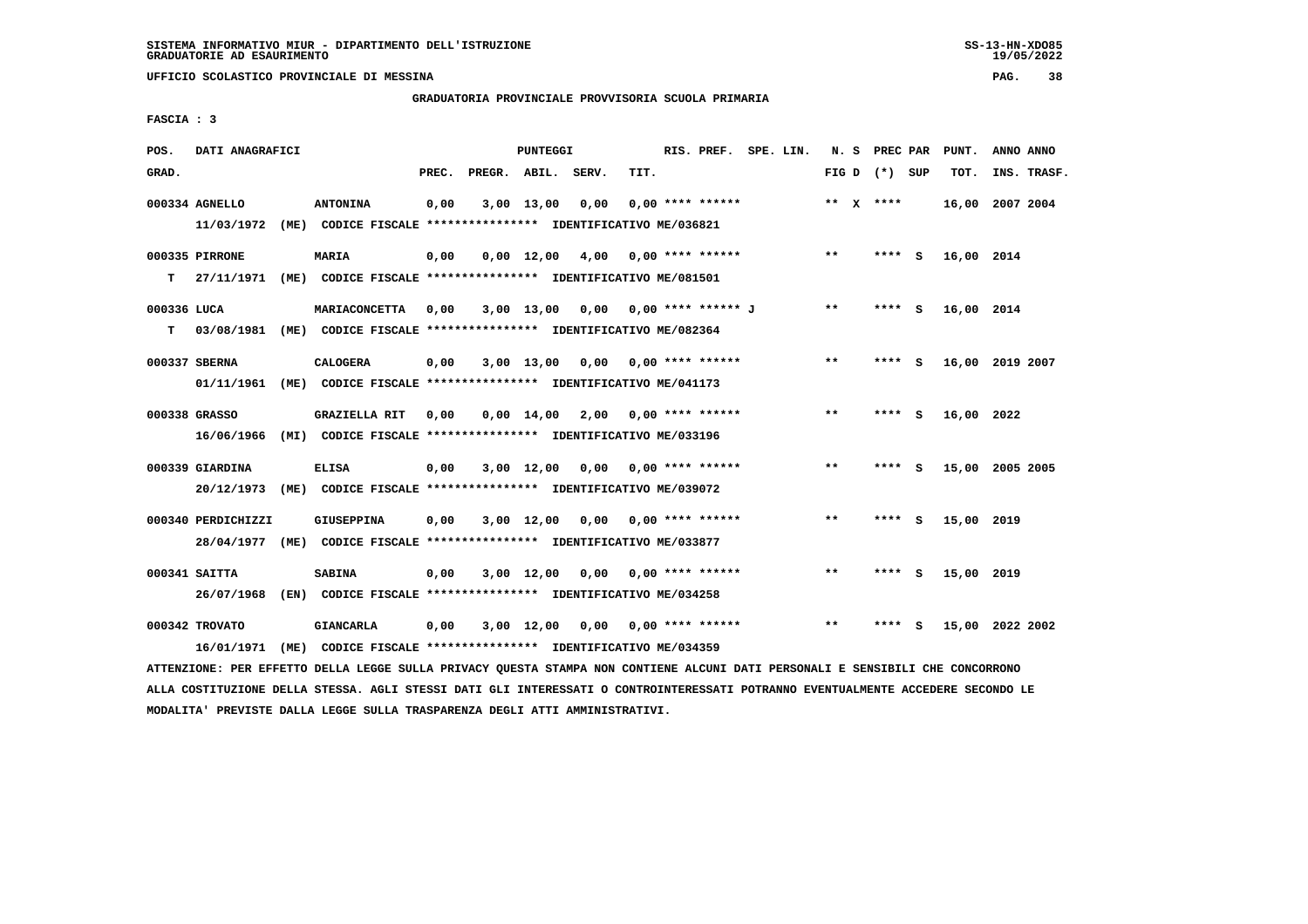## **GRADUATORIA PROVINCIALE PROVVISORIA SCUOLA PRIMARIA**

 **FASCIA : 3**

| POS.         | DATI ANAGRAFICI      |      |                                                                         | PUNTEGGI |                    |              |                 |      |  | RIS. PREF.<br>SPE. LIN.   |  |   |              |  | PREC PAR        |     | PUNT.      | ANNO ANNO       |  |
|--------------|----------------------|------|-------------------------------------------------------------------------|----------|--------------------|--------------|-----------------|------|--|---------------------------|--|---|--------------|--|-----------------|-----|------------|-----------------|--|
| GRAD.        |                      |      |                                                                         | PREC.    | PREGR. ABIL. SERV. |              |                 | TIT. |  |                           |  |   |              |  | FIG D $(*)$ SUP |     | TOT.       | INS. TRASF.     |  |
| 000343 COSTA |                      |      | <b>PAOLA</b>                                                            | 0,00     |                    | $0,00$ 11,00 | 4,00            |      |  | $0.00$ **** ******        |  |   | $\star\star$ |  | **** S          |     |            | 15,00 2022 2022 |  |
|              | 26/09/1979           |      | (ME) CODICE FISCALE **************** IDENTIFICATIVO ME/285726           |          |                    |              |                 |      |  |                           |  |   |              |  |                 |     |            |                 |  |
|              | 000344 MUNNIA        |      | <b>PIETRA</b>                                                           | 0,00     |                    | 3,00 11,00   | 0,00            |      |  | 0,00 **** ******          |  |   | $**$         |  | **** S          |     | 14,00 2000 |                 |  |
|              |                      |      | 06/07/1965 (CT) CODICE FISCALE *************** IDENTIFICATIVO ME/023057 |          |                    |              |                 |      |  |                           |  |   |              |  |                 |     |            |                 |  |
|              | 000345 GIGLIA        |      | MARIA ADRIANA                                                           | 0,00     |                    | 3,00 11,00   |                 |      |  | $0,00$ $0,00$ **** ****** |  | F | $***$        |  | **** S          |     | 14,00 2000 |                 |  |
|              | 11/08/1963           |      | (ME) CODICE FISCALE **************** IDENTIFICATIVO ME/022590           |          |                    |              |                 |      |  |                           |  |   |              |  |                 |     |            |                 |  |
|              | 000346 BONACCORSO    |      | <b>ALESSANDRA</b>                                                       | 0,00     |                    | 3,00 11,00   | 0,00            |      |  | $0.00$ **** ******        |  |   | $**$         |  | **** S          |     | 14,00 2014 |                 |  |
| т            | 06/01/1979           |      | (ME) CODICE FISCALE **************** IDENTIFICATIVO ME/082664           |          |                    |              |                 |      |  |                           |  |   |              |  |                 |     |            |                 |  |
|              | 000347 BONSIGNORE    |      | GIOVANNA MARI                                                           | 0.00     |                    |              | 3,00 11,00 0,00 |      |  | $0.00$ **** ******        |  |   | $**$         |  | **** S          |     | 14,00 2014 |                 |  |
|              | 15/10/1973           | (ME) | CODICE FISCALE **************** IDENTIFICATIVO ME/082516                |          |                    |              |                 |      |  |                           |  |   |              |  |                 |     |            |                 |  |
|              | 000348 LO PRESTI     |      | <b>MARIA PIA</b>                                                        | 0,00     |                    | 0.00 10.00   |                 |      |  | $4,00$ 0,00 **** ******   |  |   |              |  | ** x **** S     |     | 14,00 2014 |                 |  |
| т            | 12/05/1968           |      | (ME) CODICE FISCALE **************** IDENTIFICATIVO ME/023535           |          |                    |              |                 |      |  |                           |  |   |              |  |                 |     |            |                 |  |
|              | 000349 CATALFAMO     |      | CARMELA                                                                 | 0,00     |                    | $0.00$ 14.00 |                 |      |  | $0,00$ $0,00$ **** ****** |  |   | $* *$        |  | **** S          |     |            | 14,00 2019 2007 |  |
|              | 04/02/1971           |      | (ME) CODICE FISCALE **************** IDENTIFICATIVO ME/041731           |          |                    |              |                 |      |  |                           |  |   |              |  |                 |     |            |                 |  |
|              | 000350 MASETTAMILONE |      | PATRIZIA                                                                | 0,00     |                    | $0,00$ 12,00 | 2,00            |      |  | $0.00$ **** ******        |  |   | $* *$        |  | ****            | - 5 |            | 14,00 2019 2019 |  |
| т            |                      |      | 27/01/1974 (ME) CODICE FISCALE *************** IDENTIFICATIVO ME/089071 |          |                    |              |                 |      |  |                           |  |   |              |  |                 |     |            |                 |  |
|              | 000351 MUSARRA       |      | <b>ANNUNZIATA</b>                                                       | 0,00     |                    | $3,00$ 11,00 | 0,00            |      |  | $0.00$ **** ******        |  |   | $**$         |  | ****            | - S | 14,00 2019 |                 |  |
|              | 22/04/1961           |      | (ME) CODICE FISCALE **************** IDENTIFICATIVO ME/000906           |          |                    |              |                 |      |  |                           |  |   |              |  |                 |     |            |                 |  |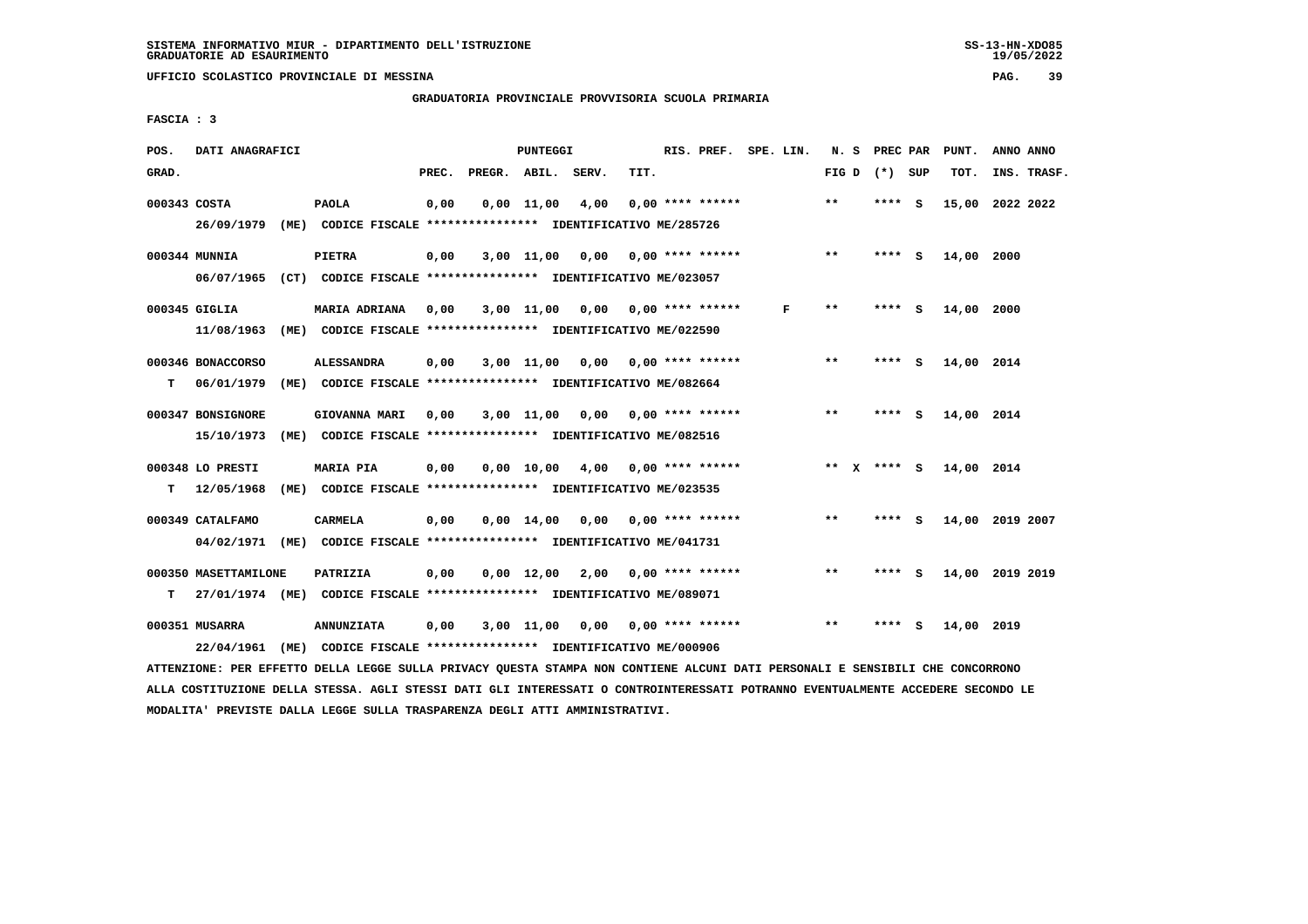## **GRADUATORIA PROVINCIALE PROVVISORIA SCUOLA PRIMARIA**

 **FASCIA : 3**

| POS.  | DATI ANAGRAFICI   |      |                                                               |       |              | PUNTEGGI           |                                                          |      | RIS. PREF. SPE. LIN.      |   | N. S         | PREC PAR |          | PUNT.      | ANNO ANNO       |
|-------|-------------------|------|---------------------------------------------------------------|-------|--------------|--------------------|----------------------------------------------------------|------|---------------------------|---|--------------|----------|----------|------------|-----------------|
| GRAD. |                   |      |                                                               | PREC. | PREGR. ABIL. |                    | SERV.                                                    | TIT. |                           |   | FIG D        | (*) SUP  |          | TOT.       | INS. TRASF.     |
|       |                   |      |                                                               |       |              |                    |                                                          |      |                           |   |              |          |          |            |                 |
|       | 000352 INTEMERATO |      | <b>GIUSEPPINA</b>                                             | 0,00  |              | $0.00 \quad 14.00$ | 0.00                                                     |      | $0.00$ **** ******        |   | $\star\star$ | **** S   |          | 14,00 2019 |                 |
|       | 19/09/1971        |      | (NA) CODICE FISCALE **************** IDENTIFICATIVO ME/033341 |       |              |                    |                                                          |      |                           |   |              |          |          |            |                 |
|       | 000353 VERMIGLIO  |      | <b>ANNA</b>                                                   | 0,00  |              | 0,00 14,00         | 0,00                                                     |      | $0.00$ **** ******        | F | $* *$        | **** S   |          |            | 14,00 2022 2007 |
|       | 22/06/1967        |      | (ME) CODICE FISCALE **************** IDENTIFICATIVO ME/041807 |       |              |                    |                                                          |      |                           |   |              |          |          |            |                 |
|       | 000354 PIZZIMENTI |      | <b>MANUELA</b>                                                | 0,00  |              | 3,00 11,00         | 0,00                                                     |      | 0,00 **** ******          |   | $* *$        | **** S   |          |            | 14,00 2022 2022 |
| т     | 28/11/1982        |      | (VE) CODICE FISCALE **************** IDENTIFICATIVO ME/285689 |       |              |                    |                                                          |      |                           |   |              |          |          |            |                 |
|       | 000355 CASTORINA  |      | <b>CARMELA</b>                                                | 0,00  |              | $0.00 \quad 14.00$ | 0,00                                                     |      | $0.00$ **** ******        |   | $***$        | ****     | - S      |            | 14,00 2022 2022 |
|       | 25/12/1969        |      | (ME) CODICE FISCALE **************** IDENTIFICATIVO ME/285721 |       |              |                    |                                                          |      |                           |   |              |          |          |            |                 |
|       | 000356 DI BLASI   |      | <b>FELICIA</b>                                                | 0,00  |              | 3,00 11,00         | 0,00                                                     |      | $0.00$ **** ******        |   | ** X         | **** S   |          | 14,00 2022 |                 |
|       |                   |      |                                                               |       |              |                    |                                                          |      |                           |   |              |          |          |            |                 |
|       | 29/04/1967        |      | (ME) CODICE FISCALE *************** IDENTIFICATIVO ME/041793  |       |              |                    |                                                          |      |                           |   |              |          |          |            |                 |
|       | 000357 BAGLIONE   |      | <b>ANTONELLA</b>                                              | 0,00  |              | $0.00$ 14.00       | 0.00                                                     |      | $0.00$ **** ******        |   | $* *$        | **** S   |          | 14,00 2022 |                 |
| т     | 23/01/1981        |      | (ME) CODICE FISCALE **************** IDENTIFICATIVO ME/080715 |       |              |                    |                                                          |      |                           |   |              |          |          |            |                 |
|       | 000358 GIUNTA     |      | MARTINA DOMEN                                                 | 0,00  |              | 0,00 13,00         | 0,00                                                     |      | $0.00$ **** ******        |   | $* *$        | ****     | <b>S</b> | 13,00 2002 |                 |
|       | 10/11/1978        |      | (ME) CODICE FISCALE **************** IDENTIFICATIVO ME/033182 |       |              |                    |                                                          |      |                           |   |              |          |          |            |                 |
|       | 000359 BUCCHERI   |      | <b>ANGELATINDARA</b>                                          | 0.00  |              | $0.00$ 13,00       | 0,00                                                     |      | $0.00$ **** ******        |   | $***$ X      | **** S   |          | 13,00 2014 |                 |
| т     | 19/11/1976        | (ME) |                                                               |       |              |                    | CODICE FISCALE **************** IDENTIFICATIVO ME/082593 |      |                           |   |              |          |          |            |                 |
|       |                   |      |                                                               |       |              |                    |                                                          |      |                           |   |              |          |          |            |                 |
|       | 000360 GRANATA    |      | MYRIAM                                                        | 0,00  |              | $0.00$ 13.00       |                                                          |      | $0.00$ $0.00$ **** ****** |   | $* *$        | ****     | s        | 13,00 2014 |                 |
| т     | 08/11/1983        | (ME) |                                                               |       |              |                    | CODICE FISCALE **************** IDENTIFICATIVO ME/082482 |      |                           |   |              |          |          |            |                 |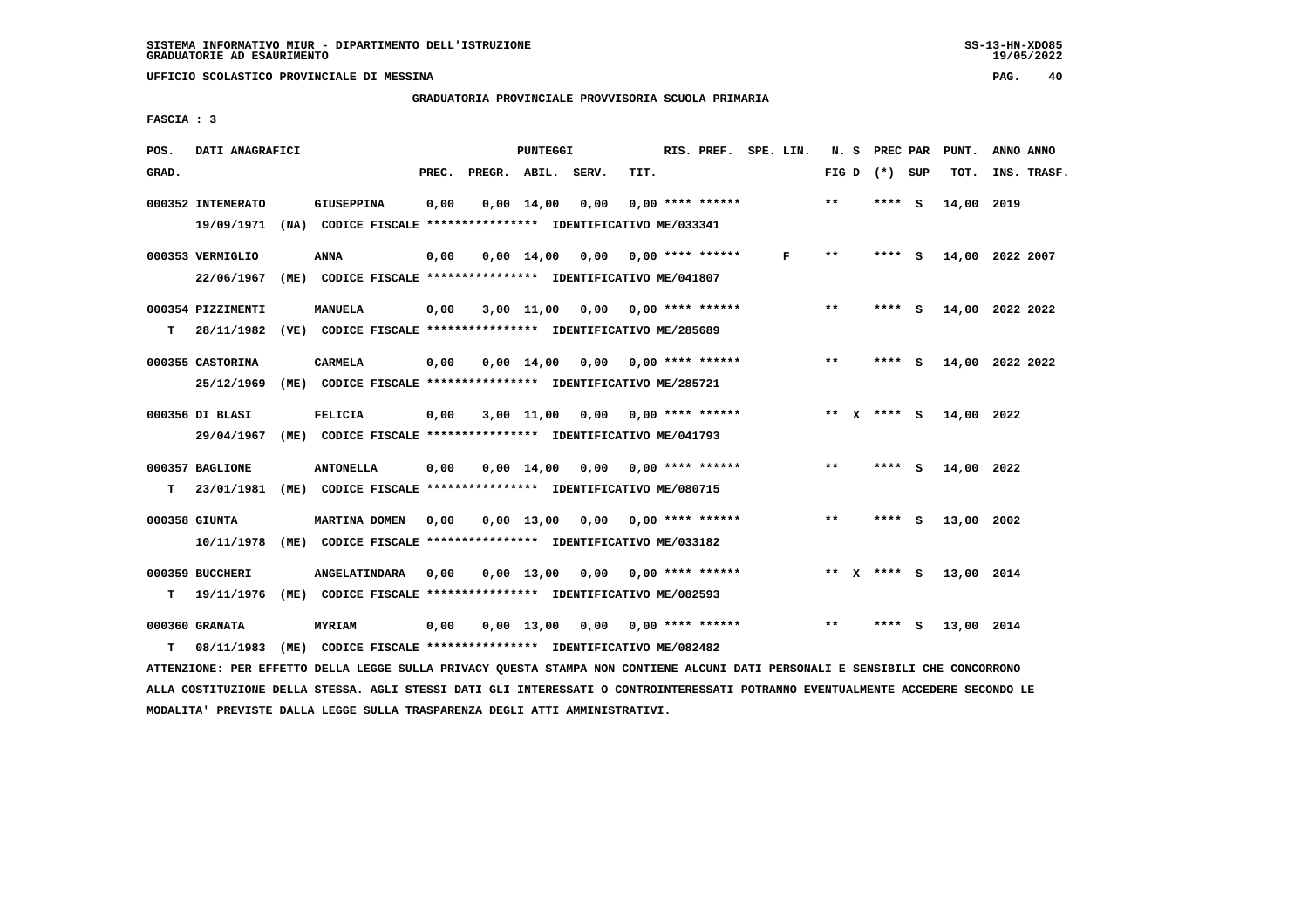**GRADUATORIA PROVINCIALE PROVVISORIA SCUOLA PRIMARIA**

 **FASCIA : 3**

| POS.         | DATI ANAGRAFICI   |      |                                                                                |       |                    | <b>PUNTEGGI</b>    |      |      | RIS. PREF. SPE. LIN.        |  | N.S   | PREC PAR |          | PUNT.      | ANNO ANNO       |  |
|--------------|-------------------|------|--------------------------------------------------------------------------------|-------|--------------------|--------------------|------|------|-----------------------------|--|-------|----------|----------|------------|-----------------|--|
| GRAD.        |                   |      |                                                                                | PREC. | PREGR. ABIL. SERV. |                    |      | TIT. |                             |  | FIG D | (*) SUP  |          | TOT.       | INS. TRASF.     |  |
| 000361 GULLO |                   |      | <b>LOREDANA</b>                                                                | 0,00  |                    | $0,00$ 11,00       | 2,00 |      | $0.00$ **** ******          |  | $* *$ | ****     | <b>S</b> | 13,00      | 2014            |  |
| т            | 11/05/1975        | (ME) | CODICE FISCALE **************** IDENTIFICATIVO ME/082658                       |       |                    |                    |      |      |                             |  |       |          |          |            |                 |  |
|              | 000362 TRAPANI    |      | LETIZIA MARIA                                                                  | 0,00  |                    | $0,00$ 13,00 0,00  |      |      | $0.00$ **** ******          |  | $***$ | ****     | - S      |            | 13,00 2019 2019 |  |
|              | 13/08/1964        |      | (ME) CODICE FISCALE **************** IDENTIFICATIVO ME/089099                  |       |                    |                    |      |      |                             |  |       |          |          |            |                 |  |
|              | 000363 PELLEGRINO |      | <b>GIUSEPPA</b>                                                                | 0,00  | 6,00               | 6,00               |      |      | $0,00$ $0,00$ **** ****** J |  | $***$ | ****     |          | 12,00 2014 |                 |  |
|              | 31/05/1978        |      | (ME) CODICE FISCALE **************** IDENTIFICATIVO ME/040868                  |       |                    |                    |      |      |                             |  |       |          |          |            |                 |  |
|              | 000364 PAGANO     |      | IMMACOLATA                                                                     | 0,00  |                    | 0,00 12,00         |      |      | $0,00$ $0,00$ **** ******   |  | $* *$ | ****     | - S      | 12,00 2014 |                 |  |
| т            | 28/11/1973        |      | (ME) CODICE FISCALE **************** IDENTIFICATIVO ME/081373                  |       |                    |                    |      |      |                             |  |       |          |          |            |                 |  |
|              | 000365 LIPARI     |      | CARMELODOMENI                                                                  | 0,00  |                    | $0,00 \quad 12,00$ |      |      | $0,00$ $0,00$ **** ******   |  | $* *$ | ****     | - 5      | 12,00 2014 |                 |  |
| т            | 27/10/1964        |      | (ME) CODICE FISCALE **************** IDENTIFICATIVO ME/082880                  |       |                    |                    |      |      |                             |  |       |          |          |            |                 |  |
|              |                   |      |                                                                                |       |                    |                    |      |      |                             |  | $***$ |          |          |            |                 |  |
|              | 000366 MANURI     |      | <b>ANGELA</b><br>(ME) CODICE FISCALE **************** IDENTIFICATIVO ME/036937 | 0,00  |                    | $0.00 \quad 12.00$ |      |      | $0.00$ $0.00$ **** ******   |  |       | ****     | - 5      | 12,00 2019 |                 |  |
|              | 03/01/1962        |      |                                                                                |       |                    |                    |      |      |                             |  |       |          |          |            |                 |  |
|              | 000367 VILLARI    |      | <b>GIUSEPPINA</b>                                                              | 0,00  |                    | 0,00 12,00         | 0,00 |      | $0.00$ **** ******          |  | $***$ | ****     | - S      |            | 12,00 2022 2022 |  |
| T.           | 30/04/1976        | (ME) | CODICE FISCALE **************** IDENTIFICATIVO ME/285672                       |       |                    |                    |      |      |                             |  |       |          |          |            |                 |  |
|              | 000368 DONATO     |      | <b>GIUSEPPA</b>                                                                | 0,00  |                    | $0,00$ 11,00       | 0,00 |      | $0.00$ **** ******          |  | $**$  | ****     | <b>S</b> | 11,00 2002 |                 |  |
|              | 14/03/1975        | (ME) | CODICE FISCALE **************** IDENTIFICATIVO ME/033963                       |       |                    |                    |      |      |                             |  |       |          |          |            |                 |  |
| 000369 NOTO  |                   |      | LUCIA                                                                          | 0.00  |                    | 0,00 11,00         |      |      | $0.00$ $0.00$ **** ******   |  | $* *$ | ****     | S.       | 11,00 2014 |                 |  |
| т            | 27/07/1962        | (ME) | CODICE FISCALE **************** IDENTIFICATIVO ME/041379                       |       |                    |                    |      |      |                             |  |       |          |          |            |                 |  |